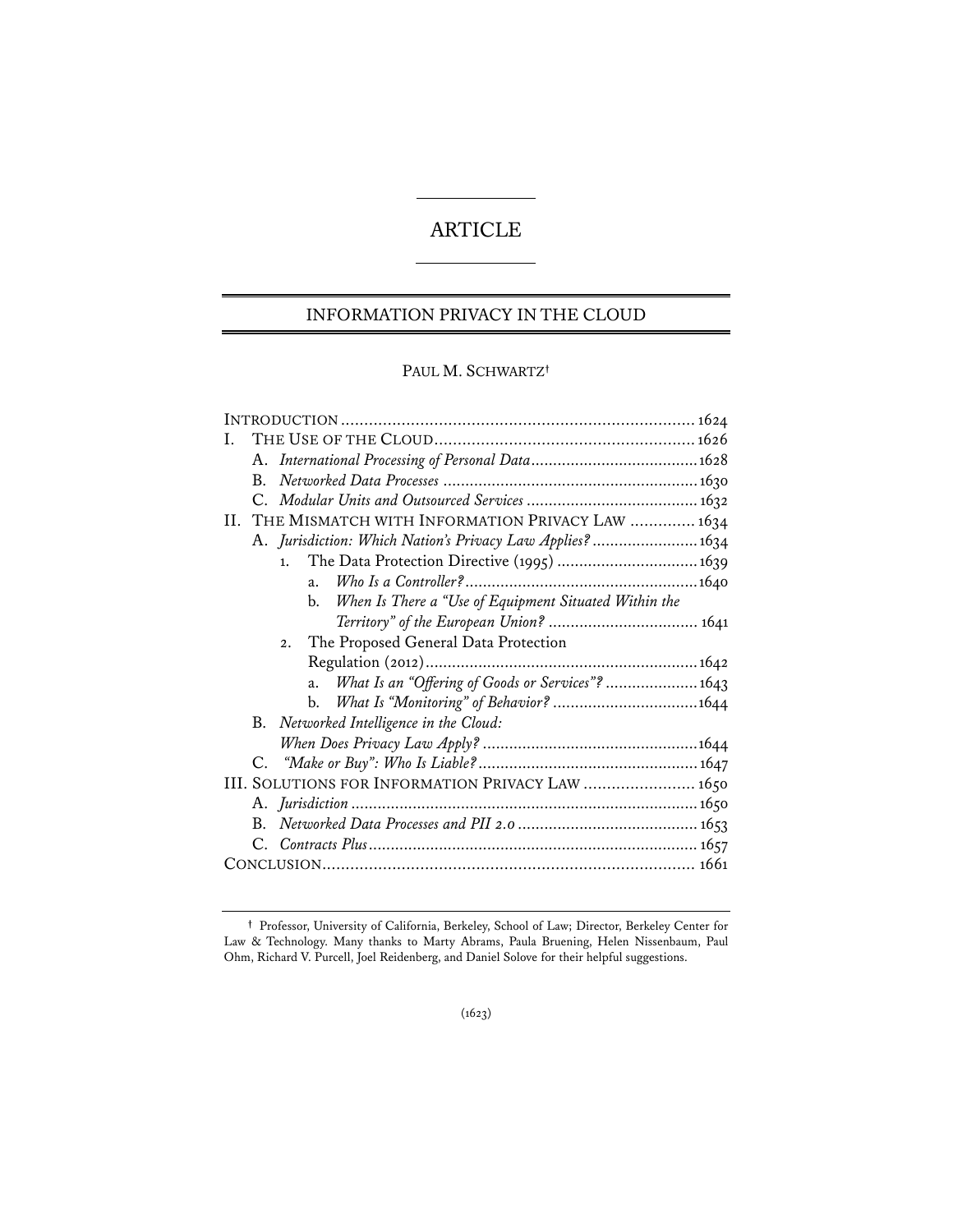### **INTRODUCTION**

Cloud computing is the locating of computing resources on the Internet in a fashion that makes them highly dynamic and scalable. This kind of distributed computing environment can quickly expand to handle a greater system load or take on new tasks. Cloud computing thereby permits dramatic flexibility in processing decisions—on a global basis. The rise of the cloud has also significantly challenged established legal paradigms. This Article analyzes current shortcomings of information privacy law in the context of the cloud. It also develops normative proposals to allow the cloud to become a central part of the evolving Internet. These proposals rest on strong and effective protections for information privacy that are also sensitive to technological changes.

This Article takes a comparative focus: it examines legal developments in the United States and the European Union. As the White House noted in its 2012 consumer privacy framework, the United States "is a world leader" in cloud computing.**<sup>1</sup>** While leading cloud companies are U.S. based, the European Union sets strong requirements for flows of personal data, and these obligations have already had a major impact on U.S. companies. The European Union's significant role in international decisions around information privacy has been bolstered by the authority of EU member states to block data transfers from their country to third-party nations.**<sup>2</sup>** Such nations include the United States, which the European Union generally considers to lack "adequate" privacy protections.**<sup>3</sup>** Moreover, the European Commission's release in late January 2012 of its "General Data Protection Regulation"**<sup>4</sup>** provides a perfect juncture to assess the issue of privacy in the cloud.

**<sup>1</sup>** WHITE HOUSE, CONSUMER DATA PRIVACY IN A NETWORKED WORLD: A FRAMEWORK FOR PROTECTING PRIVACY AND PROMOTING INNOVATION IN THE GLOBAL DIGITAL ECONOMY 6 (Feb. 2012), http://www.whitehouse.gov/sites/default/files/privacy-final.pdf.

**<sup>2</sup>** *See* Council Directive 95/46, art. 25, 1995 O.J. (L 281) 31, 45-46 (EC) (instructing member states to permit the transfer of data to a third party country only if the Commission finds that that country provides adequate protection).

**<sup>3</sup>** *See* Working Party on the Prot. of Individuals with Regard to the Processing of Data, Opinion 2/99 on the Adequacy of the "International Safe Harbor Principles" Issued by the US Department of Commerce on 19th April 1999, at 2, (EC) No. 5047/99, WP 19 (May 3, 1999), *available at* http://ec.europa.eu/justice/policies/privacy/docs/wpdocs/1999/wp19en.pdf ("reiterat[ing] its view that the patchwork of narrowly focused sectoral laws and self-regulatory rules presently existent in the United States cannot be relied upon to provide adequate protection in all cases for personal data transferred from the European Union").

**<sup>4</sup>** *Proposal for a Regulation of the European Parliament and of the Council on the Protection of Individuals with Regard to the Processing of Personal Data and on the Free Movement of Such Data (General Data Protection Regulation)*, COM (2012) 11 final (Jan. 25, 2012) [hereinafter *Proposed Data Protection*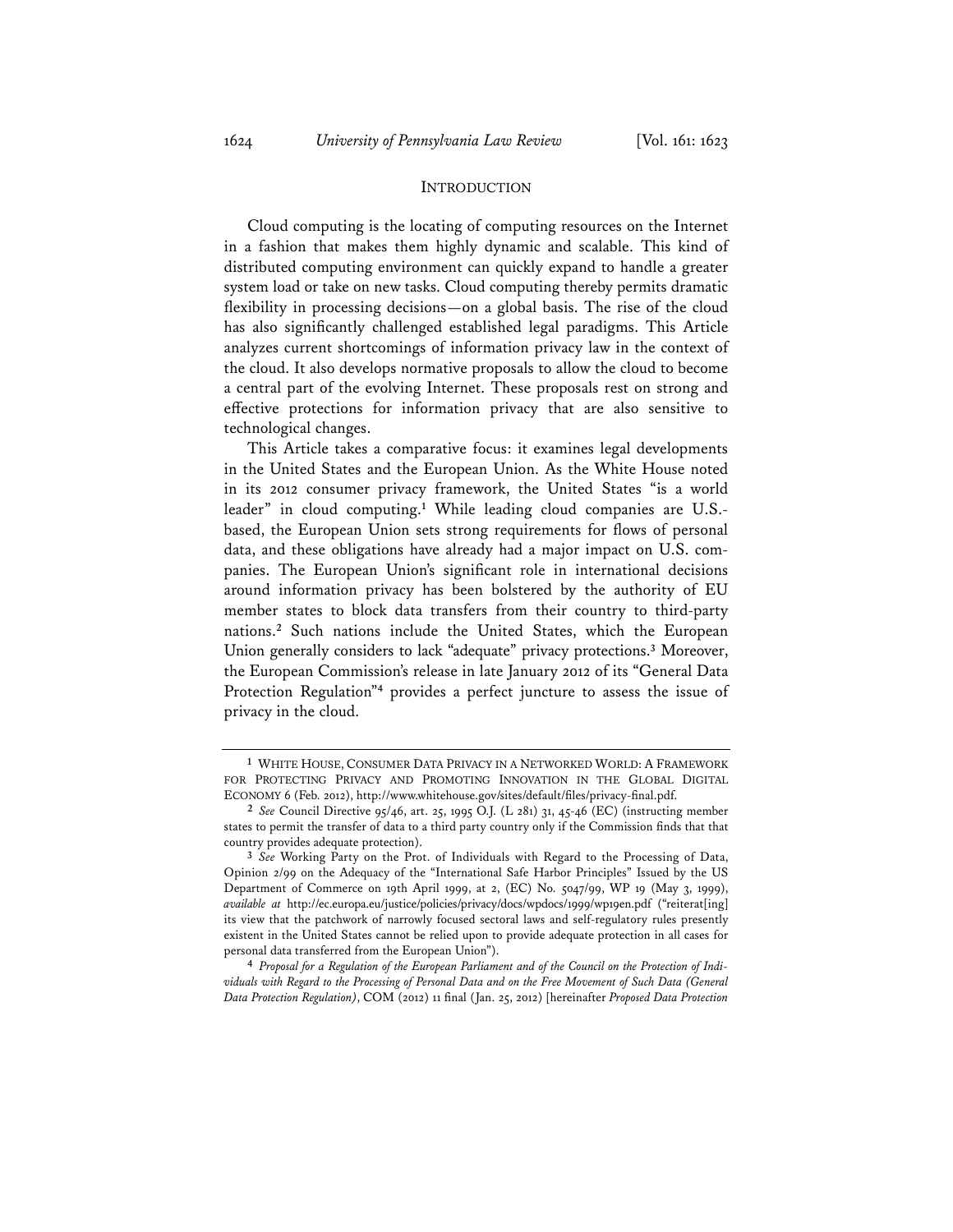This Article examines three areas of change in personal data processing due to the cloud. In doing so, it draws on an empirical study in which I analyzed the data processing of six major international companies.**<sup>5</sup>** The first area of change concerns the nature of information processing at companies. For many organizations, data transmissions are no longer point-to-point transactions within one country; they are now increasingly international in nature. As a result of this development, the legal distinction between national and international data processing is less meaningful than in the past. Computing activities now shift from country to country depending on load capacity, time of day, and a variety of other concerns. The jurisdictional concepts of EU law do not fit well with these changes in the scale and nature of international data processing.

A second legal issue concerns the multidirectional nature of modern data flows, which occur today as a networked series of processes made to deliver a business result. Due to this development, established concepts of privacy law, such as the definition of "personal information" and the meaning of "automated processing" have become problematic. There is also no international harmonization of these concepts. As a result, EU and U.S. officials may differ on whether certain activities in the cloud implicate privacy law.

A final change relates to the shift toward a process-oriented management approach. Users no longer need to own technology, whether software or hardware, that is placed in the cloud. Rather, different parties in the cloud can contribute inputs and outputs and execute other kinds of actions. In short, technology has provided new answers to a question that Ronald Coase first posed in *The Nature of the Firm*. **<sup>6</sup>** In that classic essay, Coase sought to shed light on a fundamental question of corporate organization when a firm will produce something for itself, and when it will procure from another. New technologies and accompanying business models now allow firms to approach "make or buy" decisions in innovative ways. Different functions and operations can be packaged as modular units that can be

*Regulation*], *available at* http://ec.europa.eu/justice/data-protection/document/review2012/com\_2012\_ 11\_en.pdf.

**<sup>5</sup>** *See* PAUL M. SCHWARTZ, THE PRIVACY PROJECTS, MANAGING GLOBAL DATA PRIVACY: CROSS-BORDER INFORMATION FLOWS IN A NETWORKED ENVIRONMENT 13-15 (2009), *available at* http://theprivacyprojects.org/wp-content/uploads/2009/08/The-Privacy-Projects-Paul-Schwartz-Global-Data-Flows-20093.pdf. I conducted the study on behalf of The Privacy Projects, an independent nonprofit organization centered on enhancement of privacy through research and education. *Id.* at 3, 71. In this Article, I have also drawn on research regarding developments in cloud computing subsequent to this study.

**<sup>6</sup>** *See generally* R.H. Coase, *The Nature of the Firm*, 4 ECONOMICA 386 (1937), *reprinted in* THE NATURE OF THE FIRM: ORIGINS, EVOLUTION, AND DEVELOPMENT 18 (Oliver E. Williamson & Sidney G. Winter eds., 1993).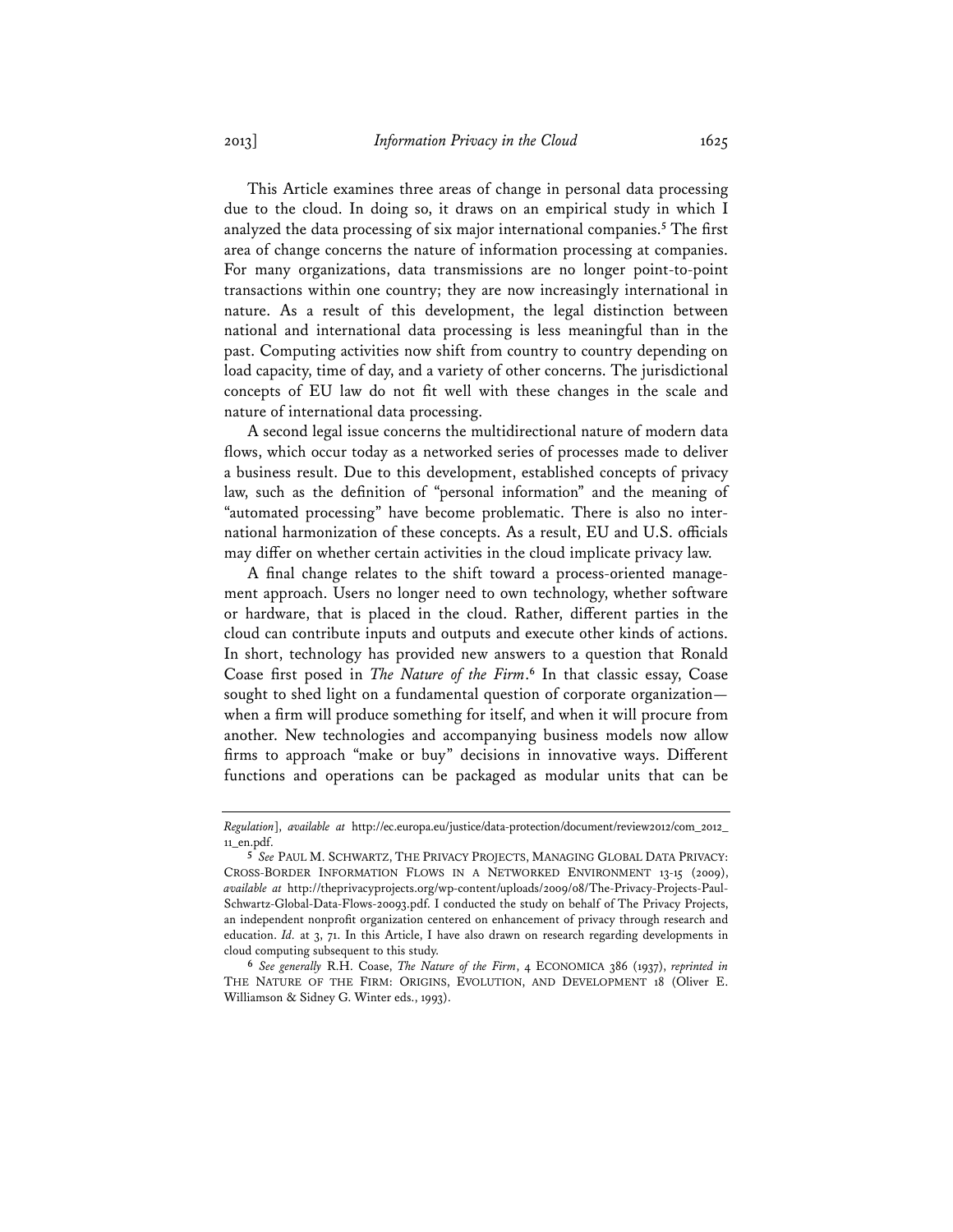pulled apart and reassembled. Yet information privacy law tends to assess legal responsibility in a static fashion. In particular, privacy law's approach to liability for privacy violations and data losses in the new "make or buy" world of the cloud may not create adequate incentives for the multiple parties who handle personal data.**<sup>7</sup>**

Thus, this Article's focus is a comparative one from which it explores significant changes in data processing due to the cloud and the resulting tension with contemporary information privacy law. This Article concentrates on issues relating to the private ordering of data processing. There are, therefore, important restrictions on its scope. It discusses neither national security nor criminal law issues. To be sure, the cloud changes the ability of intelligence agencies and law enforcement officials to access personal data, but these matters are conceptually different enough from those involving purely private parties as to merit separate analysis. This Article also does not analyze issues that arise when the government uses cloud services. Here, too, there are distinct policy and legal issues.

### I. THE USE OF THE CLOUD

The term "cloud" comes from the traditional representation of the Internet in network diagrams. Network diagrams typically depict in detail the servers, client PC's, and routers that are internal to an organization, and then illustrate the Internet simply with a cloud.**<sup>8</sup>** Over time, people realized that they could move computer resources that had been inside an organization to the Internet—that is, onto the "cloud." The National Institute of Standards and Technology defines cloud computing as "a model for enabling ubiquitous, convenient, on-demand network access to a shared pool of configurable computing resources . . . that can be rapidly provisioned and released with minimal management effort or service provider interaction."**<sup>9</sup>**

The cloud has already had an impact on many people. By 2008, the Pew Internet & American Life Project had found that "[s]ome 69% of online Americans use webmail services, store data online, or use software programs such as word processing applications [the] functionality [of which] is located

**<sup>7</sup>** On the "make or buy" decision and how Coase views it as turning on the relative cost of the use of the market versus the cost of using the firm's managerial organization, see Harold Demsetz, *Coase, Ronald Harry*, *in* 1 THE NEW PALGRAVE DICTIONARY OF ECONOMICS AND THE LAW 267 (Peter Newman ed., 1998).

**<sup>8</sup>** ANTHONY T. VELTE ET AL., CLOUD COMPUTING: A PRACTICAL APPROACH 3-4 & fig.1-1 (2010).

**<sup>9</sup>** PETER MELL & TIMOTHY GRANCE, NAT'L INST. OF STANDARDS & TECH., U.S. DEP'T OF COMMERCE, SPECIAL PUB. 800-145, THE NIST DEFINITION OF CLOUD COMPUTING 2 (2011), *available at* http://csrc.nist.gov/publications/nistpubs/800-145/SP800-145.pdf.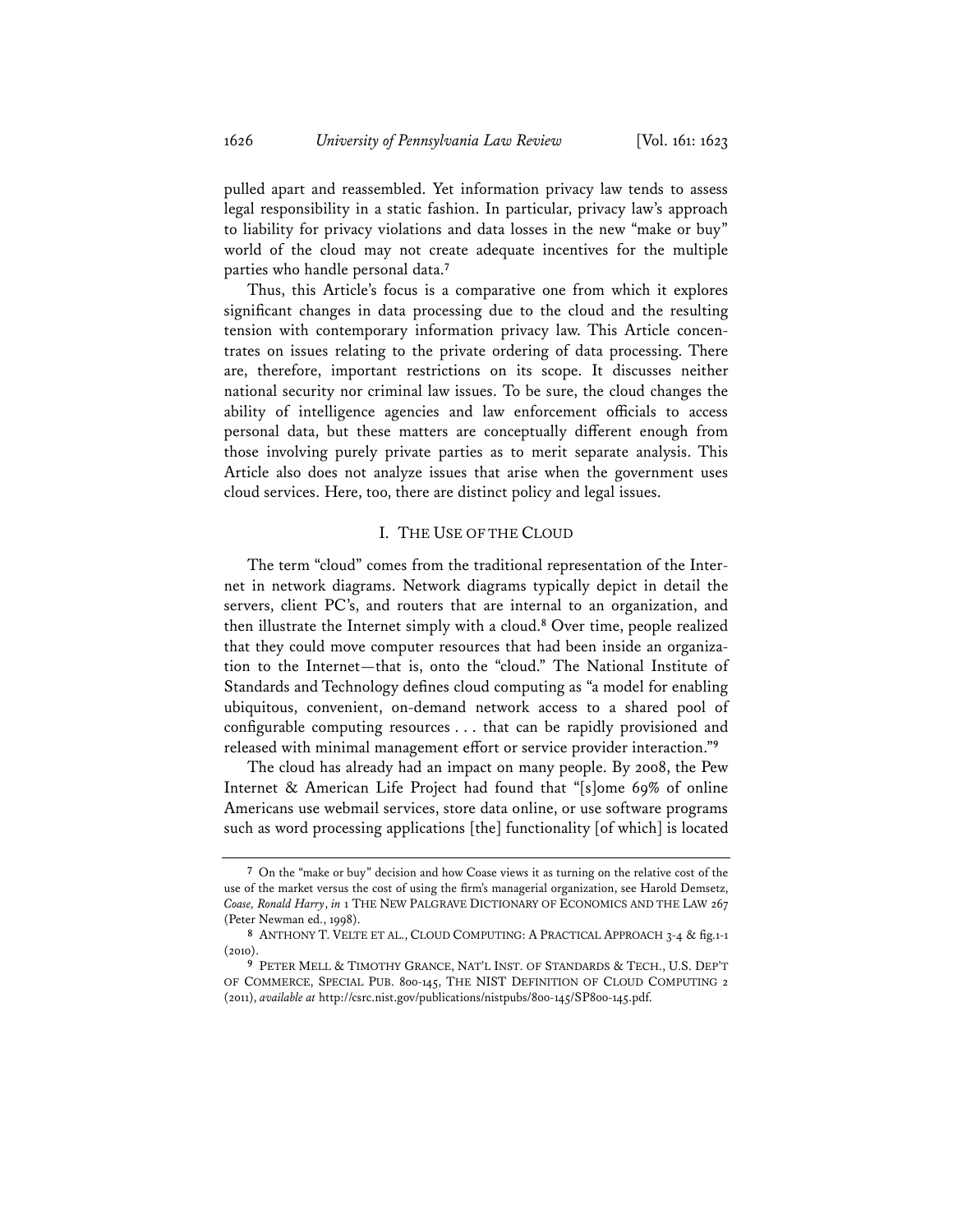on the web."**<sup>10</sup>** The trend has continued: more people expect that, in the future, they will access software applications online and share information through remote server networks rather than on their personal computers.**<sup>11</sup>**

The cloud has also been an incredible economic success story. The research firm Forrester forecasts that the global market for cloud computing "will leap from \$40.7 billion [in 2011] to more than \$241 billion in 2020."**<sup>12</sup>** In Germany, the largest economy in the European Union, investments in and the services of the 2010 cloud market were worth €1.14 billion.**<sup>13</sup>** This market is estimated to be worth  $\epsilon_3$  billion by the end of 2012 and  $\epsilon_8$  billion by 2015.**<sup>14</sup>** Beyond these statistics, however, a 2012 *New Yorker* cartoon represents perhaps the ultimate sign of the cloud's arrival as a social phenomenon. In it, a child says to her teacher, "The Cloud ate my homework."**<sup>15</sup>**

In this Part, I analyze how the cloud changes the processing of personal data by organizations. Three alterations in particular point to the need for adjustments to information privacy law. The first concerns the increased international scale of information processing. The second concerns the development of personal information processing as a networked event. Continuous, multipoint data flows are now commonplace, and decisions about information processing, such as those concerning the collection of data or its transfer, are made in a decentralized fashion through networked intelligence. Finally, there has been a change in management processes to allow outsourcing of computing resources. Today, the cloud permits operations to be packaged as modular units that can be pulled apart and reassembled in different ways. Contemporary technology permits flexibility in data processing that was previously unknown. Taken collectively, these changes suggest the need for modifications to information privacy law.

**<sup>10</sup>** Data Memo from John B. Horrigan, Assoc. Dir., Pew Internet & Am. Life Project, Regarding Use of Cloud Computing Applications and Services 1 (Sept. 2008), http://www. pewinternet.org/~/media/Files/Reports/2008/PIP\_Cloud.Memo.pdf.pdf.

**<sup>11</sup>** *See* JANNA QUITNEY ANDERSON & LEE RAINIE, PEW RESEARCH CTR., THE FUTURE OF CLOUD COMPUTING 8 (2010), http://www.pewinternet.org/~/media/Files/Reports/2010/PIP\_ Future\_of\_the\_Internet\_cloud\_computing.pdf (reporting survey results finding that a majority of respondents expect most people to be working predominantly on the cloud by 2020).

**<sup>12</sup>** *See* Shane O'Neill, *Forrester: Public Cloud Growth to Surge, Especially SaaS*, CIO (Apr. 26, 2011), http://www.cio.com/article/680673/Forrester\_Public\_Cloud\_Growth\_to\_Surge\_Especially\_SaaS.

**<sup>13</sup>** Press Release, Experton Group, Cloud Computing Startet in Deutschland Durch— Ausgaben und Investitionen in 2010 Bereits über Eine Milliarde Euro 1 [Cloud Computing Starts Again in Germany—Spending and Investments in 2010 Already over One Billion Euros] (Oct. 6, 2010), http://www.experton-group.de/fileadmin/experton/press/2010/pm-2010-10-06-Cloud.pdf.

**<sup>14</sup>** *Id.* at 2 fig.

**<sup>15</sup>** Tom Cheney, Cartoon, THE NEW YORKER, Oct. 8, 2012, at 54.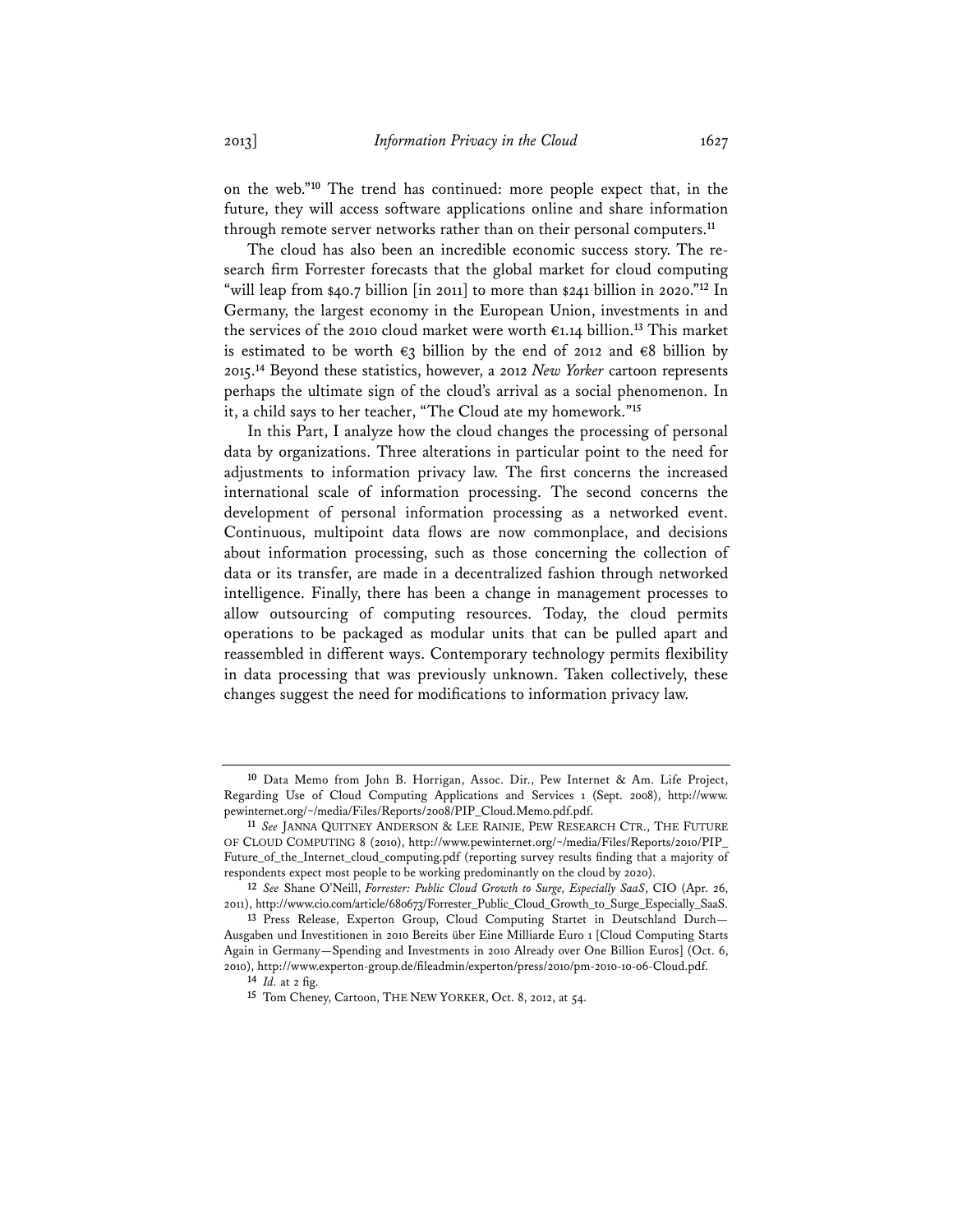#### A. *International Processing of Personal Data*

In the past, companies generally worked with discrete, localized data sets and processes. An international data flow was an occasional event—an exception rather than the rule—and data processing systems were generally nationally based. From today's perspective, moreover, these past transfers were relatively static events—they did not occur continuously and they involved a fairly limited number of participants in the processing.

The Fiat incident from the late 1980s is a good illustration of this past model. At that time, Fiat-France sought to transmit human resources information about its employees to its parent company, which was located in Turin, Italy.**<sup>16</sup>** While Italy had not yet enacted a national data protection statute, France had such a law in place. The French data protection authority, the National Commission on Informatics and Liberties (*Commission nationale de l'informatique et des libertés*) (CNIL), intervened and issued a formal declaration that required Fiat-France and Fiat-Italy to sign a contract before the transfer could occur.**<sup>17</sup>** In this contract, the entities were obliged to "respect the provisions protecting human rights and fundamental liberties" required by the Council of Europe's privacy convention and French data protection law.**<sup>18</sup>** Once the two Fiat entities had signed the appropriate contract and presented it to the CNIL, the French data protection agency gave its formal approval and issued a "receipt" that allowed the transfer.**<sup>19</sup>** The transfer was a limited event—it might as well have involved a one-time shipment of physical tapes via an international courier.

In the age of the cloud, it would be anachronistic to imagine that a governmental body could issue a formal declaration and a physical receipt before each international transfer of information. The frequency, complexity, and volume of global data transfers have grown massively.**<sup>20</sup>** In particular,

**<sup>16</sup>** COMMISSION NATIONALE DE L'INFORMATIQUE ET DES LIBERTÉS, 10E RAPPORT D'ACTIVITÉ [NATIONAL COMMISSION ON INFORMATICS AND LIBERTIES, 10TH ACTIVITY REPORT] 32 (1989). Reports of the National Commission are available online back through 1999, *see Rapports d'activité*, COMMISSION NATIONALE DE L'INFORMATIQUE ET DES LIBERTÉS, http://www.cnil.fr/en-savoir-plus/rapports-dactivite/accessible/non (last visited Apr. 10, 2013), but older reports (including the 1989 report) may be obtained by contacting the site's administrators at http://www.cnil.fr/pied-de-page/contactez-nous/contact-webmestre.

**<sup>17</sup>** *Id.*

**<sup>18</sup>** *Id.* at 32-34 (original: "respecter les dispositions protectrices des droits de l'homme et des libertés fondamentales").

**<sup>19</sup>** *Id.* at 32 ("récépissé"). For a discussion, see Paul M. Schwartz, *European Data Protection Law and Restrictions on International Data Flows*, 80 IOWA L. REV. 471, 491-92 (1995).

**<sup>20</sup>** For an overview of the relatively limited transborder exchanges in the 1980s, see REINHARD ELLGER, DER DATENSCHUTZ IM GRENZÜBERSCHREITENDEN DATENVERKEHR: EINE RECHTSVERGLEICHENDE UND KOLLISIONSRECHTLICHE UNTERSUCHUNG [DATA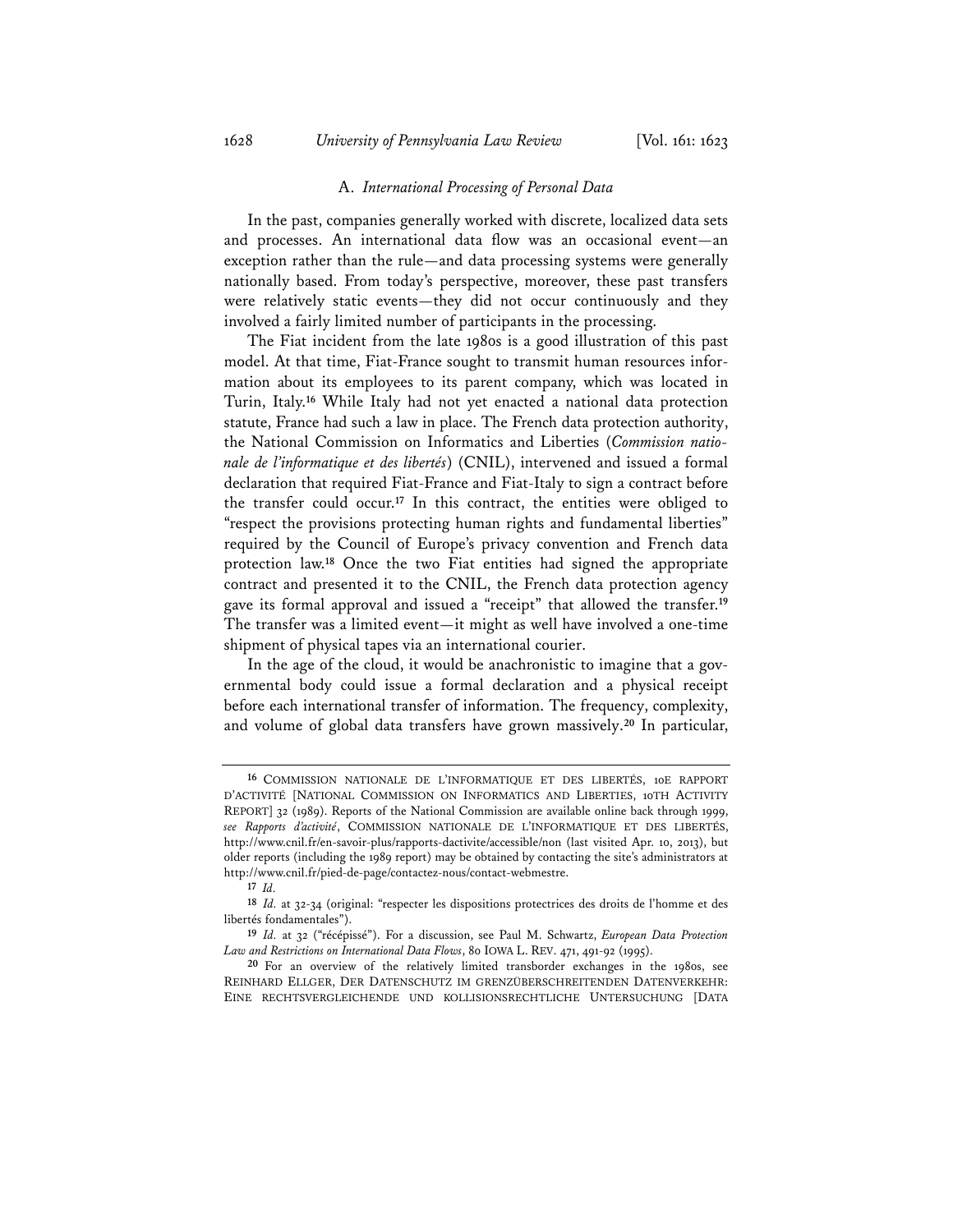we have moved from an age of international transfers of personal data to one of international processing of personal data. In many instances, the processing itself takes place within the cloud.

This distributed computing environment permits great flexibility in processing decisions—and it does so on a global basis. For example, computing activities can be shifted from country to country depending on load capacity, time of day, and any number of other concerns. An influential committee of EU data protection authorities, the Article 29 Working Party, has explained this dynamic process: "[C]loud computing is most frequently based on a complete lack of any stable location of data within the cloud provider's network. Data can be in one data centre at 2pm and on the other side of the world at 4pm."**<sup>21</sup>** Computing resources are now accessible globally, and the processing of personal information increasingly occurs through such distributed resources.

To better understand this shift in global data access and processing, we may consider an empirical study that I conducted on emerging corporate data practices across national borders.**<sup>22</sup>** All the companies that participated in this study did so anonymously and are identifiable solely by an assigned Greek letter. This study's Alpha Corporation, a pharmaceutical company, provides an excellent demonstration of continuous, international data flows. Alpha had a Global Clinical Data Management team that "implemented over 350 Electronic Data Capture . . . systems for clinical trials."**<sup>23</sup>** In 2008, these clinical trials created more than five million data points, or more than seventy-two data points every minute.**<sup>24</sup>** Alpha placed dedicated computing resources in a private cloud created by data servers located around the world; the resulting network infrastructure was for the exclusive use of this single organization with multiple business units. Alpha Corporation's data transfers followed its system requirements concerning technology, operations, resources, and administration.**<sup>25</sup>** In the absence of the cloud, this kind of intensive international data processing would simply not have been possible.

PRIVACY IN CROSS-BORDER DATA TRAFFIC: A COMPARATIVE AND CONFLICTS OF LAW ANALYSIS] § 3, at 108-29 (1990).

**<sup>21</sup>** Article 29 Data Prot. Working Party, Opinion 05/2012 on Cloud Computing 17, (EC) No. 01037/12, WP 196 (July 1, 2012), *available at* http://ec.europa.eu/justice/data-protection/article-29/ documentation/opinion-recommendation/files/2012/wp196\_en.pdf.

**<sup>22</sup>** *See* SCHWARTZ, *supra* note 5; *see also supra* note 5.

**<sup>23</sup>** SCHWARTZ, *supra* note 5, at 13.

**<sup>24</sup>** *Id.*

**<sup>25</sup>** As Alpha Corporation stated, "Canadian systems might back up to a European-based server, even though the systems are geographically much closer to a United States server." *Id.* at 20.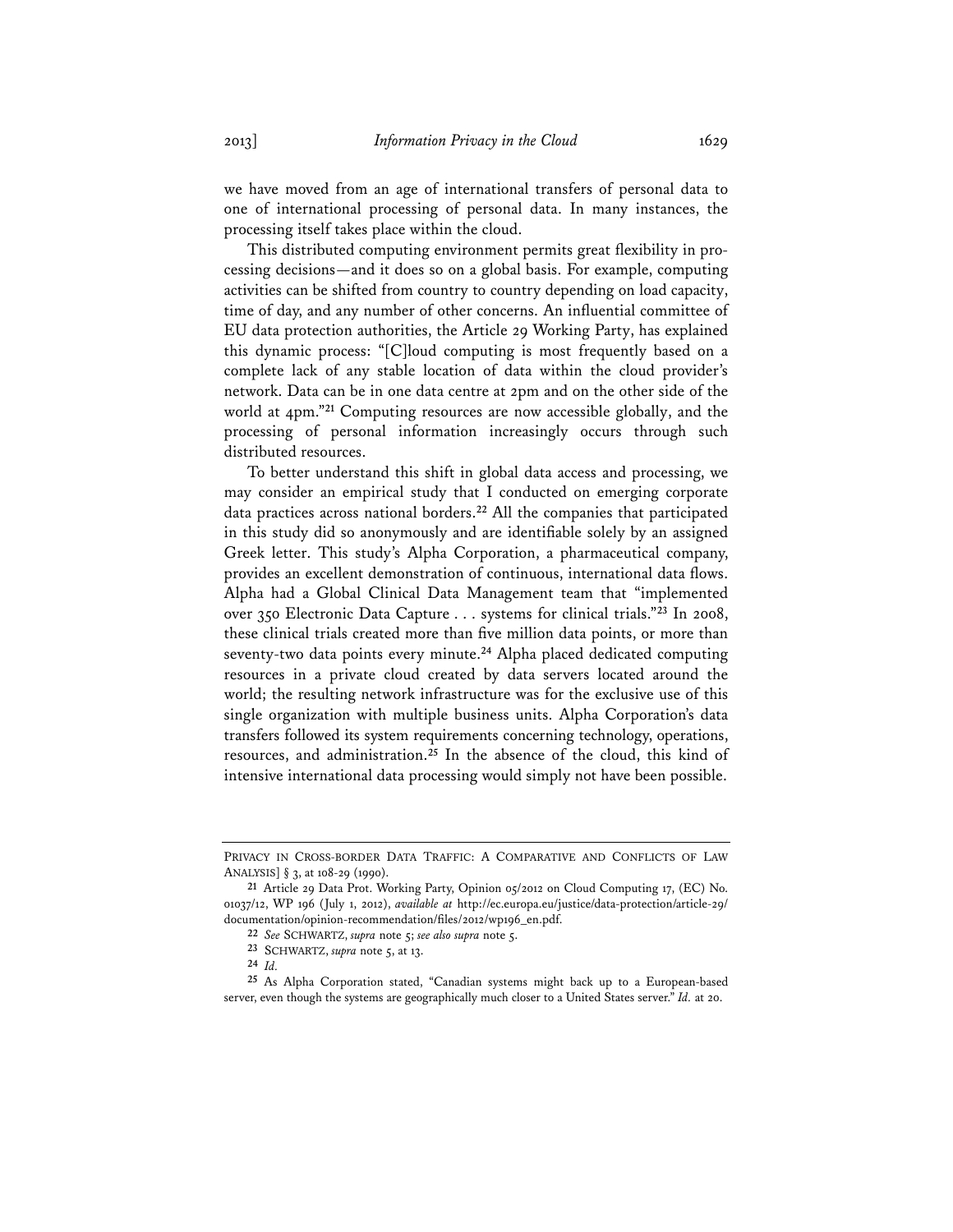#### B. *Networked Data Processes*

In the past model, a processing decision occurred at a discrete moment and involved a unidirectional transfer of data. Companies would also finalize data processing plans in advance. Today, networked series of data processes allow the decentralization of decisions about information processing.

The Fiat incident, discussed above, provides a good illustration of this kind of static process characteristic of practices in the past. Fiat leadership planned a transfer involving a database of human resource information exclusively through a single channel from France to Italy.**<sup>26</sup>** Today, however, as the Article 29 Working Party notes, "The cloud client is . . . rarely in a position to be able to know in real time where the data are located or stored or transferred."**<sup>27</sup>** In many instances, networked intelligence itself shifts data processing and makes decisions based on its own algorithms' assessments of results from past data processing.

Consider Beta Corporation, an international marketing services company from my study of global data flows.**<sup>28</sup>** In one of Beta's typical telemarketing campaigns, planned for Spain, a marketer in Beta's Spanish office began by selecting customers to target from a list stored on servers in the United States, based on criteria developed by a vendor in India.**<sup>29</sup>** The marketer then transferred the resulting list over the Internet to a call system in Mexico for execution of the telemarketing campaign in Spain.**<sup>30</sup>** As results from the telemarketing effort in Spain trickled back to the call center in Mexico, the data was fed back into the global Customer Relationship Management system, which then helped to guide the path of the ongoing marketing campaign by providing frequent and even daily batch updates.**<sup>31</sup>** Beta, like Alpha, relied on the international transmission of personal data to reach a desired business result. Moreover, the Beta case study also shows processing decisions being made not in advance, but based on feedback from networked intelligence.

Epsilon Corporation offers another useful example. At its customer call centers, Epsilon's computers analyzed call loads and other relevant factors to determine how to distribute customer inquiries throughout the world.**<sup>32</sup>** Beyond evaluating load information, the system also drew on networked

**<sup>26</sup>** *See supra* text accompanying notes 16-19.

**<sup>27</sup>** Article 29 Data Prot. Working Party, *supra* note 21, at 17.

**<sup>28</sup>** SCHWARTZ, *supra* note 5, at 13.

**<sup>29</sup>** *Id.*

**<sup>30</sup>** *Id.*

**<sup>31</sup>** *Id.*

**<sup>32</sup>** *See id.* at 14.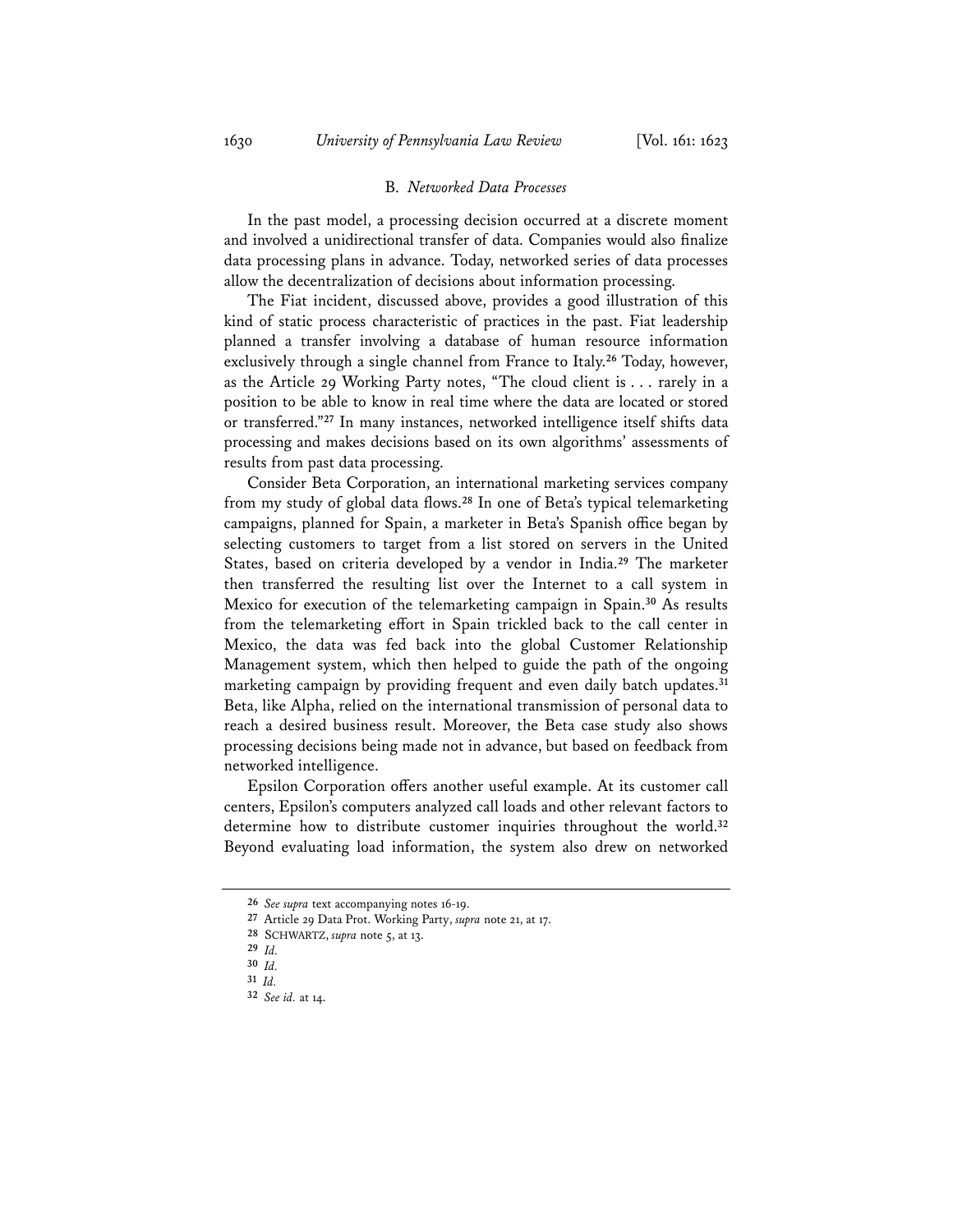information about holidays and working hours in different nations.**<sup>33</sup>** This latter corporate approach to global workflow, the "follow-the-sun" model, passes tasks off between sites in different time zones based on where workdays are in progress.**<sup>34</sup>**

Networked intelligence can also be used to improve organizational decisionmaking: Through analytics, organizations seek to convert their information into actionable knowledge.**<sup>35</sup>** The cloud can promote the use of analytics in a number of ways, including through an organization's use of a "common knowledge management application" that allows global access to corporate knowledge.**<sup>36</sup>** It also enables access to "outsourced and offshore analytical resources."**<sup>37</sup>**

Among nonconsumer uses of this technology, analytics play an important role in healthcare research, the management of physician performance and clinical metrics, data security, and fraud prevention. The use of analytics in healthcare research alone has already created great social benefits. There has been a shift away from traditional clinical trials that follow specific patients toward informational research that analyzes large data and biological sample sets. The Institute of Medicine explains these new "information based" forms of inquiry as "the analysis of data and biological samples that were initially collected for diagnostic, treatment, or billing purposes, or that were collected as part of other research projects."**<sup>38</sup>**

This technique, centered on analytics, is widely used today in categories of research including epidemiology, healthcare services, and public health services. These information-based forms of health research "have led to significant discoveries, the development of new therapies, and a remarkable improvement in health care and public health."**<sup>39</sup>** As use of electronic health

**36** DAVENPORT & HARRIS, *supra* note 35, at 161.

**39** *Id.* at 113. For example, through analysis of the records of a cohort of 9000 breast cancer patients, scientists were able to identify the HER-2 oncogene. Scientists then developed a targeted therapy, Herceptin, that is effective for women with HER-2 breast cancer. *Id.* at 114. In another major research effort, started in 2003, "the National Institutes of Health, the Food and Drug Administration, the drug and medical-imaging industries, universities and nonprofit groups joined in . . . a collaborative effort to find the biological markers that show the progression of

**<sup>33</sup>** *Id.* at 22-23.

**<sup>34</sup>** *Id.*

**<sup>35</sup>** *See* THOMAS H. DAVENPORT & JEANNE G. HARRIS, COMPETING ON ANALYTICS 7 (2007) (describing analytics as "the extensive use of data, statistical and quantitative analysis, explanatory and predictive models, and fact-based management to drive decisions and actions"). For a discussion of the rise of analytics, see Paul M. Schwartz, *Privacy, Ethics, and Analytics*, IEEE SECURITY & PRIVACY, May/June 2011, at 66, 66-69.

**<sup>37</sup>** *Id.* at 180.

**<sup>38</sup>** INST. OF MED. OF THE NAT'L ACADS., BEYOND THE HIPAA PRIVACY RULE: ENHANCING PRIVACY, IMPROVING HEALTH THROUGH RESEARCH 112 (Sharyl J. Nass et al. eds., 2009).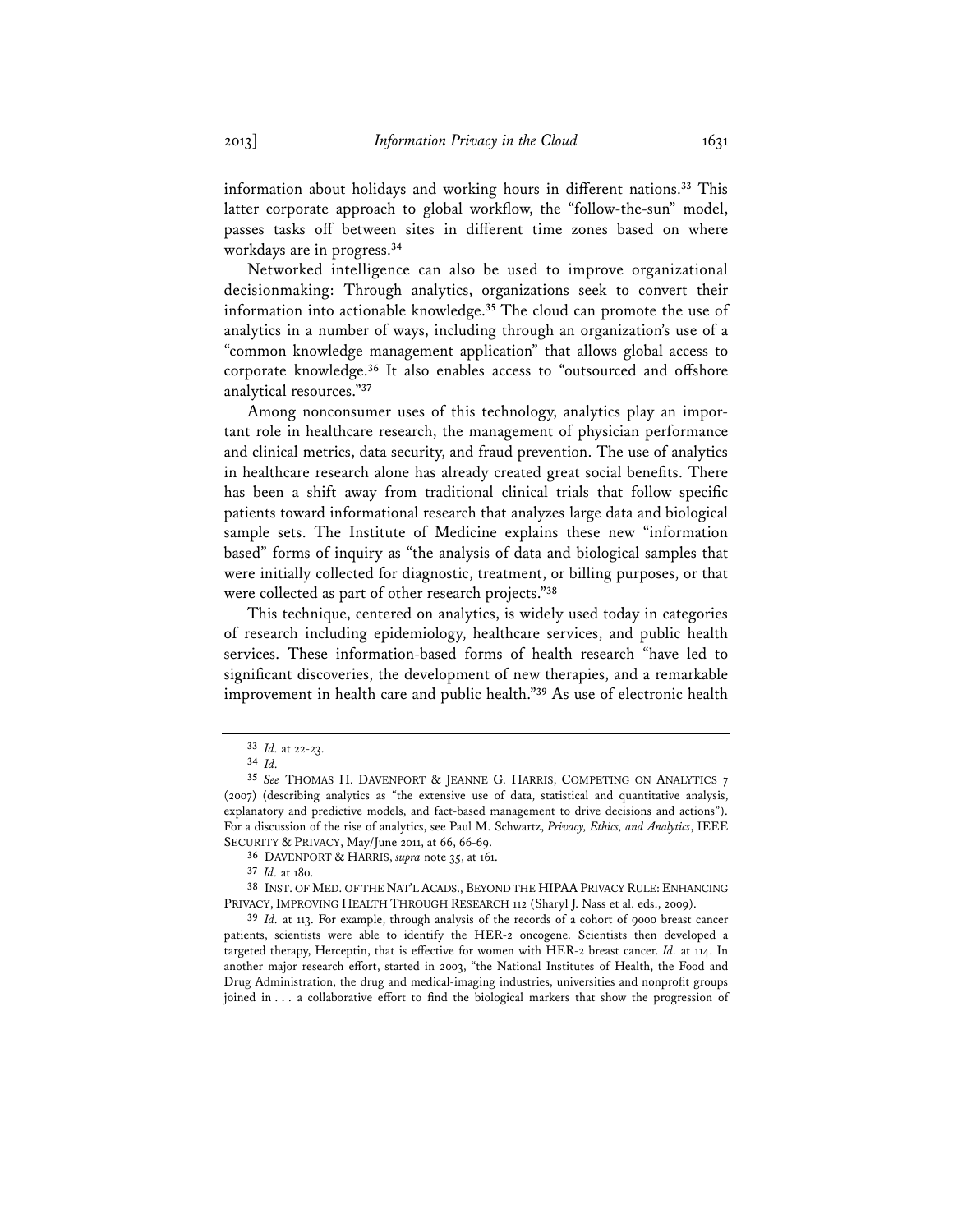information increases, the ability to carry out analytics on medical data will grow. As one physician stated regarding the willingness in the field of informatics to take "lots of data" instead of "perfectly controlled data": "You can deal with the noise if the signal is strong enough."**<sup>40</sup>** For example, one recent retrospective study on over 900,000 patients drew on data from multiple healthcare systems with different electronic health records.**<sup>41</sup>** The authors of the paper were able to identify an association between certain patient characteristics, especially height and body mass index, and "venous thromboembolic events."**<sup>42</sup>** The authors concluded that this kind of information-based research "has the potential to allow population research with minimal resources—time, people and money."**<sup>43</sup>**

### C. *Modular Units and Outsourced Services*

The third major technological change is that users no longer need to own technology, whether software or hardware, if it is placed in the cloud. In one analogy, computer services are now available from the network in the same way that electricity is available from an outlet.**<sup>44</sup>** The examples of Alpha, Beta, and Epsilon Corporations demonstrate some of the ways in which companies draw on cloud services. These organizations used networked servers to store applications and data and permit global access to these resources by authorized users using multiple devices, whether Macs, PCs, phones, or tablets. Alpha, Beta, and Epsilon Corporations developed

Alzheimer's disease in the human brain." Gina Kolata, *Rare Sharing of Data Led to Results on Alzheimer's*, N.Y. TIMES, Aug. 13, 2010, at A1. The key element of the project was the commitment of participants to share all the data from it with the public. *The New York Times* observed, "The key to the Alzheimer's project was an agreement as ambitious as its goal: . . . to share all the data, making every single finding public immediately, available to anyone with a computer anywhere in the world." *Id.*

**<sup>40</sup>** Peter Jaret, *Mining Electronic Records for Revealing Health Data*, N.Y. TIMES, Jan. 15, 2013, at D1.

**<sup>41</sup>** *See* David C. Kaelber et al., *Patient Characteristics Associated with Venous Thromboembolic Events: A Cohort Study Using Pooled Electronic Health Record Data*, 19 J. AM. MED. INFORMATICS ASS'N 965 (2012).

**<sup>42</sup>** *Id.* at 967-72.

**<sup>43</sup>** *Id.* at 972; *see* Bradley A. Malin et al., *Biomedical Data Privacy: Problems, Perspectives, and Recent Advances*, 20 J. AM. MED. INFORMATICS ASS'N 2, 5 (2013) ("[N]ew computing infrastructures and high-throughput technologies are creating new challenges to privacy that the biomedical community will need to handle in the not too distant future.").

**<sup>44</sup>** *See, e.g.*, ARBEITSKREISE TECHNIK UND MEDIEN DER KONFERENZ DER DATEN-SCHUTZBEAUFTRAGTEN DES BUNDES UND DER LÄNDER, ORIENTIERUNGSHILFE—CLOUD COMPUTING [WORKING GRPS. OF THE TECH. AND MEDIA CONF. OF DATA PROT. COMMR'S OF THE FED. & STATE GOV'TS, GUIDANCE—CLOUD COMPUTING] 4 (ver. 1.0, Sept. 26, 2011); Rama Ramaswami & Dian Schaffhauser, *What Is the Cloud?*, CAMPUSTECHNOLOGY (Oct. 31, 2011), http://campustechnology.com/articles/2011/10/31/what-is-the-cloud.aspx.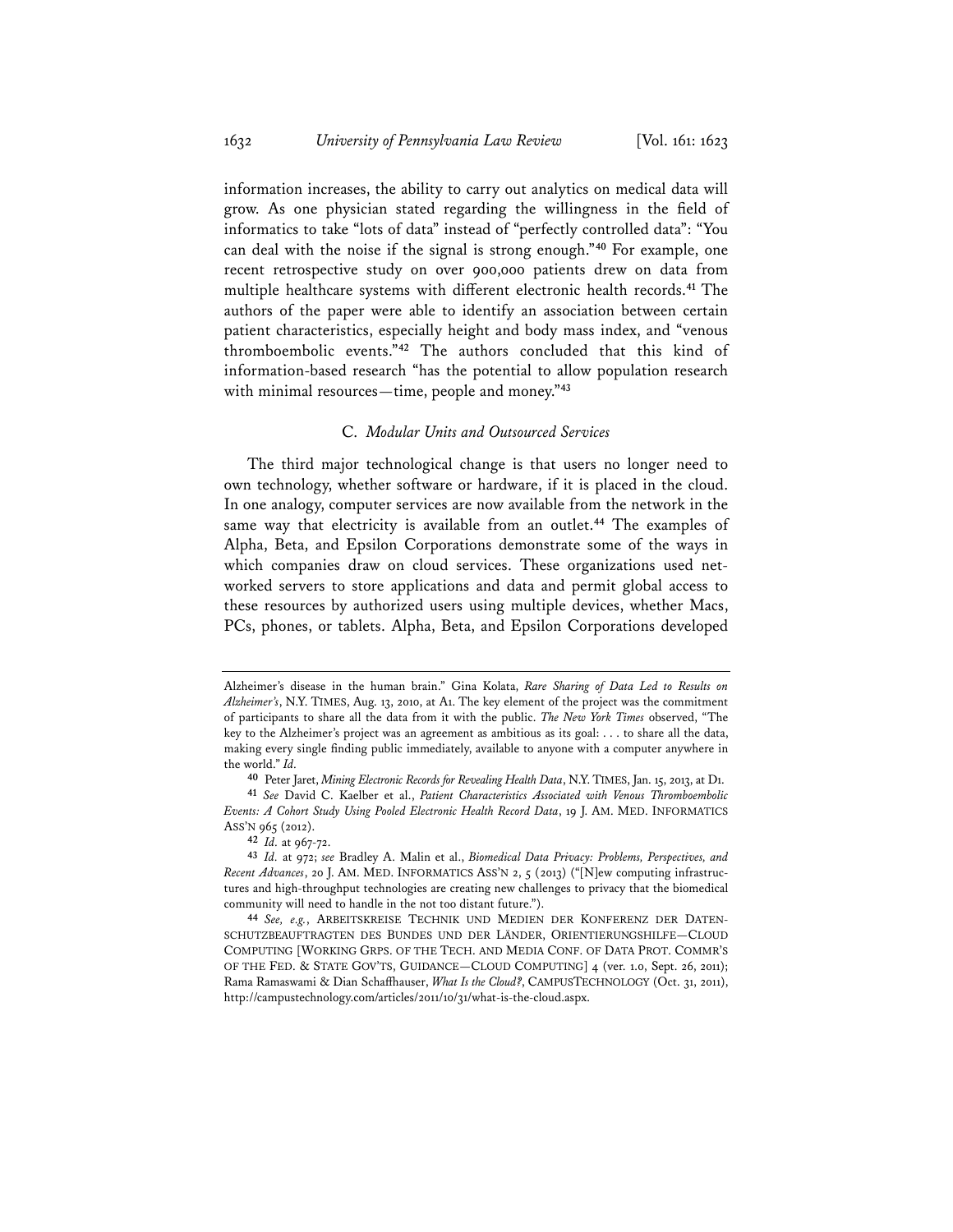"private" clouds: the networked resources that they placed on the Internet were reserved for internal use and located behind a corporate firewall.**<sup>45</sup>**

Over the last five years, however, the billion-dollar development has been the growth in public clouds. A host of new enterprises have made these technologies widely available to businesses and consumers alike. Leading services include Apple iCloud, Dropbox, Google Drive, Microsoft Skydrive, and Salesforce. Research and development continues; for instance, Intel has recently introduced a hardware-software cloud solution based on integration at the processor level.**<sup>46</sup>**

Public clouds are based on three different service models. In the accepted nomenclature, these are known as Software as a Service (SaaS), Platform as a Service (PaaS), and Infrastructure as a Service (IaaS).**<sup>47</sup>** In SaaS, the end user, often a consumer, uses the provider's applications that run within the cloud. Clients access these applications through a client interface, such as a Web browser. Web-based email is an example of SaaS through a client interface. Another example is Google Drive. In the business world, customer relationship management applications are the most important use of SaaS;**<sup>48</sup>** Salesforce is a leading vendor in this area.**<sup>49</sup>**

In PaaS, the provider delivers a development and deployment stack, in which the consumer receives integrated software for development and use. The consumer has control over the deployed applications.**<sup>50</sup>** Examples of PaaS include the Google App Engine and Force.com, which is the development environment for Salesforce.**<sup>51</sup>** Finally, in IaaS, the consumer can deploy and run software including operating systems and applications. The customer of IaaS rents and uses external computing resources instead of purchasing them and having her own employees maintain them within her own organization.**<sup>52</sup>** Perhaps the most successful IaaS operation at present is

**<sup>45</sup>** SCHWARTZ, *supra* note 5, at 29-30, 33-34.

**<sup>46</sup>** INTEL, SECURITY IN THE CLOUD: INTEL XEON PROCESSOR E5-4600/2600/2400/1600 (2012), *available at* http://www.intel.com/content/dam/doc/solution-brief/cloud-computing-securityin-the-cloud-brief.pdf.

**<sup>47</sup>** For these standard definitions, see VELTE ET AL., *supra* note 8, at 11-16.

**<sup>48</sup>** *See Salesforce Product Overview*, SALESFORCE, http://www.salesforce.com/products (last visited Apr. 10, 2013).

**<sup>49</sup>** On the rise of Salesforce, see the account of its founder, MARC R. BENIOFF & CARLYE ADLER, BEHIND THE CLOUD: THE UNTOLD STORY OF HOW SALESFORCE.COM WENT FROM IDEA TO BILLION-DOLLAR COMPANY—AND REVOLUTIONIZED AN INDUSTRY (2009).

**<sup>50</sup>** *See generally* LEE BADGER ET AL., NAT'L INST. OF STANDARDS & TECH., U.S. DEP'T OF COMMERCE, SPECIAL PUB. NO. 800-146, CLOUD COMPUTING SYNOPSIS AND RECOMMEND-ATIONS §§ 6.2–.3 (2012), *available at* http://www.nist.gov/customcf/get\_pdf.cfm?pub\_id=911075.

**<sup>51</sup>** *See* VELTE ET AL., *supra* note 8, at 72-74.

**<sup>52</sup>** *See id.* at 214-16. This service can also permit "dynamic scaling" to permit immediate access to more resources as well as a "pay-as-you-go" approach to pricing. *Id.* at 220. Technically, such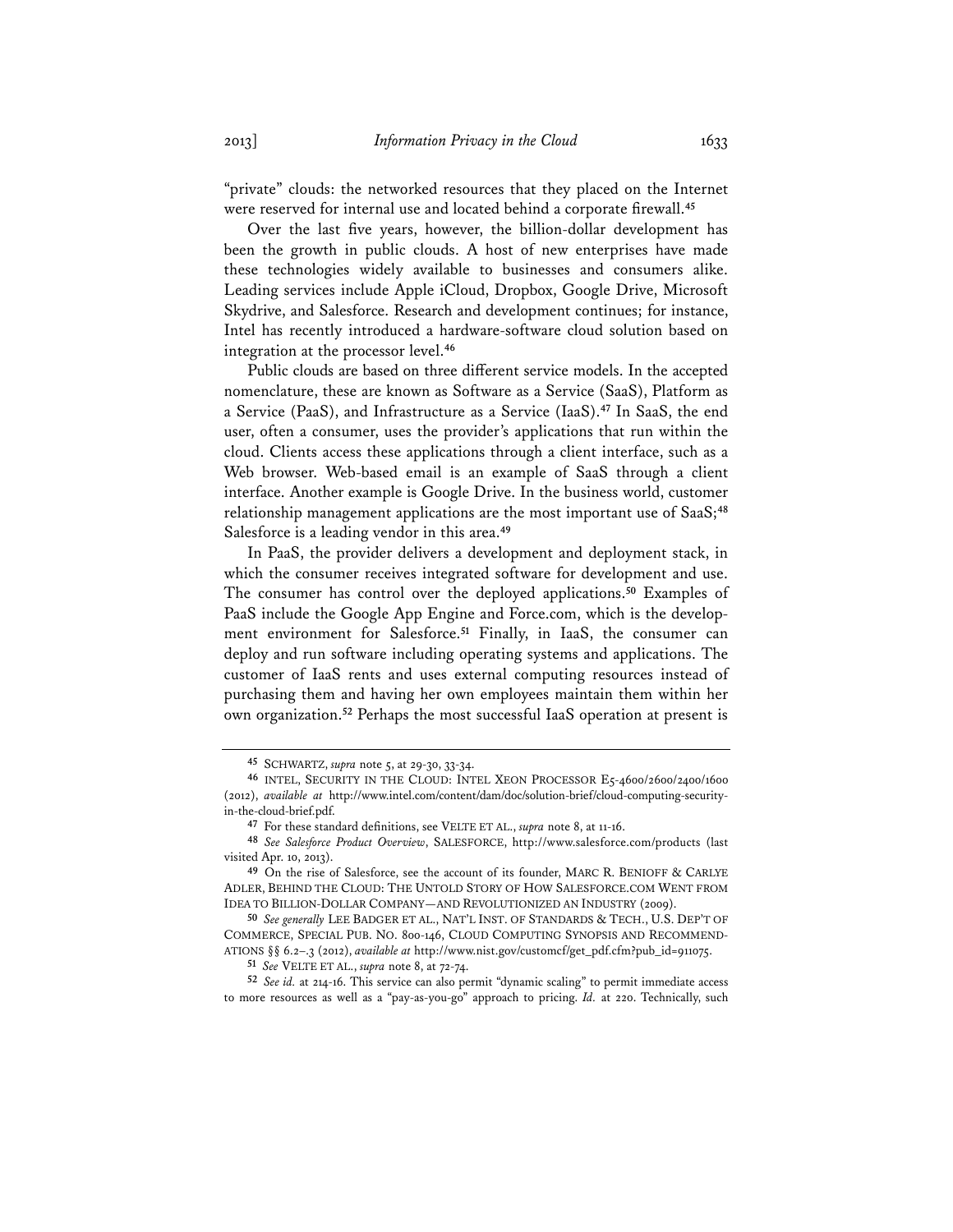Amazon's Elastic Compute Cloud. Although Amazon is best known as a leading online retailer of consumer goods, it also sells "resizable compute capacity in the cloud."**<sup>53</sup>**

Recall the analogy regarding how the cloud supplies computing like electricity from an outlet. A company or person does not need to buy machines or software and then manage computer resources to process personal data. Rather than requiring coordination of these services and goods within the client firm itself, the cloud permits the client to purchase computing resources on a "spot market."**<sup>54</sup>** Companies therefore have new flexibility in deciding on the shape and form of computing work. As a result, different functions and operations concerning the processing of personal information can be packaged as modular units that can be pulled apart and reassembled.

#### II. THE MISMATCH WITH INFORMATION PRIVACY LAW

In this Part, I analyze three areas in which there is a regulatory mismatch between cloud services and information privacy law. The first concerns jurisdiction: Which privacy law should apply to personal information in the cloud? Here, the regulations in the European Union prove especially complex and confusing. The second area of regulatory tension concerns a threshold matter around key definitional terms: When should privacy law apply? Third, the cloud provides new flexibility for companies seeking to determine whether to manage computing activities inside or outside their corporate structure: Will law provide incentives to create adequate safeguards for personal data?

### A. *Jurisdiction: Which Nation's Privacy Law Applies?*

In the EU model, a nation's data protection law is expressed in omnibus privacy statutes.**<sup>55</sup>** These laws establish regulatory standards for privacy with

immediate response to greater demand poses a range of interesting challenges for computer scientists. Luis M. Vaquero et al., *Dynamically Scaling Applications in the Cloud*, COMPUTER COMM. REV., Jan. 2011, at 45, 48-49.

**<sup>53</sup>** *Amazon Elastic Compute Cloud (Amazon EC2)*, AMAZON WEB SERVICES, http://aws. amazon.com/ec2 (last visited Apr. 10, 2013).

**<sup>54</sup>** Demsetz characterizes "firm-like coordination" as consisting of "[s]pecialization, continuity of association, and reliance on direction" as opposed to "self-sufficiency and spot markets" for activities outside of the enterprise. Harold Demsetz, *The Theory of the Firm Revisited*, *in* THE NATURE OF THE FIRM, *supra* note 6, at 159, 171.

**<sup>55</sup>** DANIEL J. SOLOVE & PAUL M. SCHWARTZ, INFORMATION PRIVACY LAW 1110 (4th ed. 2011).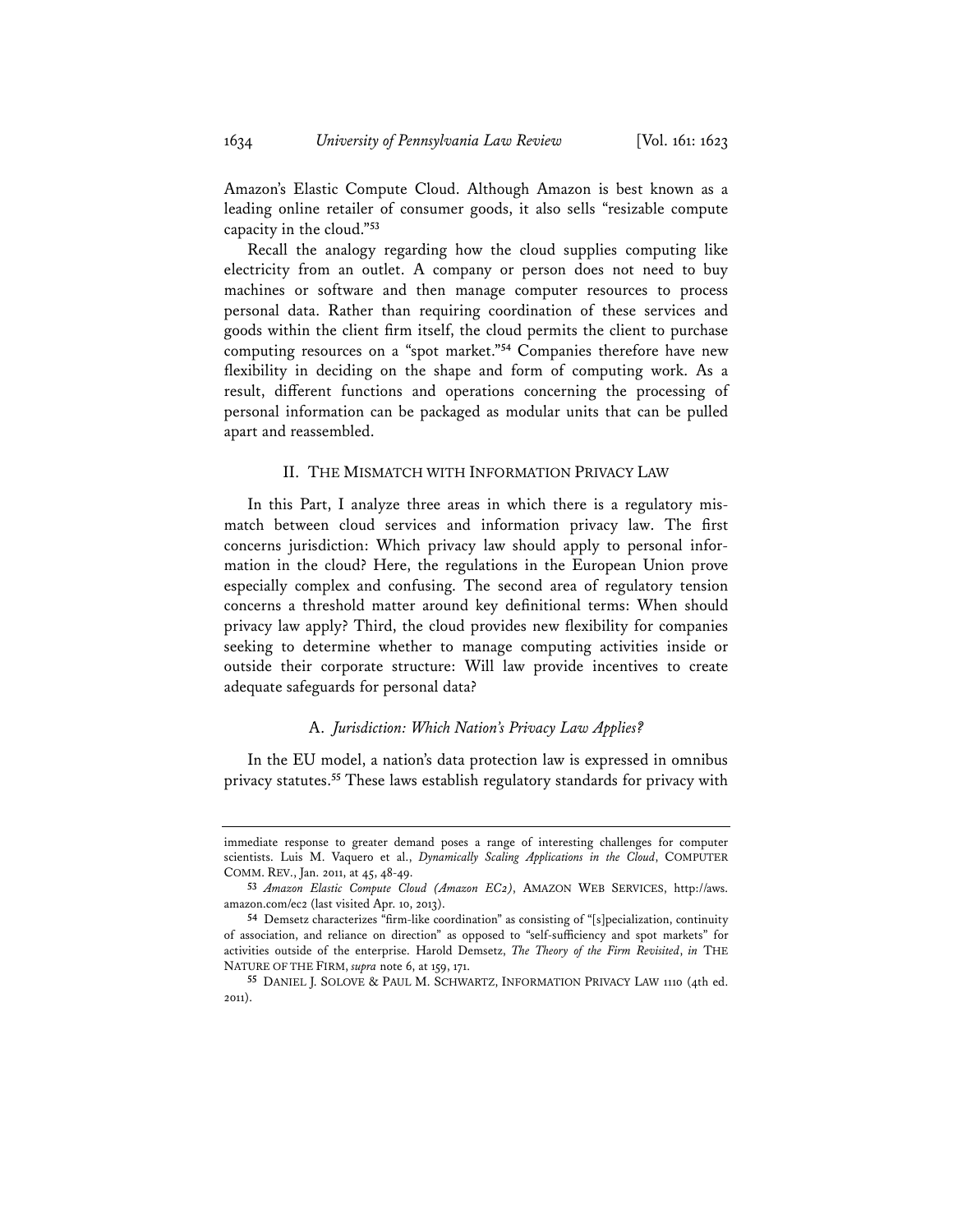a broad scope; typically, a single omnibus law in an EU member state will regulate personal data use in the public and private sectors alike.**<sup>56</sup>** Within the European Union, sectoral laws serve as backup to regulate specific areas of data use and to increase the specificity of regulatory norms within that state.**<sup>57</sup>** Sectoral laws might regulate, for example, how telecommunications companies use personal information.

Unlike the European Union, the United States lacks an omnibus information privacy statute and instead regulates this area through sectoral laws alone.**<sup>58</sup>** States and the federal government have different statutes for the public and private sectors. Within the private sector, regulations concentrate on the data holder and, in some instances, on the type of data. Within the private sector, for example, there are information privacy laws and regulations for educational records, video rental records, and healthcare records.**<sup>59</sup>**

Notwithstanding its scattered provisions today, U.S. law played an important international role in the initial development of information privacy law. The U.S. Department of Health, Education, and Welfare's concept of "fair information practices" (FIPs), first articulated in 1973,**<sup>60</sup>** has influenced the development of a common set of high level principles for information privacy law.**<sup>61</sup>** FIPs "are the building blocks of modern information privacy law," albeit expressed somewhat differently in each statute.**<sup>62</sup>**

The clear international preference today is to follow the EU approach. Worldwide, most countries outside the EU have enacted omnibus statutes, many of which resemble the EU approach to information privacy law.**<sup>63</sup>** Moreover, the international preference has been for the specific variations of FIPs identified by the European Union.

**<sup>56</sup>** *Id.*

**<sup>57</sup>** *See* Paul M. Schwartz, *Preemption and Privacy*, 118 YALE L.J. 902, 908-16 (2009).

**<sup>58</sup>** *See id.* at 904-05; *supra* note 3.

**<sup>59</sup>** *See, e.g.*, 20 U.S.C. § 1232g (2006) (providing for family educational and privacy rights); 18 U.S.C. § 2710 (creating a civil action to redress the "[w]rongful disclosure of video tape rental or sale records"); Privacy of Individually Identifiable Health Information, 45 C.F.R. pt. 164, subpt. E  $(2012)$ 

**<sup>60</sup>** *See* U.S. DEP'T OF HEALTH, EDUC. & WELFARE, RECORDS, COMPUTERS, AND THE RIGHTS OF CITIZENS 50 (1973) (proposing a regulation to define "fair information practice").

**<sup>61</sup>** On the historical role of the Department of Health, Education & Welfare's report, see DAVID H. FLAHERTY, PROTECTING PRIVACY IN SURVEILLANCE SOCIETIES 306 (1989).

**<sup>62</sup>** Paul M. Schwartz, *Privacy and Democracy in Cyberspace*, 52 VAND. L. REV. 1609, 1614 (1999). The precise content of the resulting obligations will often differ based on the context of data processing, the nature of the information collected, and the specific legislative, regulatory, and organizational environment in which the rules are formulated.

**<sup>63</sup>** *See* Graham Greenleaf, *The Influence of European Data Privacy Standards Outside Europe: Implications for Globalization of Convention 108*, 2 INT'L DATA PRIVACY L. 68, 72-79 (2012) (charting the influence of the EU Directive of 1995 on data protection laws across the world).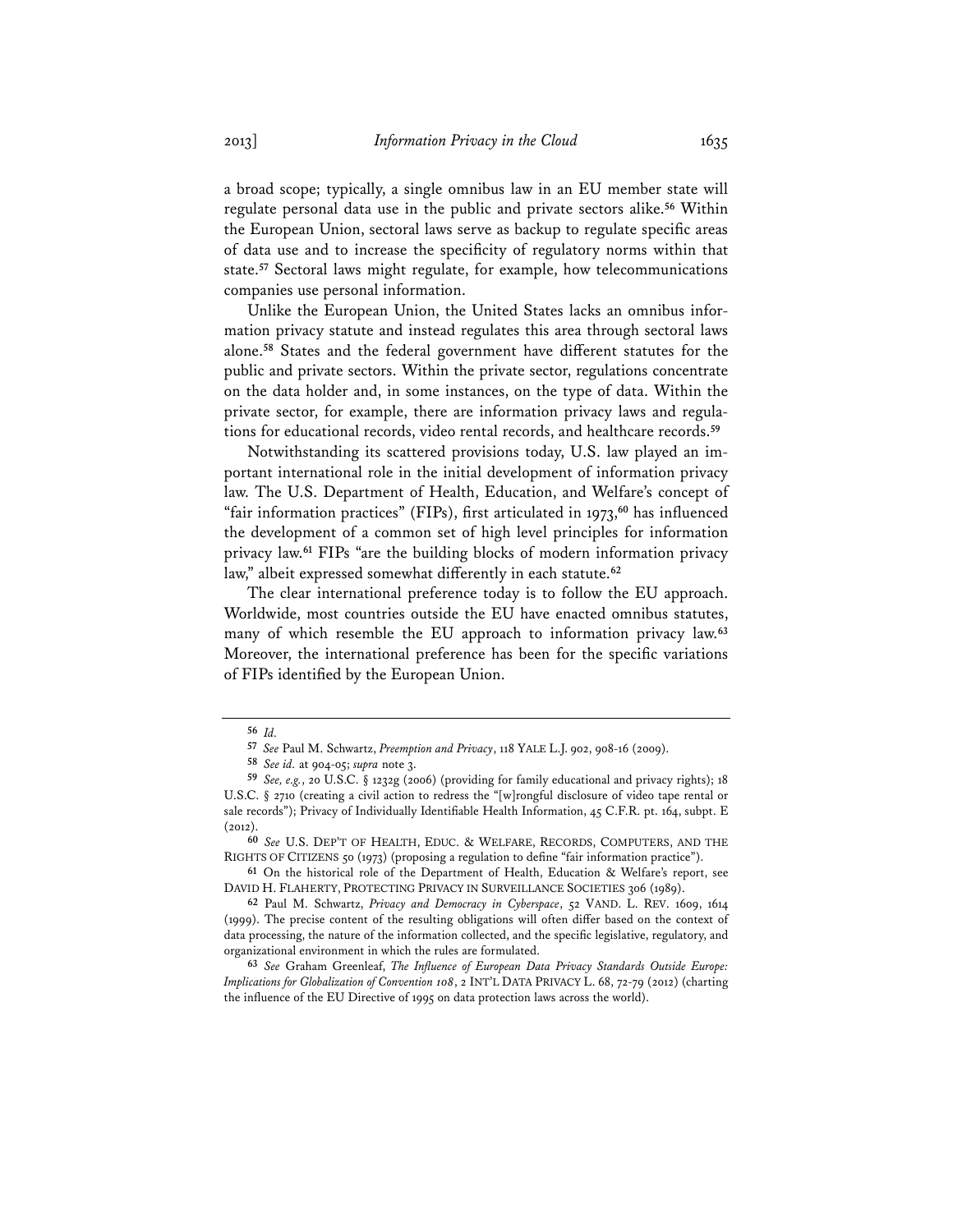As a further matter, and in contrast to the EU approach, the United States emphasizes a "notice-and-choice" model for its FIPs. As the Federal Trade Commission describes this approach, it "encourages companies to develop privacy notices describing their information collection and data use practices to consumers, so that consumers can make informed decisions."**<sup>64</sup>** In the European Union, prominent FIPs require that personal data be processed only pursuant to a legal basis, that there be an independent data protection authority in each nation to oversee data use, that there be limits on automated decisionmaking, and that sensitive data receive additional protection.**<sup>65</sup>** Such FIPs are not present in the United States—at least not as formal legal requirements.**<sup>66</sup>** Thus, the United States' unique path as a matter of form (no omnibus law) and substance (a limited set of FIPs) has made it an outlier in relation to the global community.**<sup>67</sup>**

In the United States, moreover, the cloud's dramatic increase in international data transfers has not led to significant regulatory difficulties, or new complexities, for information privacy law. First, U.S. information privacy law does not give government officials the power to block international transfers of personal information.**<sup>68</sup>** In the context of the outsourcing of U.S. information processing to India and other countries, Congress occasionally evinces concern about this lack of legal restrictions, but it has yet to enact a law regulating international transfers of personal data.**<sup>69</sup>** In

**<sup>64</sup>** FTC, PROTECTING CONSUMER PRIVACY IN AN ERA OF RAPID CHANGE: A PROPOSED FRAMEWORK FOR BUSINESSES AND POLICYMAKERS, at iii (2010). For a description and critique of this model, see *id.* at 19-21 ("[C]onsumers face a substantial burden in reading and understanding privacy policies and exercising the limited choices offered to them."); and Schwartz, *supra* note 62, at  $1621-35$  ("[M]ost people are unable to control, and are often in ignorance of, the complex processes by which their personal data are created, combined, and sold.").

**<sup>65</sup>** For a description of the EU model of FIPs, see CHRISTOPHER KUNER, EUROPEAN DATA PROTECTION LAW ch. 2 (2d ed. 2007).

**<sup>66</sup>** While there is no such formal legal requirement, an increasing number of leading U.S. companies have sophisticated privacy management programs, including a Chief Privacy Officer. *See* Kenneth A. Bamberger & Deirdre K. Mulligan, *Privacy on the Books and on the Ground*, 63 STAN. L. REV. 247, 261-63 (2011). These processes are not the formal equivalent, however, of EUstyle FIPs.

**<sup>67</sup>** *See* Greenleaf, *supra* note 63, at 70-72 ("Increasingly, . . . the USA is the only significant outrider attempting to defend providing data privacy protection by a patchwork of sectoral laws (with significant limits to their principles arising from circumstances which may be unique to the USA) and no national [data protection authority] as a key means of enforcement.").

**<sup>68</sup>** *See* Schwartz, *supra* note 57, at 910-11.

**<sup>69</sup>** Such a proposal was included, however, in an early draft of the bill that later became the Privacy Act of 1974. *See* S. 3418, 93d Cong. § 201(a)(6) (1974), *reprinted in* S. COMM. ON GOV'T OPS. & HOUSE COMM. ON GOV'T OPS., SUBCOMM. ON GOV'T INFO. & INDIVIDUAL RIGHTS, 94TH CONG., LEGISLATIVE HISTORY OF THE PRIVACY ACT OF 1974, at 14 (Comm. Print 1976). On outsourcing to India and privacy concerns, see SOLOVE & SCHWARTZ, *supra* note 55, at 1161-63.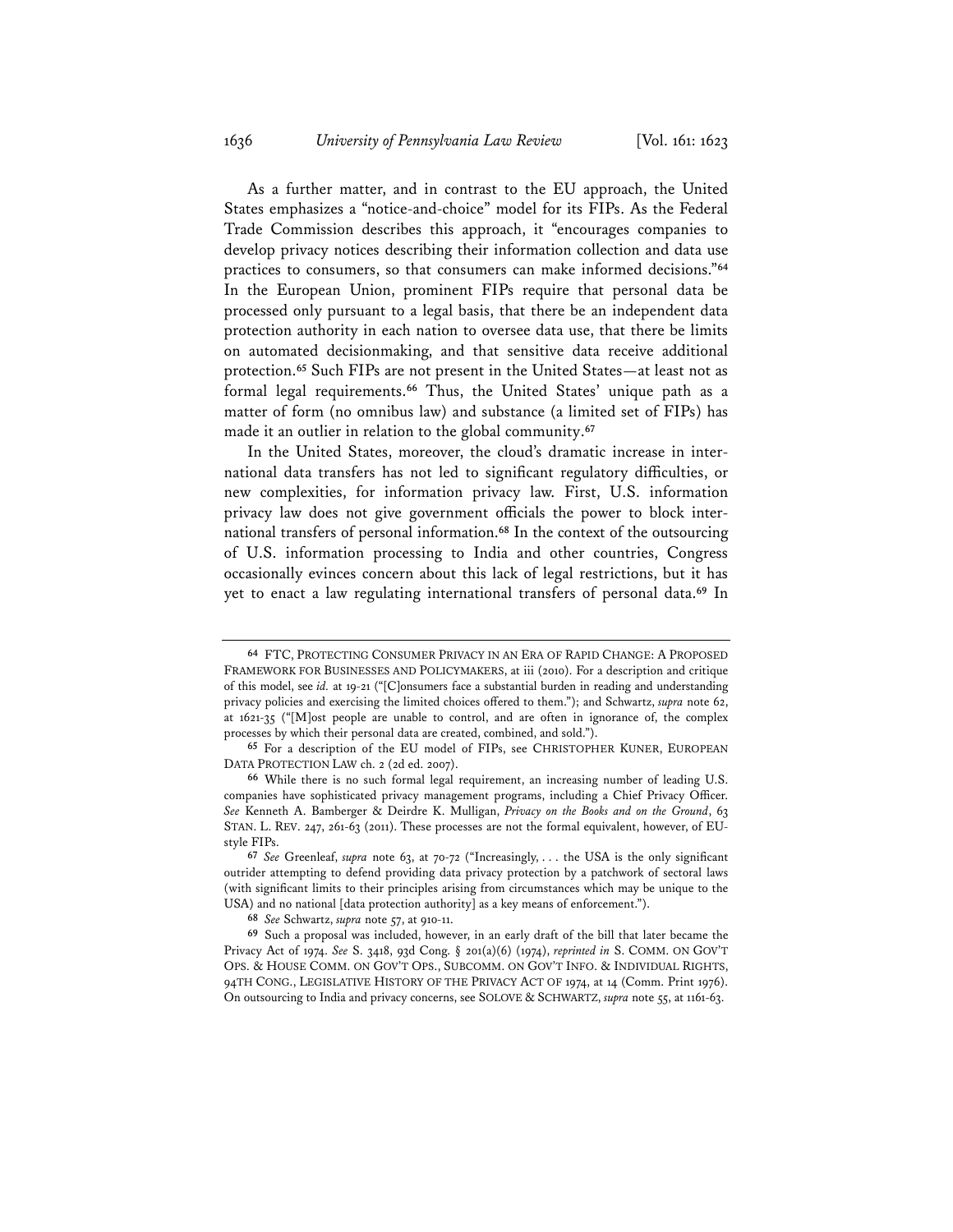contrast, the 1995 EU Data Protection Directive requires each member state to give its data protection authority such power.**<sup>70</sup>** The 2012 Proposed Regulation on Data Protection permits an international transfer of data from the European Union only if the Commission has made a finding of adequacy, use is made of "appropriate safeguards," or one of its enumerated exceptions applies to the transfer.**<sup>71</sup>**

Second, U.S. law does not generally require that a law regulate information processing before it takes place. No omnibus statute in the United States contains such a mandate. Personal information processing is freely permitted unless a law specifically forbids the activity or otherwise sets parameters on it.**<sup>72</sup>**At the same time, however, there is an increasingly dense patchwork of laws and regulations in the United States. State information privacy law is now of increasing importance due to the high level of regulatory activity and the possibilities that companies will simply choose to organize their information practices to conform to the strictest privacy standard in the most important jurisdiction for their business.**<sup>73</sup>**

To illustrate current state privacy laws, we can begin with those state data security laws that impose a substantive requirement of "reasonable security" before any data processing may occur. In California, for example, any "business that owns or licenses personal information about a California resident" is required to "implement and maintain reasonable security procedures and practices appropriate to the nature of the information, to protect the personal information from unauthorized access, destruction, use, modification, or disclosure."**<sup>74</sup>** Numerous other state laws contain specific requirements to ensure the safe disposal of personal data.**<sup>75</sup>**

**<sup>70</sup>** *See* Council Directive 95/46, *supra* note 2, art. 25, at 45-46.

**<sup>71</sup>** *Proposed Data Protection Regulation*, *supra* note 4, arts. 41-44, at 69-74. The Proposed Regulation now permits an adequacy determination for less than an entire country, but merely "territory," "processing sector," or "international organization in question." *Id.* art. 41(1), at 69.

**<sup>72</sup>** Schwartz, *supra* note 57, at 908-16 (contrasting an EU approach to information privacy based on the prevention of harm with a U.S. approach of "regulatory parsimony," and, in particular, avoiding unnecessary regulation of information flows).

**<sup>73</sup>** Federal environmental law even sometimes grants one state a special regulatory power; this phenomenon permits one state to serve as a "superregulator." Ann E. Carlson, *Iterative Federalism and Climate Change*, 103 NW. U. L. REV. 1097, 1107-14 (2009) (explaining California's role as a "superregulator" for mobile source emissions).

**<sup>74</sup>** CAL. CIV. CODE § 1798.81.5(b) (West 2009).

**<sup>75</sup>** *See, e.g.*, TEX. BUS. & COM. CODE ANN. § 72.004 (West 2009); WASH. REV. CODE ANN. § 19.215.020 (West 2007); *see also* DANIEL J. SOLOVE & PAUL M. SCHWARTZ, PRIVACY LAW FUNDAMENTALS 182-83 (2d ed. 2013) (reviewing state data disposal statutes). On the differing EU and U.S. approaches to data protection, and for an argument that EU officials are operating at a higher speed in modernizing their laws, see Natasha Singer, *An American Quilt of Privacy Laws, Incomplete*, N.Y. TIMES, Mar. 31, 2013, at BU1.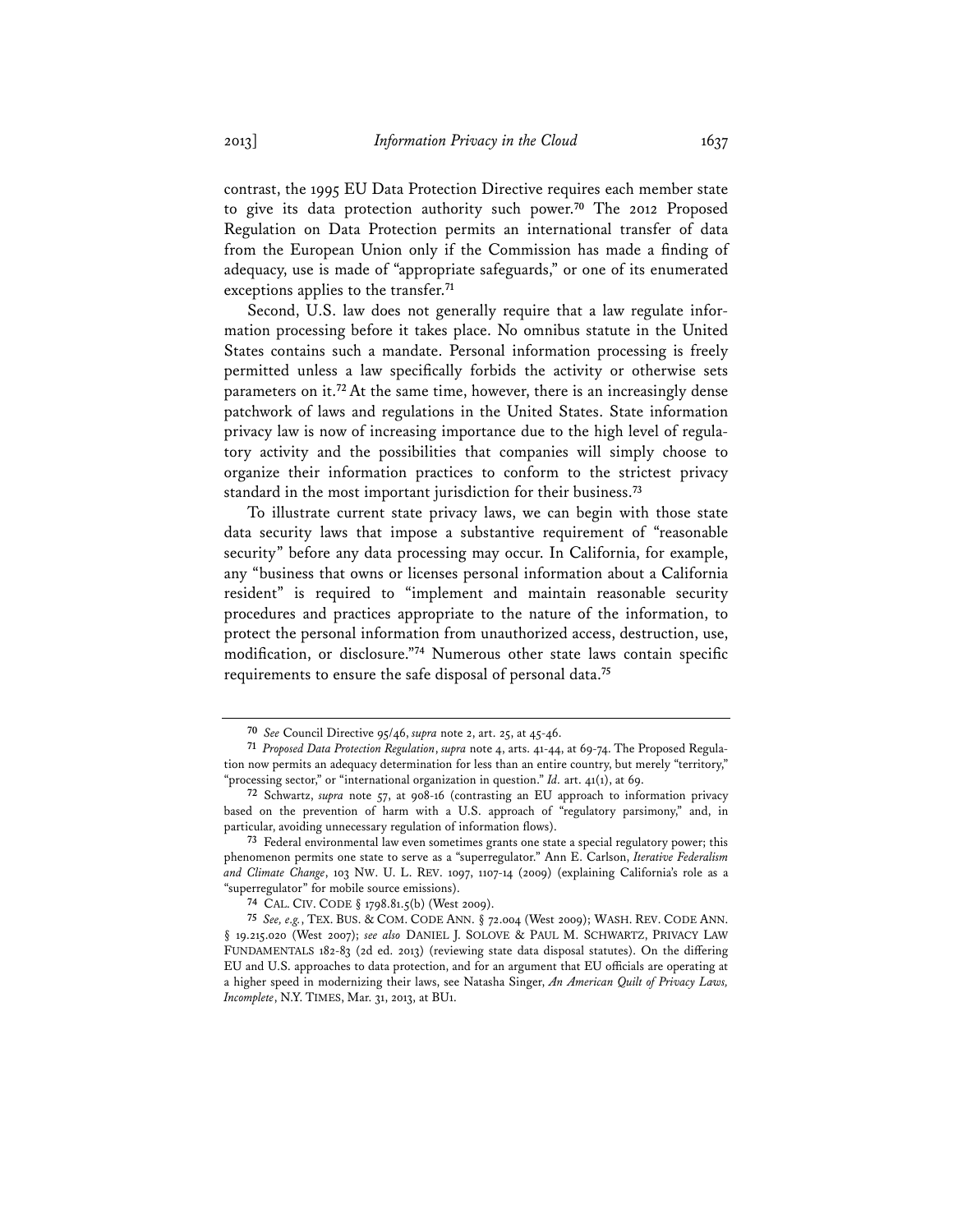As this California law indicates, moreover, state data security laws and state data breach notification laws in the United States do apply to non-U.S. data processors. The question of who is protected by that California statute is as straightforward as with similar state laws: Is the personal data of a resident of the respective state involved? The data disposal law cited in the preceding paragraph, for example, applies to any business that processes information about a California resident. California's highly influential breach notification statute also follows this approach.**<sup>76</sup>** It requires that "following discovery or notification of the breach in the security of the data," the business notify "any resident of California whose unencrypted personal information was, or is reasonably believed to have been, acquired by an unauthorized person."**<sup>77</sup>** The application of such a law to the cloud remains straightforward: it depends on whether a data breach involves the personal data of a resident of California. The location of the entity that processes the information is irrelevant.

In the European Union, the question of the application of privacy law to the cloud is more complex. Indeed, numerous commentators have noted the difficulties of this aspect of EU data protection law. For example, in his treatise on EU data protection law, Christopher Kuner writes, "The legal rules for determining whether EU law applies to business activities, if so which national law, and where jurisdiction lies, are extraordinarily complex, and involve a number of difficult questions to which there are no definite answers."**<sup>78</sup>** In a similar vein, Antonis Patrikios has noted that the 1995 EU Data Protection Directive's rules are "particularly problematic in modern business arrangements of a distributed and truly international nature, such as . . . cloud computing."**<sup>79</sup>**

For the regulation of the cloud, the two fundamental EU legal documents are the 1995 Data Protection Directive**<sup>80</sup>** and the Proposed Data Protection Regulation of 2012.**<sup>81</sup>** The Directive, which establishes common rules for information privacy among EU member states,**<sup>82</sup>** is the most important privacy regulation in Europe; it has largely replaced the Council

**<sup>76</sup>** *See* CAL. CIV. CODE § 1798.29(a).

**<sup>77</sup>** *Id.*

**<sup>78</sup>** KUNER, *supra* note 65, § 3.01.

**<sup>79</sup>** Antonis Patrikios, *Application of the Law*, *in* EUROPEAN PRIVACY: LAW AND PRACTICE FOR DATA PROTECTION PROFESSIONALS 65, 67 (Eduardo Ustaran ed., 2012).

**<sup>80</sup>** *See supra* note 2.

**<sup>81</sup>** *See supra* note 4.

**<sup>82</sup>** *See* Council Directive 95/46, *supra* note 2, art. 32(1), at 49 ("Member States shall bring into force the laws, regulations and administrative provisions necessary to comply with this Directive  $\dots$ .").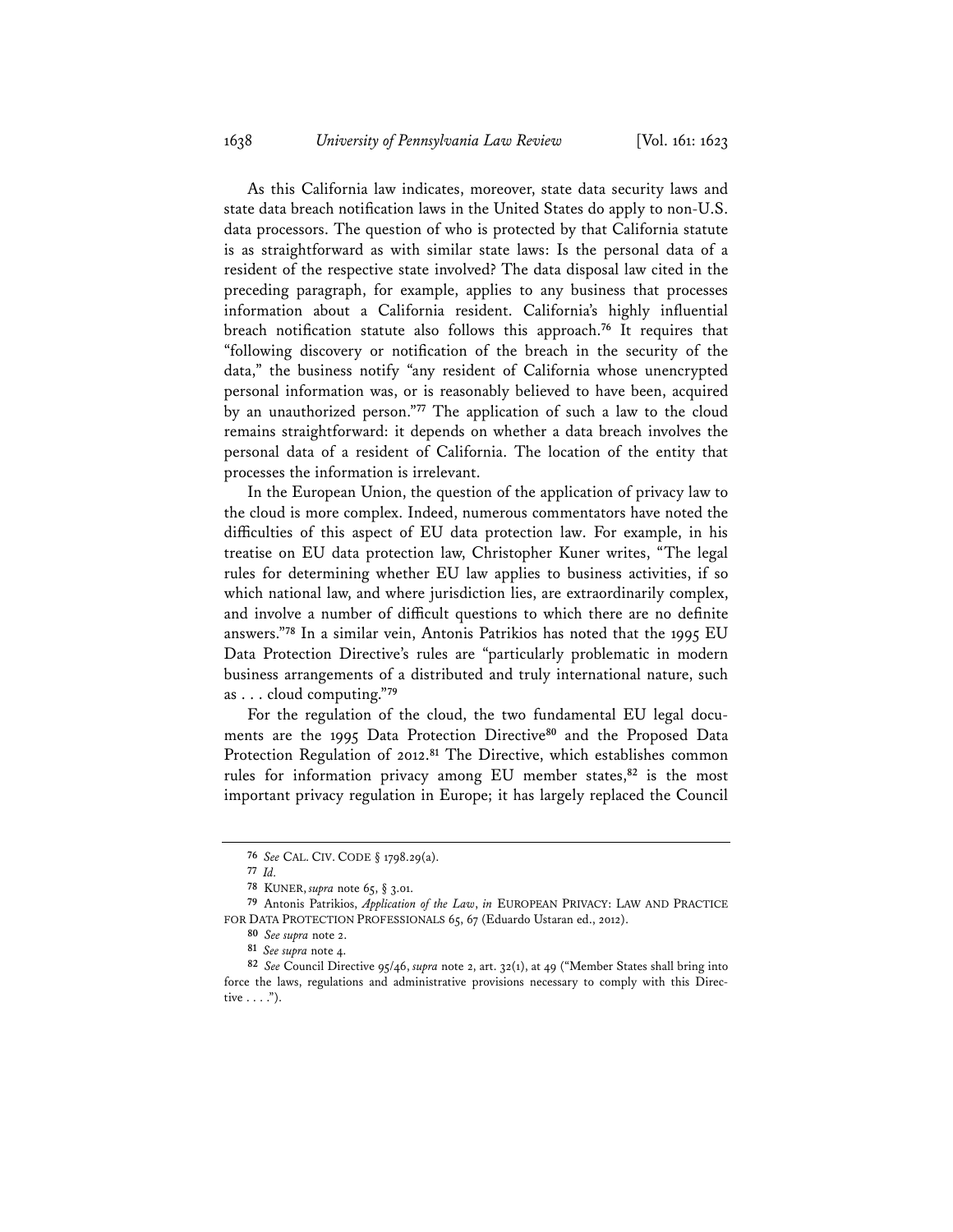of Europe's Convention on Data Protection of 1980 as the central document of European information privacy law. The future of EU privacy law rests not with the Directive, however, but with the Proposed Data Protection Regulation.

A popular tool of EU lawmaking, directives are generally "harmonizing" instruments rather than directly binding commands; they require member states to enact national legislation that reflects their principles.**<sup>83</sup>** After enactment of the Data Protection Directive in 1995, all EU member states enacted conforming legislation.**<sup>84</sup>** In January 2012, the Commission of the European Union released a Proposed Data Protection Regulation, which will be directly binding on member states.**<sup>85</sup>** Since the process of enactment of the Regulation will take a number of years, and its final form is unknown, this Article analyzes the applicable jurisdictional law of the cloud under both the Directive and Proposed Regulation.

#### 1. The Data Protection Directive (1995)

The Data Protection Directive stakes out a number of bold positions, including establishing a limit on international data transfers to countries that lack "adequate" legal protections for personal information.**<sup>86</sup>** The key provision for this jurisdictional question is the Directive's Article 4(1)(c).**<sup>87</sup>** Article  $4(1)(c)$  determines when companies with headquarters outside of the European Union fall under EU data protection law. It applies EU privacy law to a "controller" who "is not established on Community territory," but who "for purposes of processing personal data makes use of equipment, automated or otherwise, situated on the territory of the said Member State."**<sup>88</sup>** Yet Article 4(1)(c) raises more questions than it provides answers.

**<sup>83</sup>** Schwartz, *supra* note 19, at 481-82; *see, e.g.*, *supra* note 82.

**<sup>84</sup>** For an official list of all the national legislation enacted by EU member states to conform with the 1995 Data Protection Directive, see *National Execution Measures*, EUR-LEX, http://eurlex.europa.eu/LexUriServ/LexUriServ.do?uri=CELEX:71995L0046:EN:NOT (last visited Apr. 10, 2013). Regarding the drawn-out process of the enactment and amendment of national data protection law to conform with the Directive, and the remaining differences between the national laws, see Spiros Simitis, *Einleitung: Geschichte—Ziele—Prinzipien*, *in* NOMOS KOMMENTAR: BUNDESDATENSCHUTZGESETZ [NOMOS COMMENTARY: FEDERAL DATA PROTECTION ACT] 169-70 (Spiros Simitis ed., 7th ed. 2011). Thus, even after harmonization, differences can remain in the laws of member states. For the purposes of this Article, however, it will be enough to concentrate on the Directive's approach.

**<sup>85</sup>** *See* Christopher Kuner, *The European Commission's Proposed Data Protection Regulation: A Copernican Revolution in European Data Protection Law*, 11 PRIVACY & SECURITY L. REP. 215, 216 (2012).

**<sup>86</sup>** *See supra* text accompanying note 2.

**<sup>87</sup>** Council Directive 95/46, *supra* note 2, art. 4(1)(c), at 39.

**<sup>88</sup>** *Id.*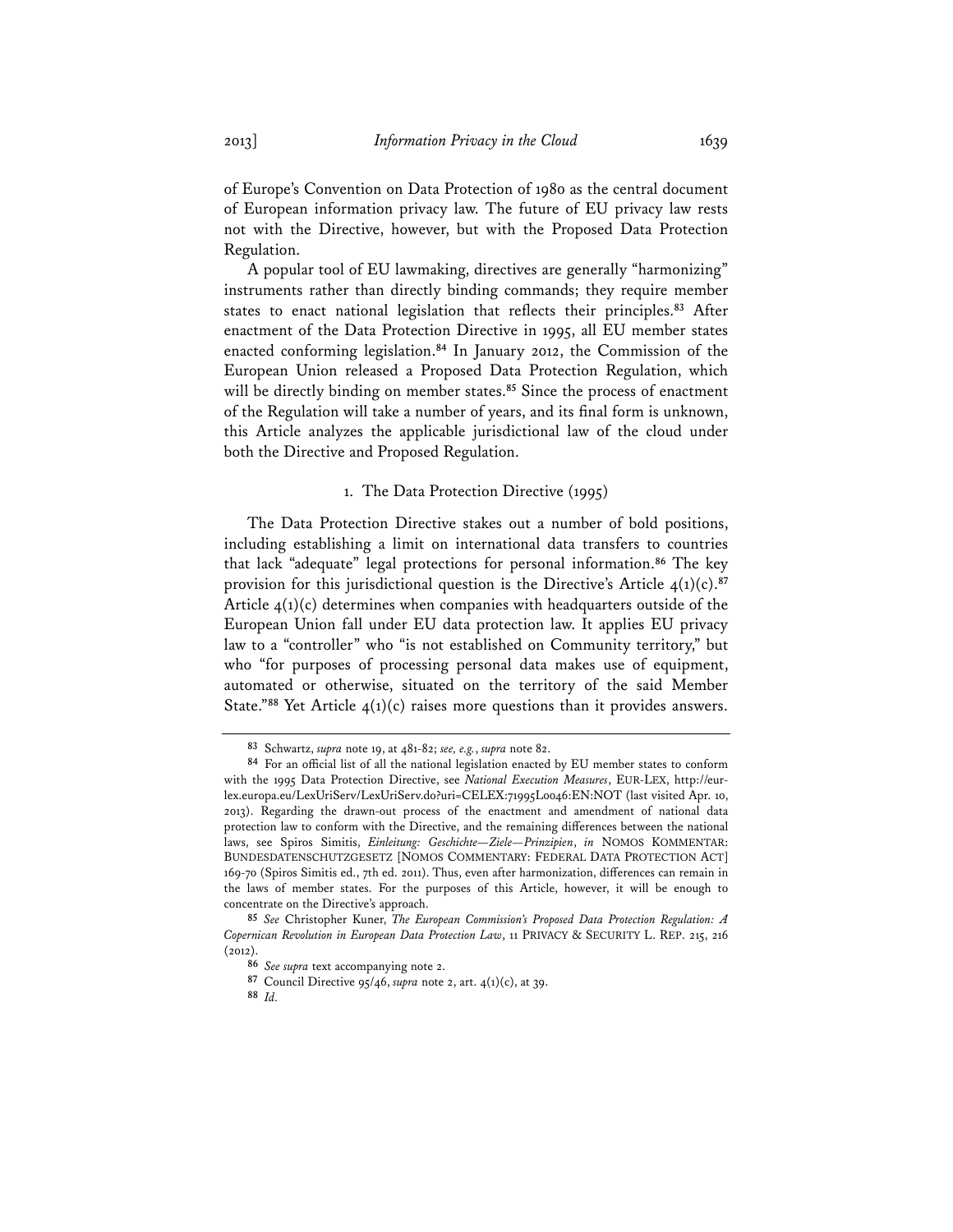Indeed, as Kuner remarks, "No provision" of the entire Directive "has caused more controversy than Article 4(1)(c)."**<sup>89</sup>**

# a. *Who Is a Controller?*

In the terminology of EU information privacy law, a "controller" is a "natural or legal person . . . or any other body" that "determines the purposes and means of the processing of personal data."**<sup>90</sup>** More specifically, EU law defines the controller as the entity who decides how personal data is collected, stored, used, altered, or disclosed.**<sup>91</sup>** Controllers have far more legal obligations and responsibilities than processors. As the Article 29 Working Party summarizes, "[T]he first and foremost role of the concept of controller is to determine who shall be responsible for compliance with data protection rules, and how data subjects can exercise the rights in practice."**<sup>92</sup>** The European Union draws a contrast in this regard with the "processor" who merely processes data on behalf of the controller.**<sup>93</sup>**

A difficulty for cloud computing is the uncertainty in EU law as to when a cloud provider is a controller or a processor. A team of researchers at Queen Mary College of Law, University of London, has carried out an indepth study of this issue.**<sup>94</sup>** As they note, a cloud processor can be a controller, a processor, or in some instances, both. Under EU privacy law, a cloud provider is only the processor if there is a separate entity, a user, who determines the "purposes of the processing" or its essential "means."**<sup>95</sup>** Under the 1995 Directive, for example, a cloud service is a data controller if it provides an online calendar where it synchronizes appointments and contacts across multiple devices.**<sup>96</sup>** Yet "purposes" and "means" of processing are difficult conceptual categories to apply to cloud computing, where responsibilities are distributed and then shared and shifted—sometimes in real time. At a minimum, the legal analysis here must be highly context specific.**<sup>97</sup>**

**<sup>89</sup>** KUNER, *supra* note 65, § 3.23.

**<sup>90</sup>** Council Directive 95/46, *supra* note 2, art. 2(d), at 38.

**<sup>91</sup>** *See id.* art. 2(b), at 38 (defining "processing of personal data").

**<sup>92</sup>** Article 29 Data Prot. Working Party, Opinion 1/2010 on the Concepts of "Controller" and "Processor," WP 169, (Feb. 16, 2010), at 4 (emphasis omitted), *available at* http://ec.europa.eu/justice/ policies/privacy/docs/wpdocs/2010/wp169\_en.pdf.

**<sup>93</sup>** Council Directive 95/46, *supra* note 2, art. 2(e), at 38.

**<sup>94</sup>** *See* W. Kuan Hon et al., *Who Is Responsible for 'Personal Data' in Cloud Computing?—The Cloud of Unknowing, Part 2*, 2 INT'L DATA PRIVACY L. 3 (2012).

**<sup>95</sup>** Council Directive 95/46, *supra* note 2, art. 2(d)–(e), at 38.

**<sup>96</sup>** Patrikios, *supra* note 79, at 73.

**<sup>97</sup>** In this regard, the Article 29 Working Party is less than helpful in its analysis, which simply finds that "there may be situations in which a provider of cloud services may be considered either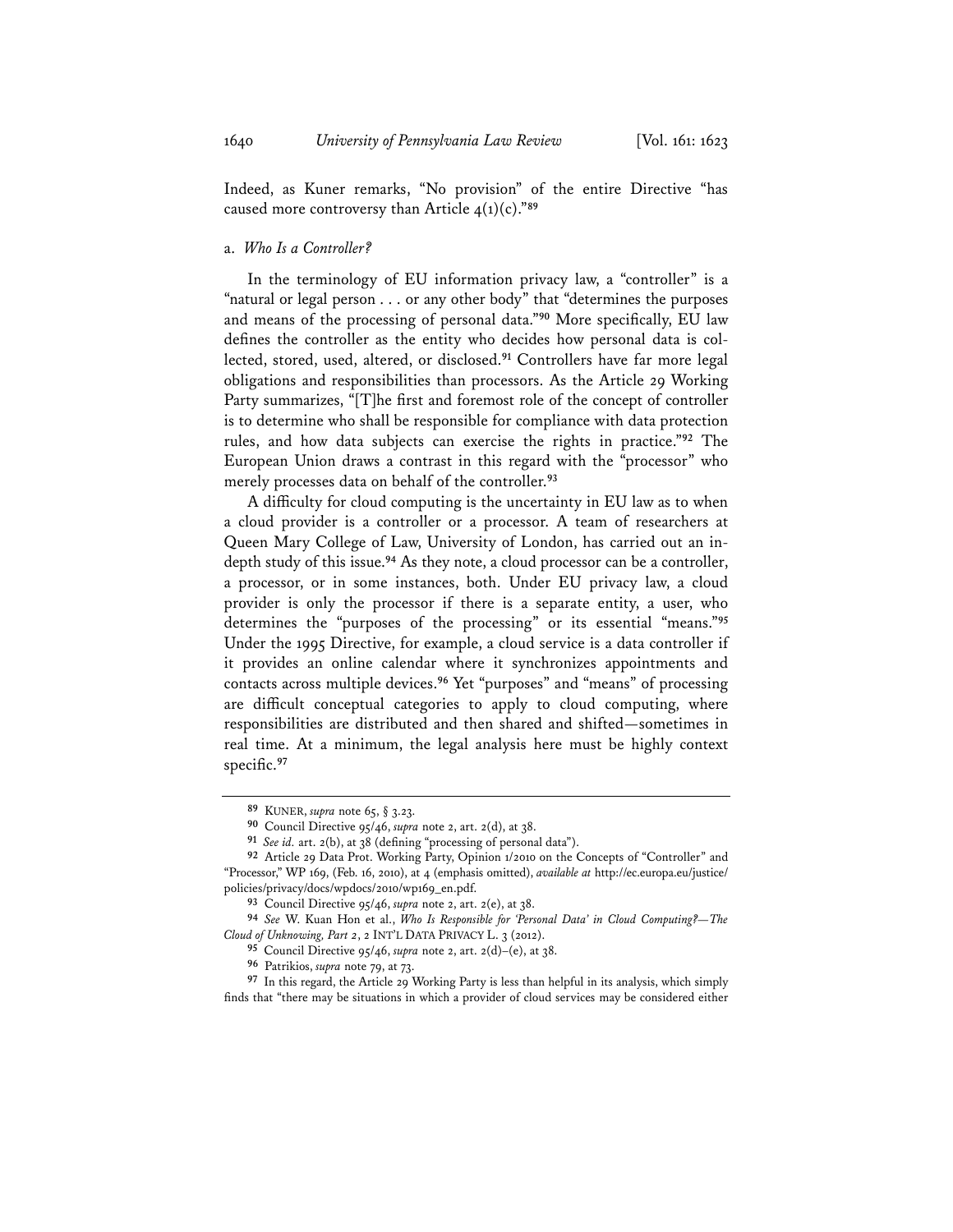# b. *When Is There a "Use of Equipment Situated Within the Territory" of the European Union?*

Just as uncertainty exists as to the terms "controller" and "processor," there is little clarity about other concepts found in the Directive's Article  $4(1)(c)$ . For example, the Article's language regarding "use of equipment" shows a pre-Internet understanding of information processing. Kuner observes, "What evidently was *not* contemplated at the time of drafting was the existence of a ubiquitous, seamless information network (i.e., the internet) which, owing to its decentralized nature, would routinely allow EU citizens to transfer data back and forth to millions of computers throughout the world."**<sup>98</sup>** The cloud has further complicated the analysis regarding the "use of equipment." Today, when a user in the European Union draws on the cloud, she can access networked resources, and the network can draw on the user's own PC, smartphone, or tablet. In 2005, Joel Reidenberg had already noted that "more sophisticated computing enlists the processing capabilities and power of users' computers."**<sup>99</sup>** Today, the cloud permits the user's own equipment to become part of a processing operation.

The issue becomes even more complex when the "equipment" in question may include software that the cloud provider supplies. Consider the case of cookies, which are alphanumerical text files installed on a user's hard drive. The Article 29 Working Party has declared that EU information privacy law should regulate cookies as "equipment" that triggers the applicability of EU legal protections.**<sup>100</sup>** In a summary of the relevant law, an international privacy lawyer has noted how broadly "equipment" can be defined: "[I]n principle, almost any hardware, software or system could qualify as 'equipment situated' on the territory of a member state."**<sup>101</sup>** A 2009 amendment to the E-Privacy Directive of 2002 brought cookies under EU privacy law. It defines the regulated activity as the "storing of information, or the gaining of access to information already stored, in the terminal equipment of a subscriber or user."**<sup>102</sup>**

as a joint controller or as a controller in their own right depending on concrete circumstances." Article 29 Data Prot. Working Party, *supra* note 21, at 8. For some advice from an international privacy lawyer on how a service provider can remain in the role of a data processor and keep its customer in the role of the controller, see Lothar Determann, *Data Privacy in the Cloud—Myths and Facts*, PRIVACY L. & BUS. INT'L REP., Feb. 2013, at 17, 20 (Myth 10).

**<sup>98</sup>** KUNER, *supra* note 65, § 3.26.

**<sup>99</sup>** Joel R. Reidenberg, *Technology and Internet Jurisdiction*, 153 U. PA. L. REV. 1951, 1953 (2005). **100** Article 29 Data Prot. Working Party, Working Document, Privacy on the Internet—An Integrated EU Approach to On-line Data Protection 28, WP 37 (Nov. 21, 2000), *available at* http:// ec.europa.eu/justice/policies/privacy/docs/wpdocs/2000/wp37en.pdf.

**<sup>101</sup>** Patrikios, *supra* note 79, at 74.

**<sup>102</sup>** Council Directive 2009/136, art. 2, 2009 O.J. (L 337) 11, 30 (EC).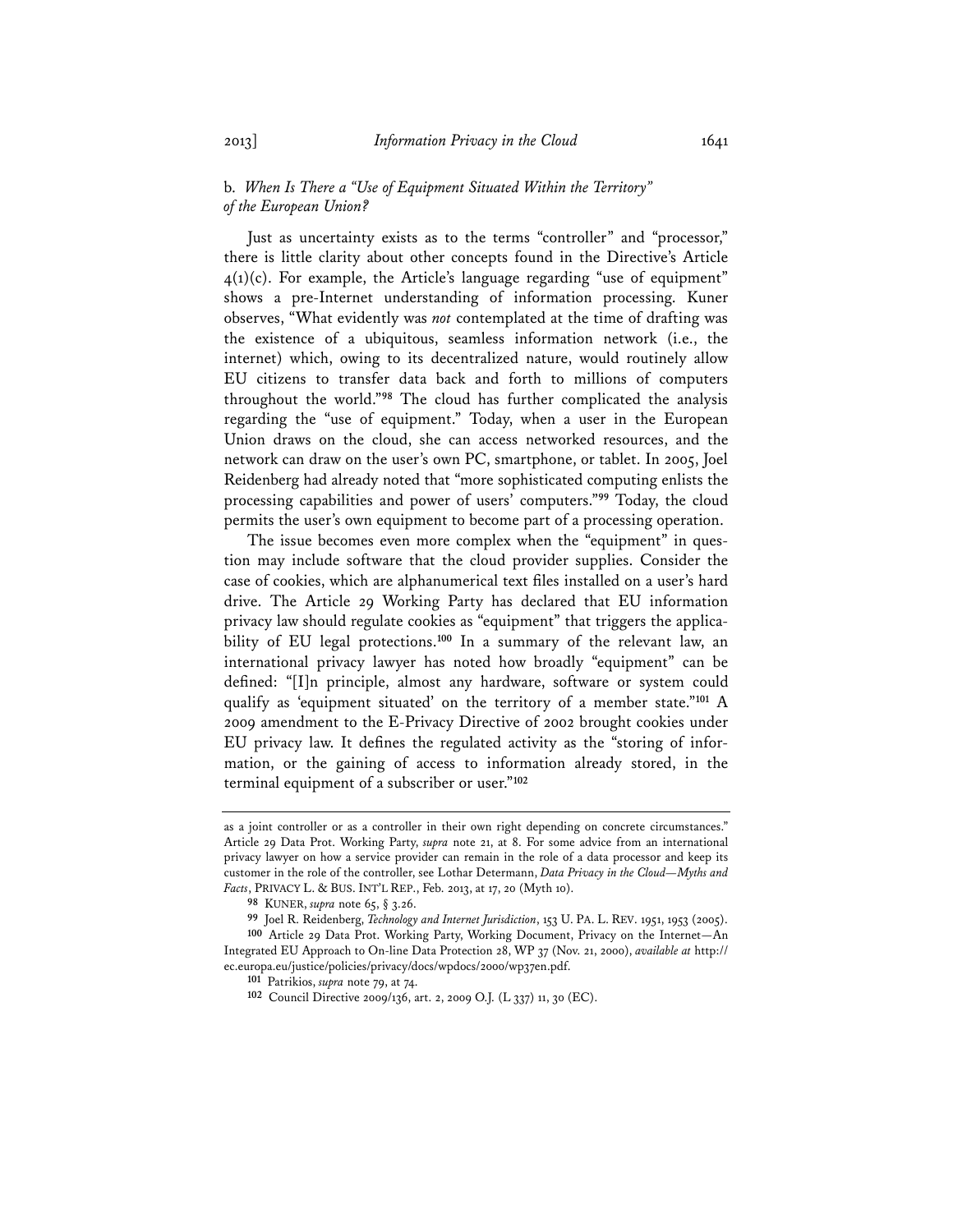### 2. The Proposed General Data Protection Regulation (2012)

On January 25, 2012, the Commission of the European Union released its Proposed General Data Protection Regulation. This document marks an important policy shift from a directive to a regulation. In EU law, a directive requires harmonizing legislation, but a regulation establishes directly enforceable standards.**<sup>103</sup>** Thus, upon enactment, the Data Protection Regulation will be binding national law within each Member State and will take precedence over any contrary elements of national information privacy law.**<sup>104</sup>**

The Commission wished to shift to a regulation for data protection because the Directive had not caused sufficient harmonization throughout the European Union. Due to the Directive's failure to create uniformity, a regulation was needed to create legal certainty within the internal market and to assure a continuing role for the European Union "in promoting high data protection standards worldwide."**<sup>105</sup>** In particular, the Directive's granting the member states "room for manoeuvre in certain areas" and the power to issue "particular rules for specific situations" had created "additional cost and administrative burden" for private stakeholders.**<sup>106</sup>** Moreover, for the Commission of the European Union, the need for more uniform regulations was acute because "rapid technological developments and globalisation have profoundly changed the world . . . and brought new challenges for the protection of personal data."**<sup>107</sup>** Among the new problem areas, the Commission pointed to cloud computing, which "may involve the loss of individuals' control over their potentially sensitive information when they store their data with programs hosted on someone else's hardware."**<sup>108</sup>**

There were also specific harmonization problems relating to the cloud. Acknowledging the kinds of difficulties under the Directive that this Article's preceding section identified, the Commission noted:

The Internet makes it much easier for data controllers established outside the European Economic Area (EEA) to provide services from a distance and to process personal data in the online environment; and it is often difficult

**<sup>103</sup>** *See, e.g.*, Kuner, *supra* note 85, at 215, 217; Katerina Linos, *How Can International Organizations Shape National Welfare States?*, 40 COMP. POL. STUD. 547, 562 (2007).

**<sup>104</sup>** Kuner, *supra* note 85, at 216.

**<sup>105</sup>** *Communication from the Commission to the European Parliament, the Council, the Economic and Social Committee and the Committee of the Regions: A Comprehensive Approach on Personal Data Protection in the European Union*, at 5, COM (2010) 609 final (Oct. 4, 2010).

**<sup>106</sup>** *Id.* at 10.

**<sup>107</sup>** *Id.* at 2 (emphasis omitted).

**<sup>108</sup>** *Id.*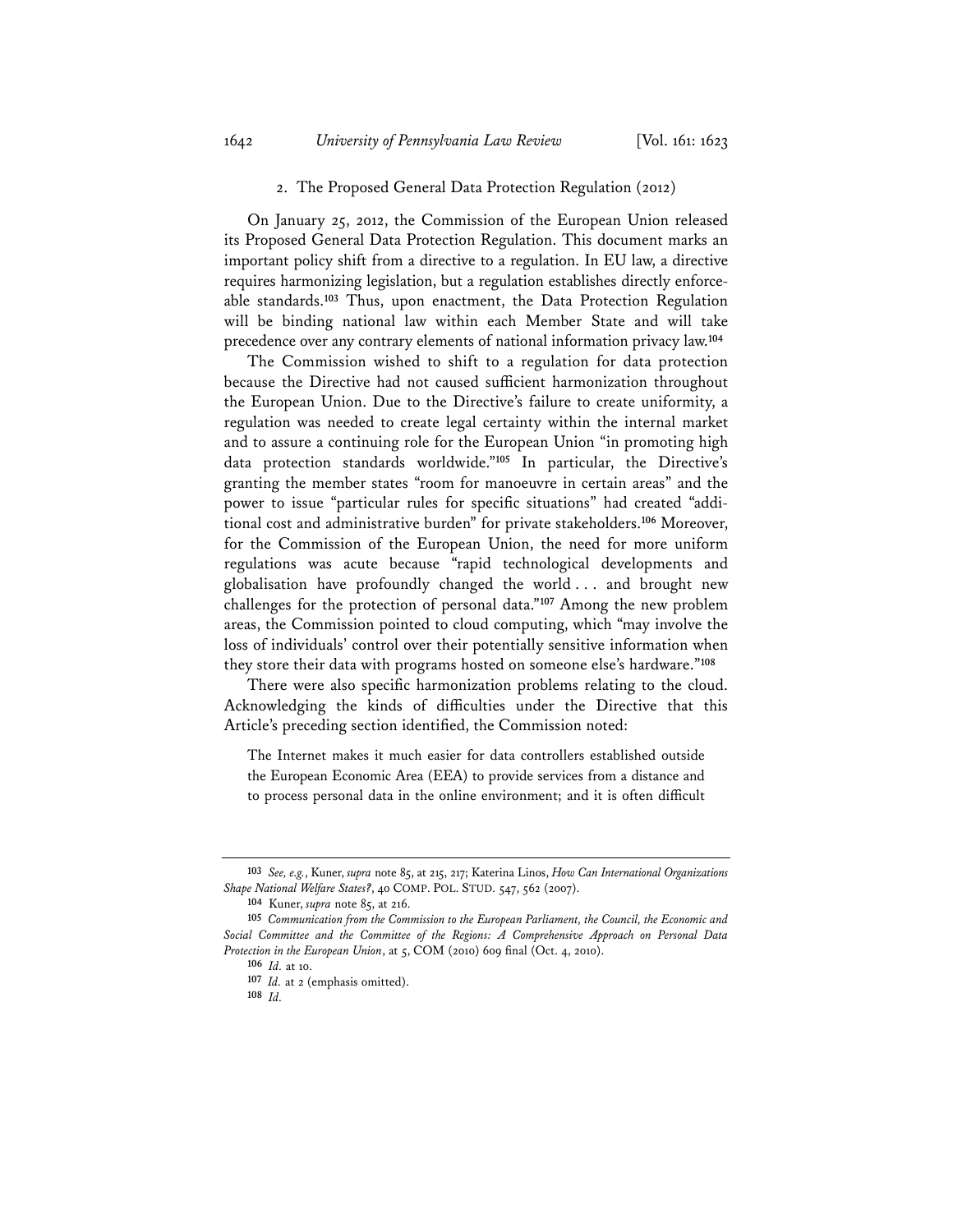to determine the location of personal data and of equipment used at any given time (e.g. in 'cloud computing' applications and services).**<sup>109</sup>**

In short, the Commission acknowledged the need for a new approach to privacy in the cloud. The merits of its current proposal are another matter.

The Proposed Regulation will greatly expand the jurisdiction of the European Union's data protection law over non-EU companies that provide services through the cloud. Rather than the "use of equipment" benchmark of the Directive, the Proposed Regulation's Article 3(2) has two alternate tests for whether EU data protection law is to apply to data controllers not established in the Union. When the personal data of EU "data subjects" are processed, the Proposed Regulation applies if "the processing activities are related to: (a) the offering of goods or services to such data subjects in the Union; or (b) the monitoring of their behaviour."**<sup>110</sup>** These new tests, "the offering of goods or services" and "monitoring," will sweep more non-EU companies offering services through the Internet into the jurisdiction of EU data protection law.**<sup>111</sup>** At the same time, the Proposed Regulation raises new questions regarding the future regulation of the cloud.

# a. *What Is an "Offering of Goods or Services"?*

The Proposed Regulation does not provide any further definitions or explanations of this term. Its language is potentially quite broad, however, because the cloud is available anywhere in the European Union that an Internet connection can be found. "Offering" is also broader in applicability than the potential test of "activities which are directed to" EU residents,

**<sup>109</sup>** *Id.* at 11 (footnote omitted).

**<sup>110</sup>** *Proposed Data Protection Regulation*, *supra* note 4, art. 3(2), at 41. An amendment to the Proposed Data Protection Regulation from the EU Parliament would further broaden both requirements. It makes clear that jurisdiction applies even if the "offering of goods and services" is free of charge. It further alters the wording of the language regarding monitoring of behavior to "the monitoring of such data subjects." This proposed amendment is intended to extend the regulation to not only "the monitoring of the behaviour of Union residents by data controllers outside of the Union, such as through internet tracking, but all collection and processing of personal data about Union residents." *Draft Report on the Proposal for a Regulation of the European*  Parliament and of the Council on the Protection of Individual with Regard to the Processing of Personal *Data and on the Free Movement of Such Data (General Data Protection Regulation) (COM(2012)0011— C7-0025/2012—2012/0011(COD))*, No. PR\922387EN.doc, amend. 83, at 63/215 (Jan Philipp Albrecht rptr., Dec. 17, 2012), *available at* http://www.europarl.europa.eu/meetdocs/2009\_2014/ documents/libe/pr/922/922387/922387en.pdf; *see also id.* amend. 82, at 63/215.

**<sup>111</sup>** *See* Kuner, *supra* note 85, at 219 (noting that the wording of Article 3(2) has resulted in "uncertainty").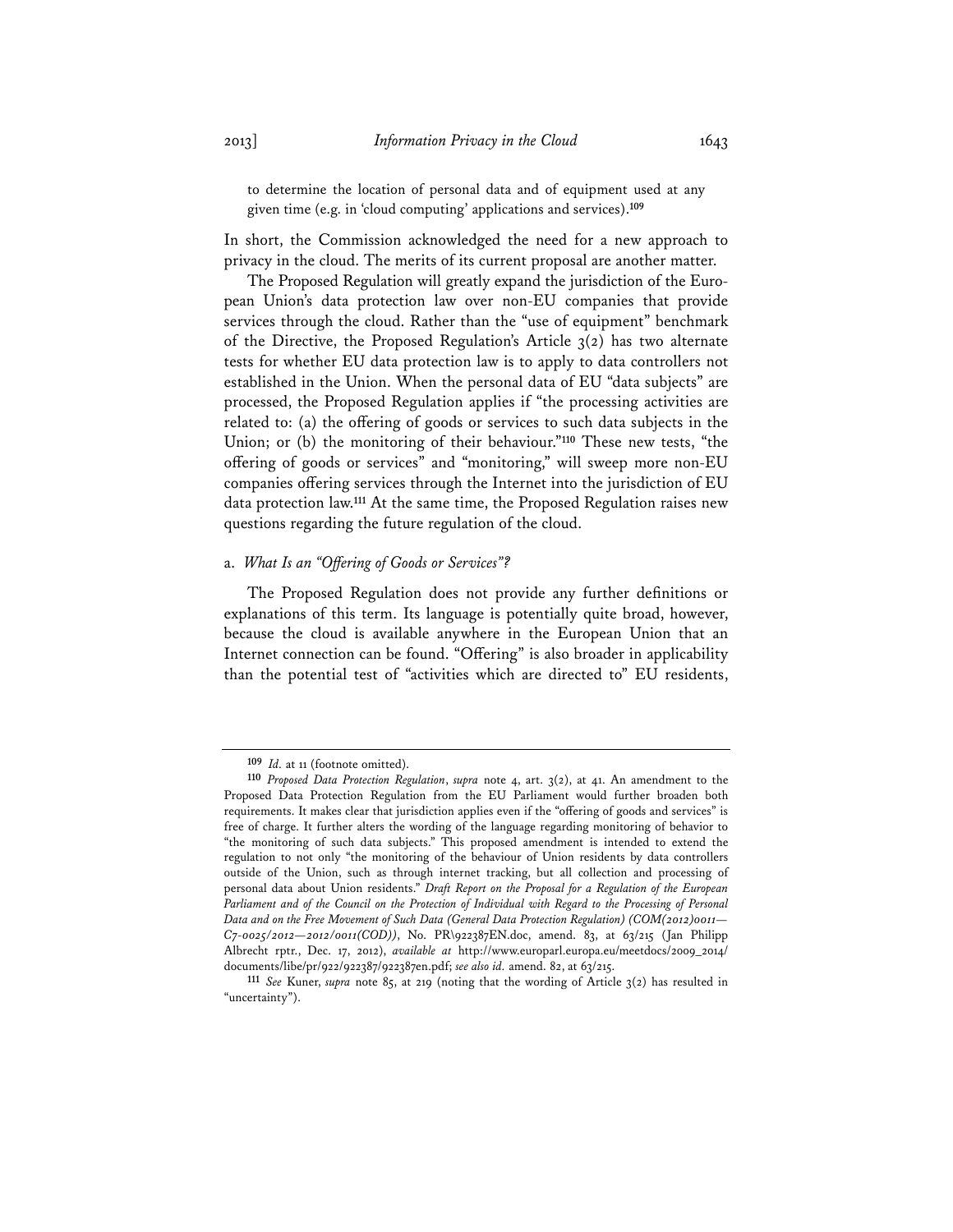which was the approach found in the leaked "interservice" version of the Regulation from late 2011.**<sup>112</sup>**

# b. *What Is "Monitoring" of Behavior?*

Recital 21 of the Proposed Regulation equates "monitoring" with profiling.**113** The consequences of this test for the cloud are potentially farreaching. Any "value added" service that draws on the user's information is arguably "monitoring" in this sense. For example, a cloud service that tracks an individual's data use to provide additional storage capacity has "profiled" that person. As a result, EU privacy law will apply to a wide range of circumstances in which networked intelligence on the Internet shapes applications and services.

# B. *Networked Intelligence in the Cloud: When Does Privacy Law Apply?*

A further problem raised by the cloud is how it challenges basic definitions of information privacy law. At a fundamental level, information privacy law concerns the processing of personal data. Yet, the cloud raises questions as to the meaning of both "personal data" and the "processing" of that data.

The basic threshold for the application of privacy law in the European Union concerns whether "personal data" are present. Personal data is defined in EU law as information that refers to "identified or identifiable" persons.**<sup>114</sup>** More explicitly, it states that "an identifiable person is one who can be identified, directly or indirectly, in particular by reference to an identification number or to one or more factors specific to his physical, physiological, mental, economic, cultural or social identity."**<sup>115</sup>** As long as the information refers to identified or identifiable persons, information privacy

**<sup>112</sup>** *Proposal for a Regulation of the European Parliament and of the Council on the Protection of Individuals with Regard to the Processing of Personal Data and on the Free Movement of Such Data (General Data Protection Regulation)*, art. 57(2)(a), at 78, version 56 (Nov. 29, 2011) [hereinafter *Interservice Draft*], *available at* http://statewatch.org/news/2011/dec/eu-com-draft-dp-reg-inter-service-consultation.pdf.

**<sup>113</sup>** The Regulation's test is "whether individuals are tracked on the internet with data processing techniques which consist of applying a 'profile' to an individual, particularly in order to take decisions concerning her or him or for analysing or predicting her or his personal preferences, behaviours and attitudes." *Proposed Data Protection Regulation*, *supra* note 4, recital 21, at 20.

**<sup>114</sup>** Council Directive 95/46, *supra* note 2, art. 2(a), at 38. EU data protection law treats "identified" and "identifiable" as equivalent. Paul M. Schwartz & Daniel J. Solove, *The PII Problem: Privacy and a New Concept of Personally Identifiable Information*, 86 N.Y.U. L. REV. 1814, 1874 (2011). **115** *Id.*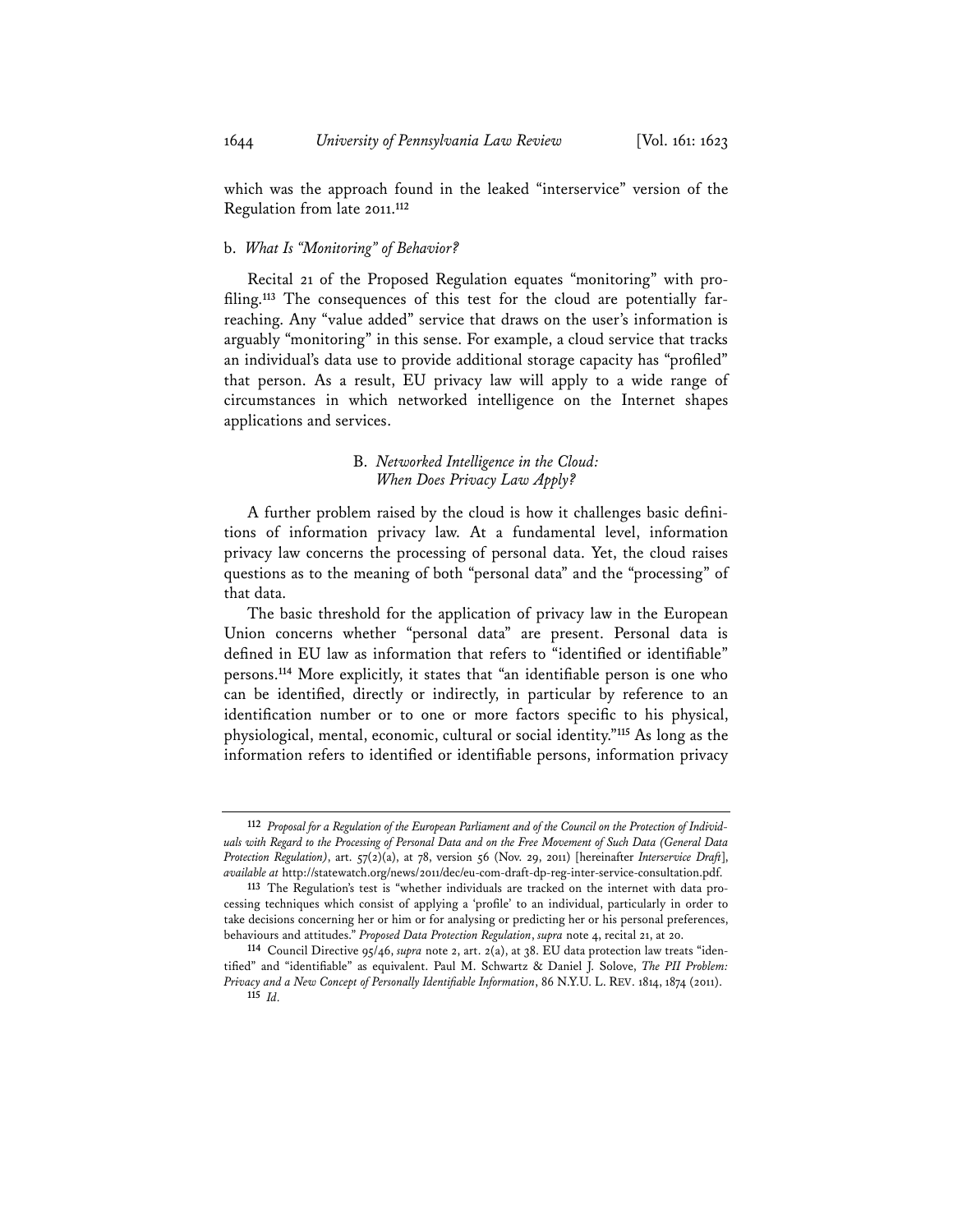law is applicable. The Directive and Proposed Regulation alike share this approach.

The Proposed Regulation takes the same tack, but provides additional detail. In this regard, it follows its general path of greater specificity, wherever possible, compared with the Directive. Under the Proposed Regulation, the definition of persons "identified" or "who can be identified" turns on the critical concept of direct or indirect identification by "means reasonably likely to be used."**<sup>116</sup>** German law strongly influenced EU law in this area; it has long looked to "means reasonably likely to be used" in defining whether or not information is identifiable.**<sup>117</sup>** The Proposed Regulation also sets out some additional categories relevant to the required analysis: it specifies that identification may be "by reference to an identification number, location data, online identifier or to one or more factors specific to the physical, physiological, genetic, mental, economic, cultural or social identity of that person."**<sup>118</sup>** This additional specificity provides useful categories for the required assessment of when information refers to a specific person.

In the United States, the key is whether information relates to an *identified* person. There is a variety of tests in federal and state statutes and regulations for deciding when information relates to an identified person. The law does not require identifiability, and as a general matter, the U.S. threshold approach to defining personal information is reductionist when compared with the European Union's expansionist approach.**<sup>119</sup>** In the United States, the law typically finds personal information to be at stake only when the information refers to a currently identified person.**<sup>120</sup>**

There are also similarities in both the EU and U.S. legal approaches to determining the moment when information falls within the scope of information privacy law. Rather than relying on a fixed line between personal information and nonpersonal information, both systems establish a delineation that depends on a number of factors, including technology and corporate practices.**<sup>121</sup>** Whether information becomes personal information in a networked environment depends on decisions made throughout the world, sometimes in real time. It is thus increasingly difficult to decide prior

**<sup>116</sup>** *Proposed Data Protection Regulation*, *supra* note 4, art. 4(1), at 41.

**<sup>117</sup>** Ulrich Dammann, *Weitere Begriffsbestimmungen*, *in* NOMOS KOMMENTAR: BUNDES-DATENSCHUTZGESETZ, *supra* note 84, § 3, marginal no. 22.

**<sup>118</sup>** *Proposed Data Protection Regulation*, *supra* note 4, art. 4(1), at 41.

**<sup>119</sup>** *See* Schwartz & Solove, *supra* note 114, at 1872-77 (contrasting the U.S. approach of only covering "information that refers to a currently identified person" with the EU extension beyond identified persons to all identifiable persons).

**<sup>120</sup>** *Id.* at 1873.

**<sup>121</sup>** *Id.* at 1845-47.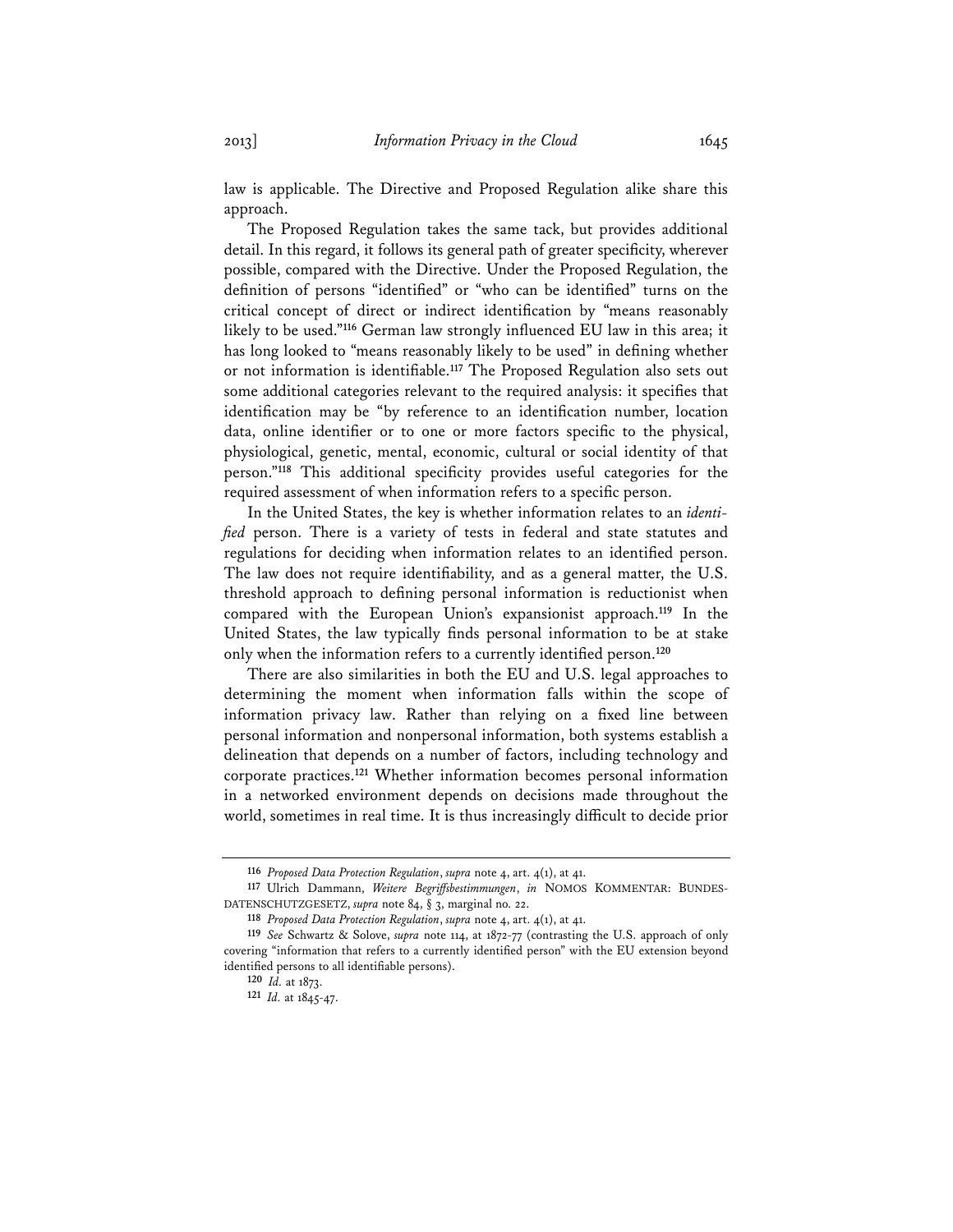to certain kinds of cloud data processing whether or not personal data will be implicated. Thus, the cloud threatens to destabilize the regulatory approaches to personal information in the European Union and United States alike.

From the perspective of EU law, the cloud has increasingly become a "means reasonably likely to be used" and can be considered to make more information "identifiable." Yet *identifiable* information is not yet *identified* information—and indeed, some instances in the former category (identifiable) may never fall into the latter (identified). Further, varying risks are associated with the possible identification of data as opposed to information already related to an identified person.**<sup>122</sup>**

At the same time, the U.S. approach appears too limited. Some information may only be identifiable and not identified, but also bring with it a substantial risk of identification. For example, on the Internet, at some point, a person's online browsing can be tied to her name. For an illustration, consider *The Wall Street Journal*'s 2012 report on Dataium, an aggregator of online shopping behavior.**<sup>123</sup>** This company tracks individuals on the web by placing cookies on their computers. Once a person provides a name or email to a retailer, such as a car dealer, Dataium is able to tie its analysis of her web surfing to her identity and display it in the dealer's database.**<sup>124</sup>** At some point in its process of observation, Dataium obtains personally identifiable information of the type that belongs in the identified category.

To address these policy issues, Daniel Solove and I have developed an approach to personal information that we term "PII 2.0," for "Personally Identifiable Information 2.0." We argue that a category of data that should be treated as legally equivalent to identified information is "identifiable information with a substantial risk of being identified."**<sup>125</sup>** At present, however, U.S. law does not acknowledge this classification.

Beyond the cloud's destabilization of existing legal categories of "personal information" in the European Union and United States alike, there is a problematic EU restriction concerning "automated processing."**<sup>126</sup>** The European Union regulates and limits a wide range of information processing based on this category, which dates from the early years of data protection law. This French innovation, beginning with Law 78-17 of January 6, 1978,

**<sup>122</sup>** *See id.* at 1841-45 (explaining how individuals can be re-identified by putting together various pieces of de-identified information).

**<sup>123</sup>** Jennifer Valentino-Devries & Jeremy Singer-Vine, *They Know What You're Shopping For*, WALL ST. J., Dec. 8-9, 2012, at C1.

**<sup>124</sup>** *Id.*

**<sup>125</sup>** Schwartz & Solove, *supra* note 114, at 1886.

**<sup>126</sup>** Council Directive 95/46, *supra* note 2, art. 15, at 43.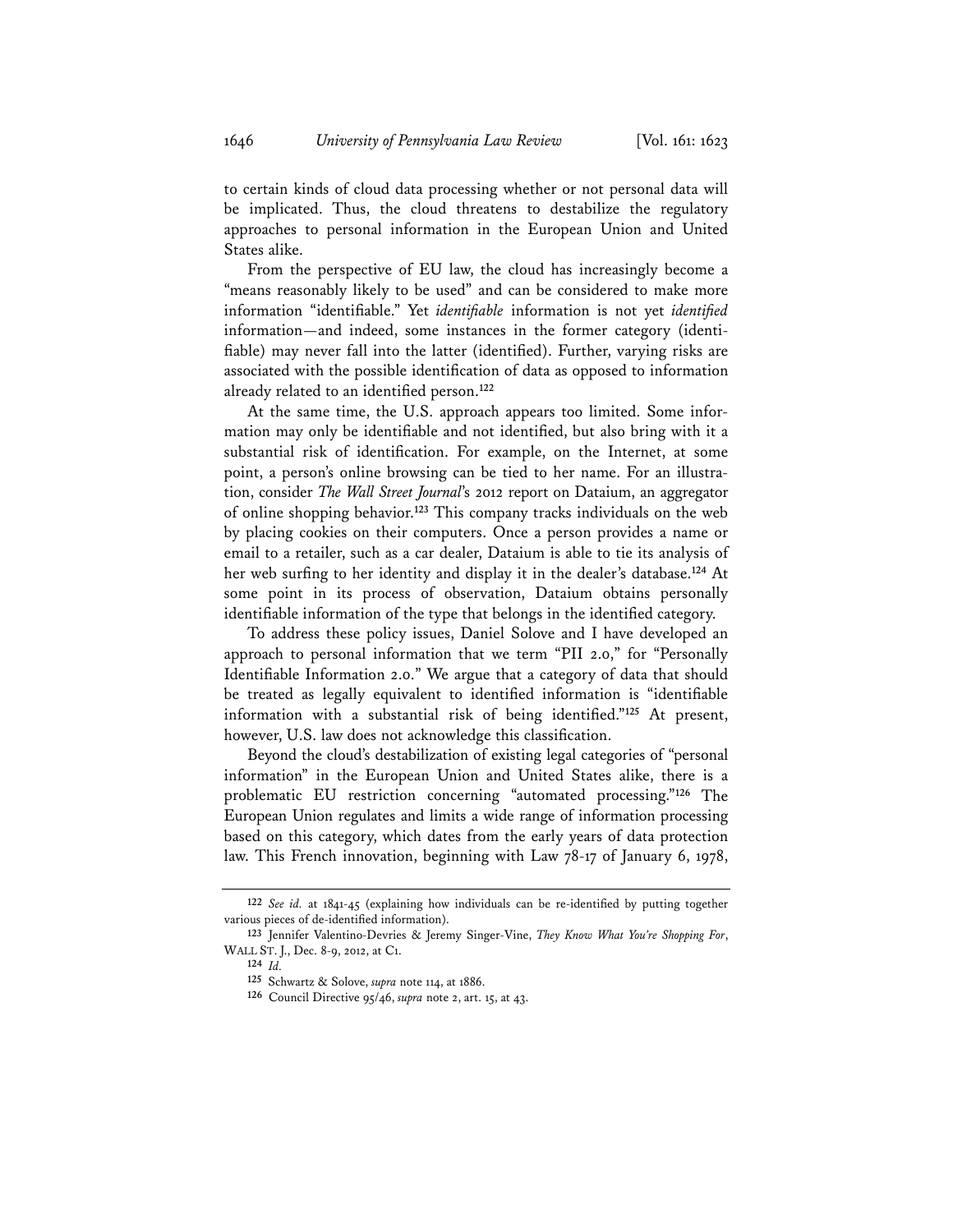on Information Technology, Data Files, and Civil Liberties,**<sup>127</sup>** has been a part of that country's data protection law ever since. Restrictions on automated processing are also found in both the Directive and Proposed Regulation. As the Proposed Regulation's Article 20 states:

Every natural person shall have the right not to be subject to a measure . . . which is based solely on automated processing intended to evaluate certain personal aspects relating to this natural person or to analyse or predict in particular the natural person's performance at work, economic situation, location, health, personal preferences, reliability or behaviour.**<sup>128</sup>**

Due to this language, use of networked intelligence located in the cloud will frequently be "automated processing" subject to heightened EU data protection safeguards. In this fashion, the Proposed Regulation creates a potential threat to socially productive uses of analytics—and ones that do not raise significant risks of individual privacy harms.

### C. *"Make or Buy": Who Is Liable?*

Recall the example of the Fiat-France data transfer to Fiat-Italy in 1989. In that case, the data flow was between branches of the same company in different countries, and the personal information went from one established database into another.**<sup>129</sup>** A touchstone marking the change from that kind of data flow to today's world is then–IBM CEO Samuel Palmisano's 2006 essay, *The Globally Integrated Enterprise*, in *Foreign Affairs*. **130**

Palmisano began by setting the revolution in information technology (IT) that began in the 1970s within the broader context of that era's liberalization of trade and investment flows. In his view, the IT revolution "standardized technologies and business operations all over the world, interlinking and facilitating work both within and among companies."**<sup>131</sup>** The resulting combination of shared technologies and common business standards, which were "all built on top of a global IT and communications infrastructure, changed the sorts of globalization that companies found possible."**<sup>132</sup>**

**<sup>127</sup>** Loi 78-17 du 6 janvier 1978 relative à l'informatique, aux fichiers et aux libertés, JOURNAL OFFICIEL DE LA REPUBLIQUE FRANÇAISE [J.O.] [OFFICIAL GAZETTE OF FRANCE], Jan. 7, 1978, p. 227.

**<sup>128</sup>** *Proposed Data Protection Regulation*, *supra* note 4, art. 20(1), at 54.

**<sup>129</sup>** *See supra* notes 16-19 and accompanying text.

**<sup>130</sup>** Samuel J. Palmisano, *The Globally Integrated Enterprise*, FOREIGN AFF., May/June 2006, at 127, 129.

**<sup>131</sup>** *Id.*

**<sup>132</sup>** *Id.*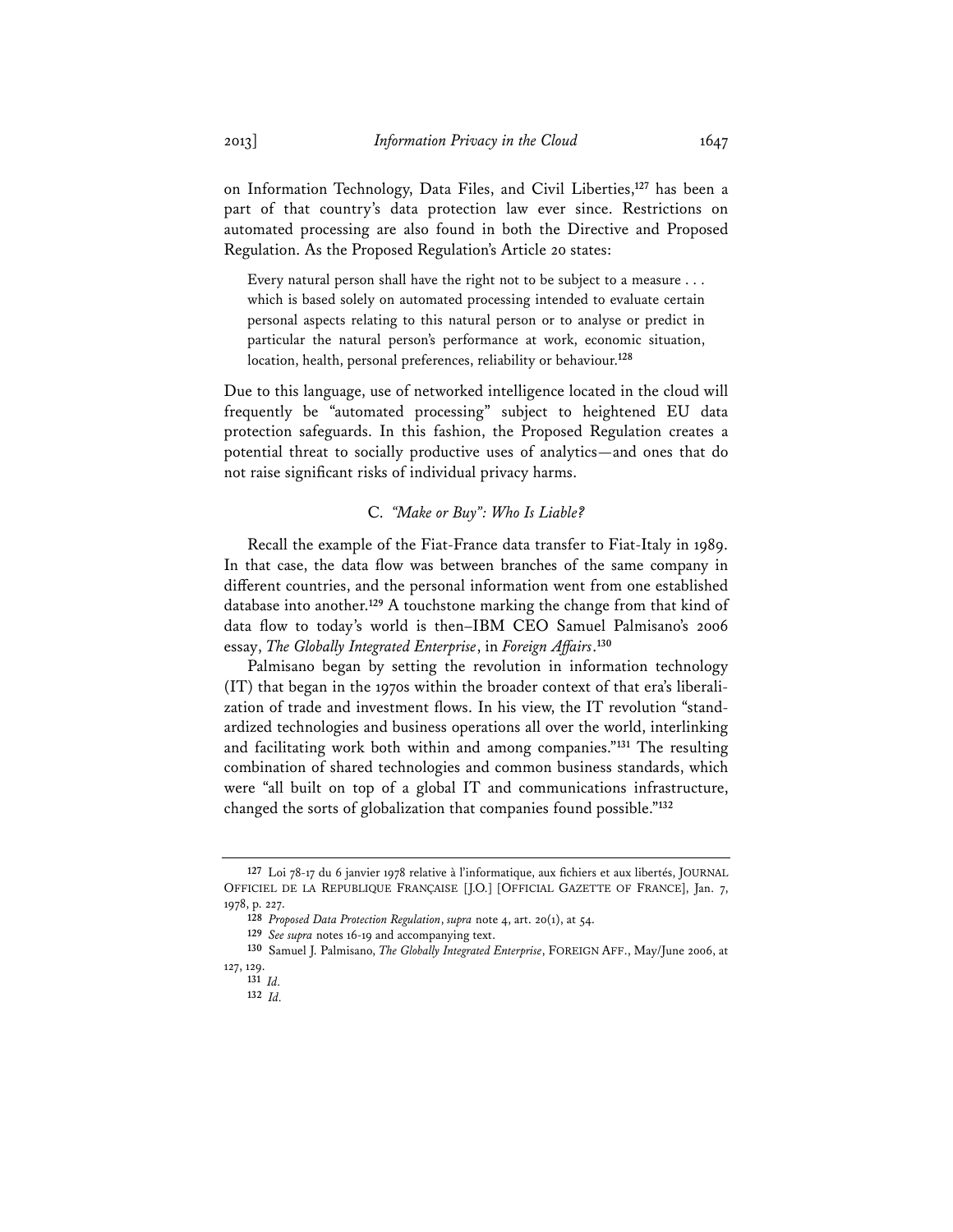International data flows reflect these new possibilities. As Palmisano generally notes, firms were "actively managing different operations, expertise, and capabilities so as to open the enterprise up in multiple ways."**<sup>133</sup>** Not surprisingly, Palmisano made certain that IBM drew on his insights. In 2005, it sold off certain operations, including its line of ThinkPad laptops,**<sup>134</sup>** and reinvented itself as a "global technology and innovation company."**<sup>135</sup>** As IBM's LinkedIn company profile now explains, "Utilizing its business consulting, technology and R&D expertise, IBM helps clients become 'smarter' as the planet becomes more digitally interconnected."**<sup>136</sup>** IBM's shift to a software and services model also proved to be the path to continuing financial success for the company.**<sup>137</sup>**

At a deeper level, the transformation of IBM reflects how technology provides new answers to the classic Coasean question of "make or buy." In his 1937 essay, *The Nature of the Firm*, Coase sought to shed light on the fundamental question of when a firm will produce something for itself and when it will procure from another. In a conclusion as valid today as when this essay first appeared, Coase stated that the answer to the "make or buy" question turned on the extent of a company's ability to economize on a variety of transaction costs.**<sup>138</sup>** New technologies and accompanying business models now allow firms to approach "make or buy" in innovative ways. In particular, cloud technology permits previously unknown flexibility for organizations. As the *Wall Street Journal* put it in a headline, "To Cloud, or Not to Cloud."**<sup>139</sup>** This new flexibility allows firms to decide how, when, and to what extent to structure relationships within their walls, and how, when, and to what extent to draw on outside parties and the market. In particular, data flows can be disaggregated and decoupled to allow companies to develop novel business approaches to operations and activities.

Interestingly enough, Coase thought that technology, or at least the technology of his day, would generally cause firms to bring more activities

**<sup>133</sup>** *Id.* at 131.

**<sup>134</sup>** *See* John G. Spooner & Michael Kanellos, *IBM Sells PC Group to Lenovo*, CNET (Dec. 8, 2004), http://news.cnet.com/ibm-sells-pc-group-to-lenovo/2100-1042\_3-5482284.html (quoting Palmisano's description of the sale as an opportunity in the "rapidly changing information technology industry"); Steven Musil, *Lenovo Completes Buy of IBM's PC Business*, CNET (May 1, 2005), http:// news.cnet.com/2100-1042\_3-5691487.html.

**<sup>135</sup>** IBM, *IBM*, LINKEDIN, http://www.linkedin.com/company/ibm (last visited Apr. 10, 2013). **136** *Id.*

**<sup>137</sup>** Bridget van Kralingen, *IBM's Transformation—From Survival to Success*, FORBES.COM (July 7, 2010), http://www.forbes.com/2010/07/07/ibm-transformation-lessons-leadership-managingchange.html.

**<sup>138</sup>** Coase, *supra* note 6, at 390-97.

**<sup>139</sup>** Robert Plant, *To Cloud, or Not to Cloud*, WALL ST. J., Apr. 25, 2011, at R9.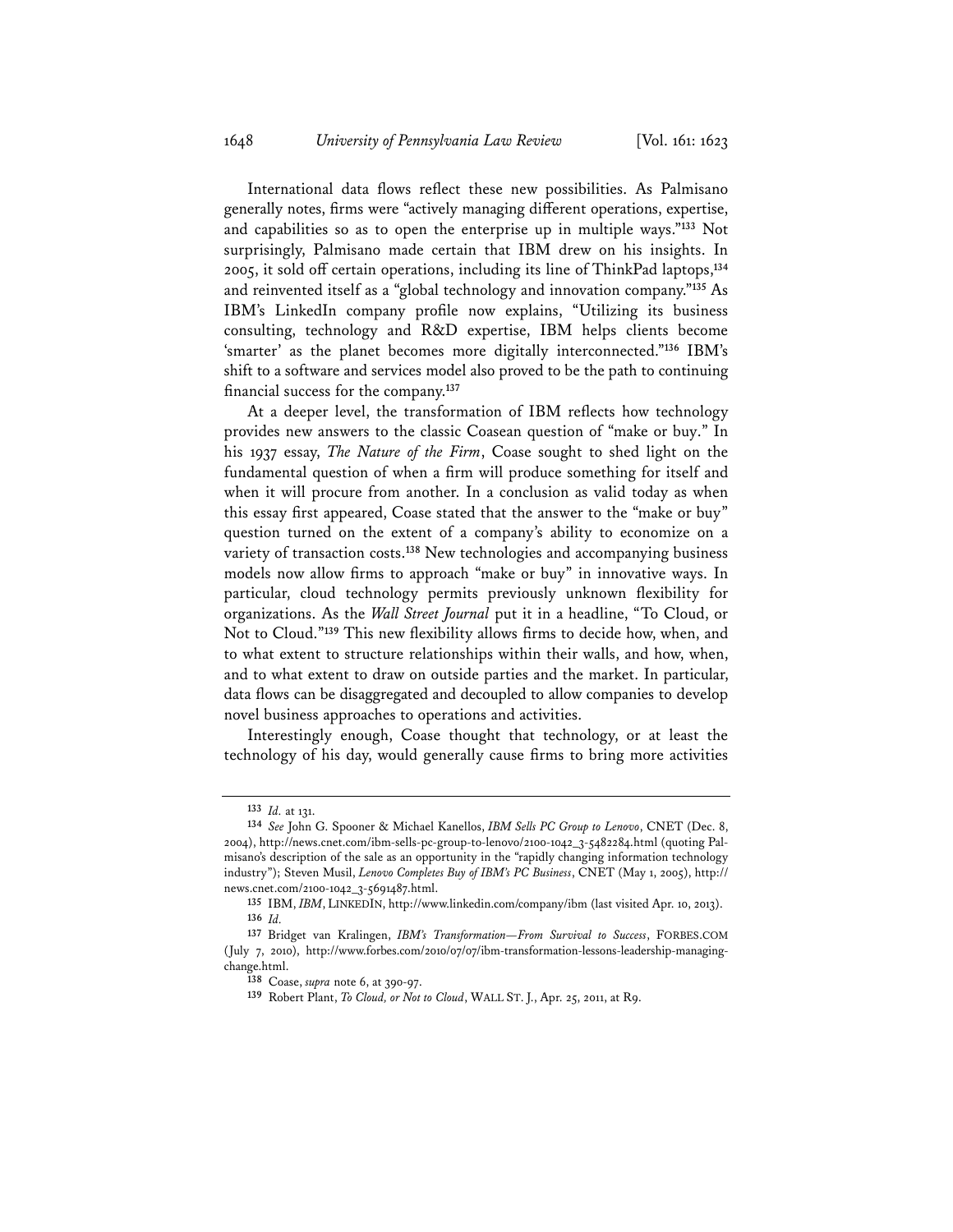within their walls. This distinction is critical with regard to the role of the cloud. In 1937, Coase wrote, "Changes like the telephone and the telegraph which tend to reduce the cost of organising spatially will tend to increase the size of the firm. All changes which improve managerial technique will tend to increase the size of the firm."**<sup>140</sup>** Coase saw technology, first, as bringing within a single firm many transactions previously carried out for it externally by a number of other organizations and, second, as bringing transactions previously carried out by the market within a single firm.

The cloud points to a different resolution of the question of technology's impact. The larger trend today is to permit organizations to keep computing functions *outside their walls*—that is, to "buy" and not to "make." A wide range of data processing operations can now be kept outside the walls of the organization and purchased within the "spot market," as Coase would put it, such that the Coasean firm can focus on its own expertise. Today, the Coasean firm can let Salesforce program and run its customer relations management software from the cloud while the firm concentrates on selling its products or services. It can take this path by saving its capital resources by buying computing power from Amazon or Google data centers instead of building its own. As for cloud companies, they now have their own version of "make or buy." These entities are buying chips from Intel and other hardware directly from Asian manufacturers. In so doing, they can bypass traditional computer and server manufacturers.**<sup>141</sup>**

This resulting world of "buy" has significant implications for information privacy law. It means that Coasean organizations will increasingly hire outside companies to assist in managing personal data. For the Article 29 Working Party, this trend means "a lack of control over personal data."**<sup>142</sup>** It stated, "[C]loud clients may no longer be in exclusive control of [personal] data and cannot deploy the technical and organisational measures necessary to ensure the availability, integrity, confidentiality, transparency, isolation, intervenability and portability of the data."**<sup>143</sup>** In short, the Working Party's concern is that the "make or buy" world of the cloud may not create incentives for the multiple parties who handle personal data to provide adequate privacy and security.

**<sup>140</sup>** Coase, *supra* note 6, at 397.

**<sup>141</sup>** *See* Cade Metz, *Intel Confirms Decline of Server Giants HP, Dell, and IBM*, WIRED (Sept. 12, 2012), http://www.wired.com/wiredenterprise/2012/09/29853.

**<sup>142</sup>** Article 29 Data Prot. Working Party, *supra* note 21, at 2.

<sup>143</sup> *Id.* at 5 (footnote omitted).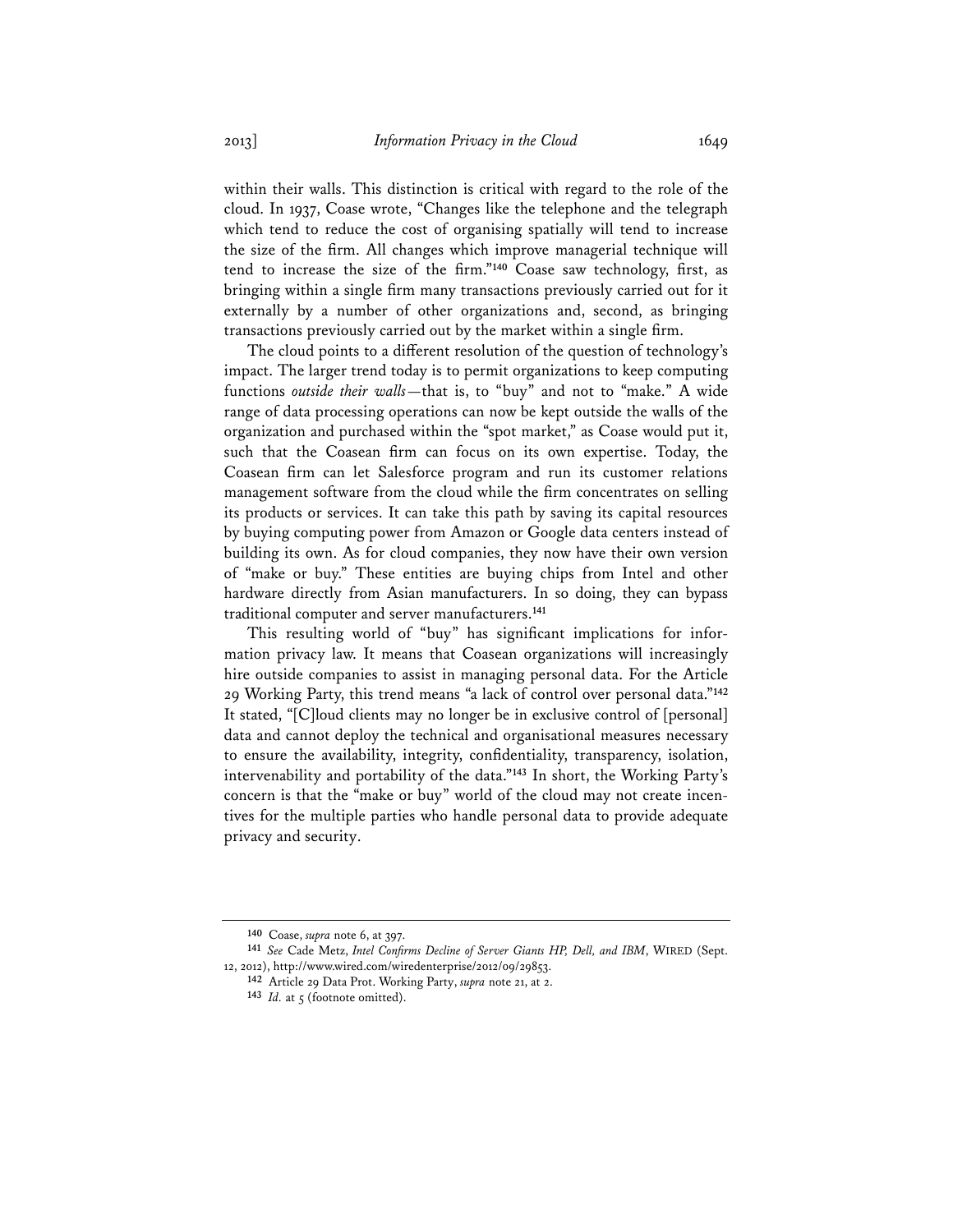#### III. SOLUTIONS FOR INFORMATION PRIVACY LAW

In this Part, I propose solutions for the mismatch between the cloud and existing regulatory paradigms in the European Union and the United States. The critical problems relate to jurisdiction, core definitional concepts in information privacy law, and the proper role of contracts.

# A. *Jurisdiction*

As discussed above, EU regulations potentially subject all cloud services used by an EU resident to the EU's data protection law. In particular, under the Proposed Regulation, the new jurisdictional trigger would be the "offering of goods or data services" or the "monitoring of behaviour."**<sup>144</sup>** As we have seen, these proposed standards create notable regulatory ambiguities.

Here, the European Court of Justice provided a helpful perspective in its 2003 decision regarding questions referred by Sweden from its prosecution of Mrs. Bodil Lindqvist.**<sup>145</sup>** The opinion interpreted certain elements of the 1995 Data Protection Directive, in particular Article 25,**<sup>146</sup>** in light of alleged privacy violations caused by Mrs. Lindqvist's webpage. Her Internet site contained information to help members of her church prepare for their confirmation as well as information about her and her colleagues in the parish,**<sup>147</sup>** including descriptions "in a mildly humorous manner" of her colleagues' jobs, hobbies, family circumstances, telephone numbers, and other matters, including the statement that a "colleague had injured her foot."**<sup>148</sup>**

The European Court of Justice decided not to apply Article 25's restrictions on data transfers to Mrs. Lindqvist's conduct. But it did not reach this conclusion by parsing terms like "use of equipment" or the other concepts examined above.**<sup>149</sup>** Rather, the Court of Justice decided that application of Article 25 would lead to an absurdity. First, it explained,

If Article 25 of Directive 95/46 were interpreted to mean that there is a "transfer [of data] to a third country" every time that personal data are loaded onto an internet page, that transfer would necessarily be a transfer to

**<sup>144</sup>** *See supra* note 110.

**<sup>145</sup>** Case C-101/01, *In re* Lindqvist, 2003 E.C.R. I-12992, *available at* http://curia.europa.eu/ juris/showPdf.jsf?text=&docid=48382&pageIndex=0&doclang=EN.

**<sup>146</sup>** *See supra* note 2.

**<sup>147</sup>** *Lindqvist*, 2003 E.C.R. at I-13002, para. 12.

**<sup>148</sup>** *Id.* at I-13002, para. 13.

**<sup>149</sup>** *See supra* Section II.A.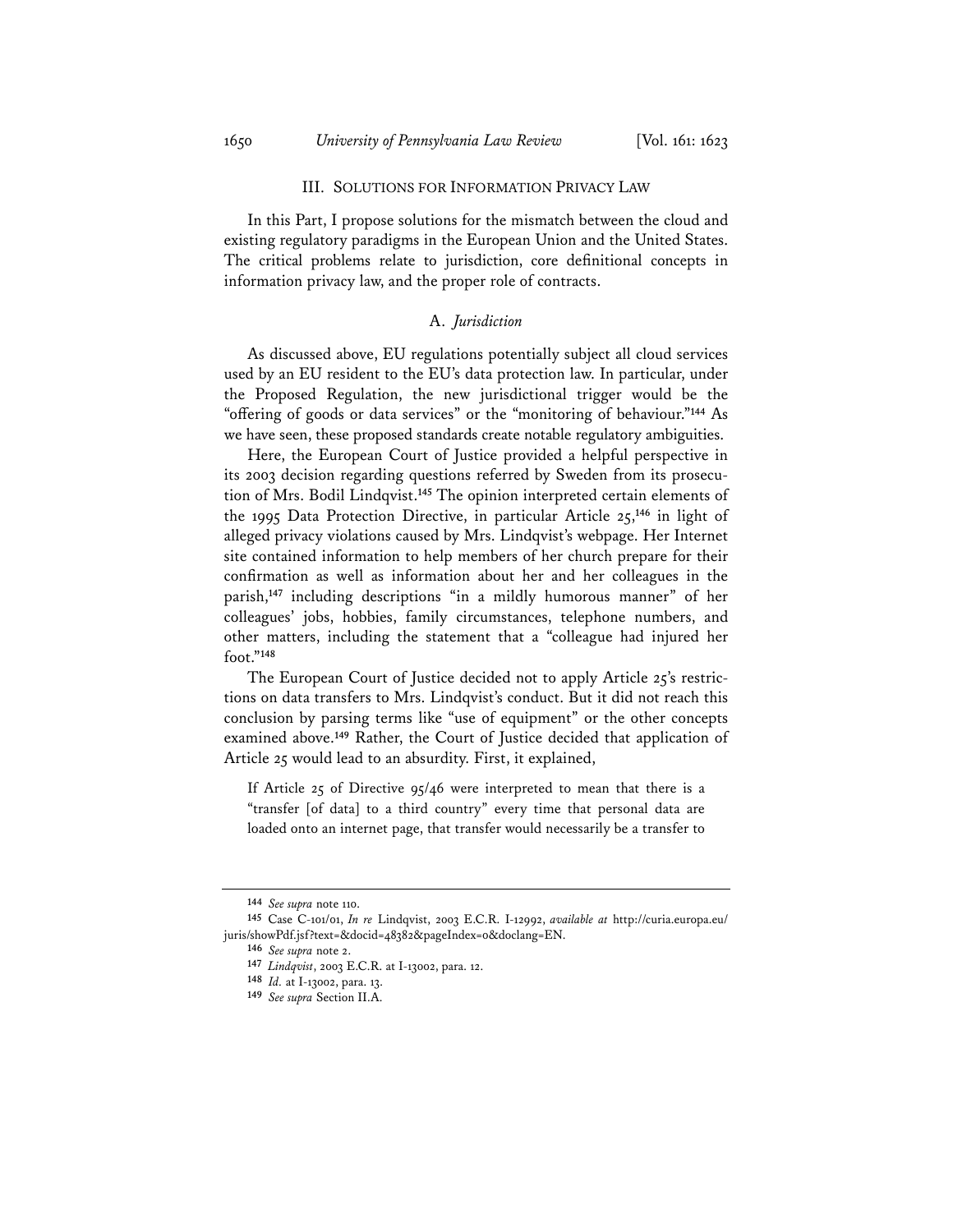all the third countries where there are the technical means needed to access the internet.**<sup>150</sup>**

The Court of Justice then pointed to the resulting incongruous outcome: "[If] even one third country did not ensure adequate protection, the Member States would be obliged to prevent any personal data being placed on the internet."**<sup>151</sup>**

A similar absurdity follows if placing personal data into the cloud broadly subjects all non-EU cloud providers to EU regulation. The difficulty is that the Proposed Regulation's concepts of "offering" and "monitoring" are general enough to permit this interpretation. At the same time, it is appropriate for states to protect the online privacy interests of their citizens. We should remember Reidenberg's warning against "Internet separatists" who would seek legal immunity, or something close to it, for all online activity.**<sup>152</sup>**

Three adjustments are necessary to permit protection of privacy by EU member states while also avoiding creation of a jurisdictional net that is too wide. The first is to replace "offering" with "directing," a term from the earlier "Interservice Draft" Data Protection Regulation.**<sup>153</sup>** The second is to narrow the definition of "monitored." The final is to reintroduce the concept of "transit" of data into the Proposed Regulation.

As noted above, an earlier draft of the Data Protection Regulation reached only entities located outside of the European Union that were directing activities to within the European Union and not merely offering products or services.**<sup>154</sup>** The benefit of this test is that it focuses on whether a non-EU organization chose to enter the EU market, either by accepting the Euro as payment for services or transacting business in a different language than the one it normally uses. Another factor that would point to directing of a cloud service is a step to facilitate access within the European Union to the service or product, such as the use of a top-level domain name of an EU member state. Additional relevant factors for defining "directing activities" can be developed through reference to EU case law regarding directing activities to EU residents.**<sup>155</sup>**

**<sup>150</sup>** *Id.* at I-13020, para. 69 (alteration in original).

**<sup>151</sup>** *Id.*

**<sup>152</sup>** *See generally* Reidenberg, *supra* note 99, at 1953.

**<sup>153</sup>** *See Interservice Draft*, *supra* note 112, art. 2(2), at 36. For background on this concept, see *id.*, recitals 14-15, at 20.

**<sup>154</sup>** *See supra* text accompanying note 112.

**<sup>155</sup>** *See, e.g.*, Joined Cases C-585/08 & C-144/09, Pammer v. Reederei Karl Schlüter GmbH & Co. KG, 2010 E.C.R. I-12520, I-12584, para. 29, I-12589, para. 47 (determining whether the operation of a website could be considered activity "directed to" a member state). The opinion is available online in the original German at http://eur-lex.europa.eu/LexUriServ/LexUriServ.do?uri=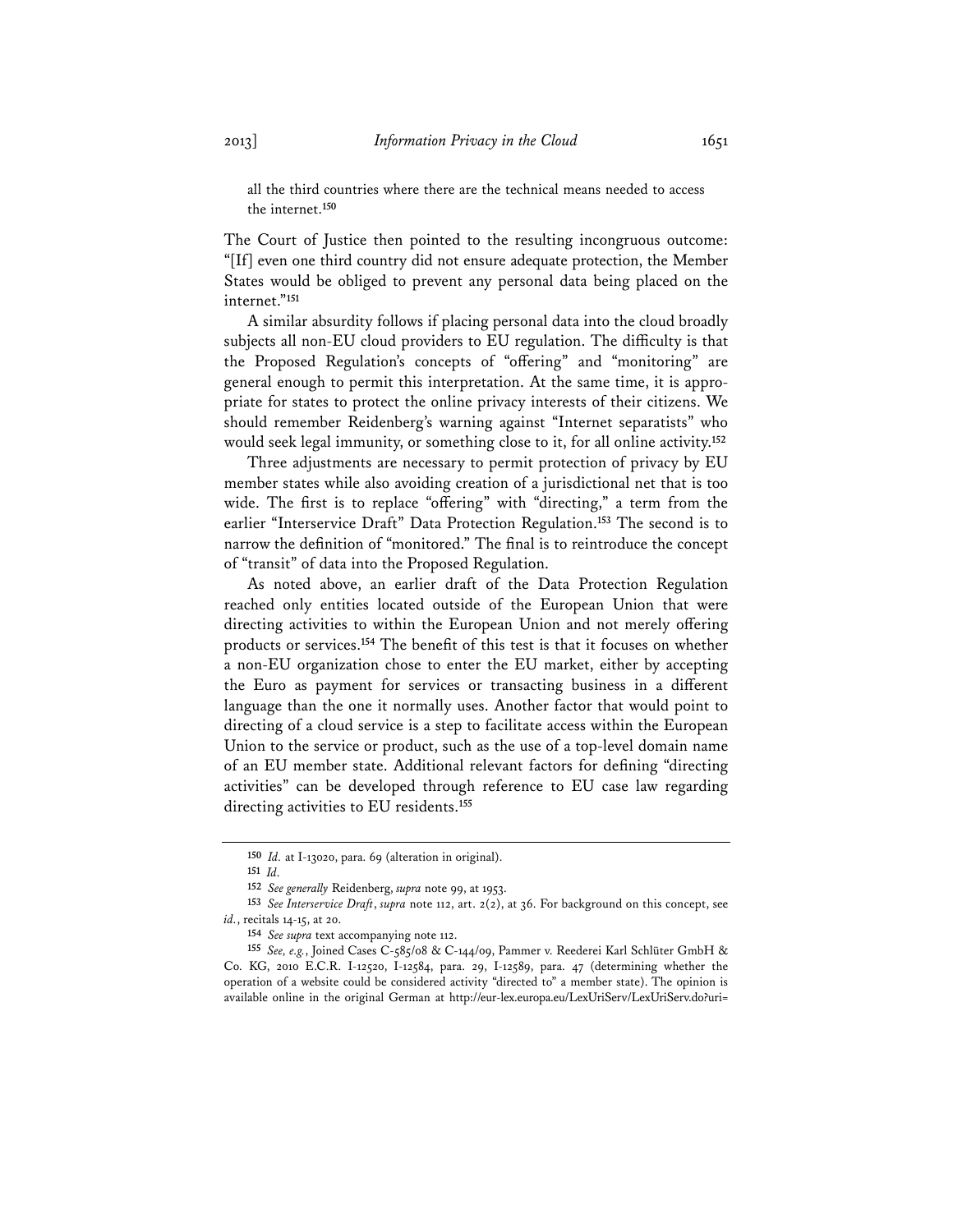The second step should be rethinking the concept of "monitoring." The danger is that the European Union, in interpreting this term as synonymous with "profiling," will view any use of networked intelligence to tailor services as triggering its regulation. "Monitoring" should be read in a narrower fashion. Networked intelligence leads to the collection of observations; some of these observations create privacy threats for EU data subjects and some do not. Ultimately, EU law should restrict its grant of jurisdiction to situations where these observations are linked to privacy risks.

To this end, the European Union should begin by excluding from the definition of monitoring certain initial steps of data processors that occur before they make decisions about a specific person. These steps might include the collection, integration, and analysis of information.**<sup>156</sup>** For example, servers can be programmed to reject unsafe browsers.**<sup>157</sup>** This choice should not, however, be considered "monitoring." Though it constitutes observation, it does not create a privacy risk for a specific individual, or in the language of information privacy law, for an "identified" person.

Finally, the EU Data Protection Directive exempts from its grant of jurisdiction situations where data are only in transit. This exception is grafted onto the Directive's rules for jurisdiction over a "controller" who uses equipment situated in the European Union. Jurisdiction is not present when "such equipment is used only for purposes of transit through the territory of the Community."**<sup>158</sup>** Yet the Proposed Regulation drops this concept entirely from its definition of its territorial scope. In some cloud services, however, the provider is handling data that is in transit. An example would be IaaS, where the provider offers server and network components, virtualization, file systems, and capacity on demand.**<sup>159</sup>** While the provider of these services should meet data security requirements, such as are found in EU telecommunications law, the jurisdiction of EU privacy law should not generally apply to this organization.**<sup>160</sup>**

CELEX:62008CJ0585:DE:PDF, as well as in English, at http://eur-lex.europa.eu/LexUriServ/ LexUriServ.do?uri=CELEX:62008CJ0585:EN: HTML.

**<sup>156</sup>** For a discussion of these concepts in the context of analytics, see Paul M. Schwartz, *Data Protection Law and the Ethical Use of Analytics*, 10 PRIVACY & SECURITY L. REP. 70 (2011).

**<sup>157</sup>** *See, e.g.*, MICHAEL BARRETT & DAN LEVY, PAYPAL, A PRACTICAL APPROACH TO MANAGING PHISHING § 4.1 (2008), *available at* https://www.paypal-media.com/assets/pdf/fact\_sheet/ a\_practical\_approach\_to\_managing\_phishing\_april\_2008.pdf (suggesting that servers should reject "unsafe browsers" that do not block phishing sites).

**<sup>158</sup>** Council Directive 95/46, *supra* note 2, art. 4(1)(c), at 39.

**<sup>159</sup>** *See supra* notes 47-53 and accompanying text.

**<sup>160</sup>** Researchers at Queen Mary Law School have taken a different approach to reach a similar result. They argue that under certain circumstances, such as when a cloud provider merely hosts data, the provider should not be considered to be either a "controller" or a "processor." An example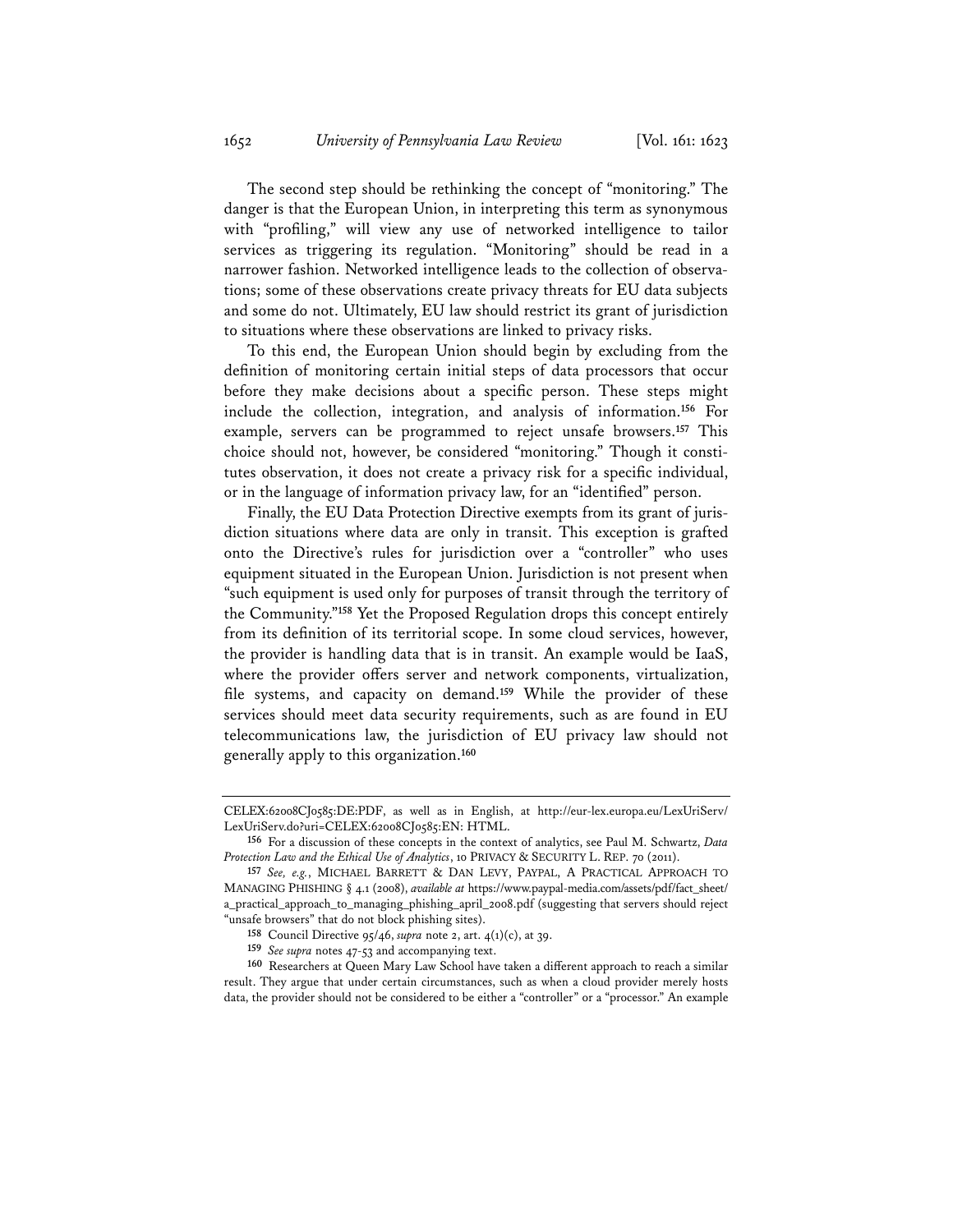A comparison with the eCommerce Directive of 2000 is also useful.**<sup>161</sup>** The eCommerce Directive frees an intermediary service provider from liability if it meets three conditions. The Directive states that an entity that is a "mere conduit" and simply transmits information should not be held liable so long as it "(a) does not initiate a transmission; (b) does not select the receiver of the transmission; and (c) does not select or modify the information contained in the transmission."**<sup>162</sup>** Like the idea of exempting a non-EU controller of equipment from jurisdiction where the equipment transmits information through the territory of the European Union, the "mere conduit" test frees from jurisdiction an entity that merely offers computing from an outlet.

### B. *Networked Data Processes and PII 2.0*

There is a mismatch between the cloud and the respective statutory definitions of "personal information" in the European Union and the United States. There is also a problem concerning the definition of "automated processing" in the European Union. Regarding personal information, lawmakers in the European Union and the United States should think about identification in terms of risk level. Here, the Schwartz-Solove model, Personally Identifiable Information (PII) 2.0, presents a new and useful approach to defining key threshold terms.

In our view, privacy law should not extend indiscriminately to "identifiable" information, as it does in the European Union, and should not be limited only to information that currently identifies a person, as it is in the United States. Personal information should be defined as relating to identified persons, that is, information that "singles out a specific individual from others."**<sup>163</sup>** Put differently, a person has been identified when her identity has been ascertained. At the same time, there should be some protections even for "identifiable information."**<sup>164</sup>** The key to understanding this distinction turns on Fair Information Practices (FIPs), which we have already discussed in the context of EU-U.S. information privacy law.

The basic toolkit of FIPs in the United States includes (1) limits on information use; (2) data minimization (i.e., limits on data collection); (3) limits on disclosure of personal information; (4) data quality principles (i.e.,

would be a company, such as Amazon, offering IaaS. They "believe an exemption or exception to data protection laws is justified" for the mere hosting of data. Hon et al., *supra* note 94, at 11.

**<sup>161</sup>** *See* Council Directive 2000/31, 2000 O.J. (L 178) 1 (EC) [hereinafter "eCommerce Directive"]. **162** *Id.* art. 12(1), at 12.

**<sup>163</sup>** Schwartz & Solove, *supra* note 114, at 1877.

**<sup>164</sup>** *Id.* at 1886.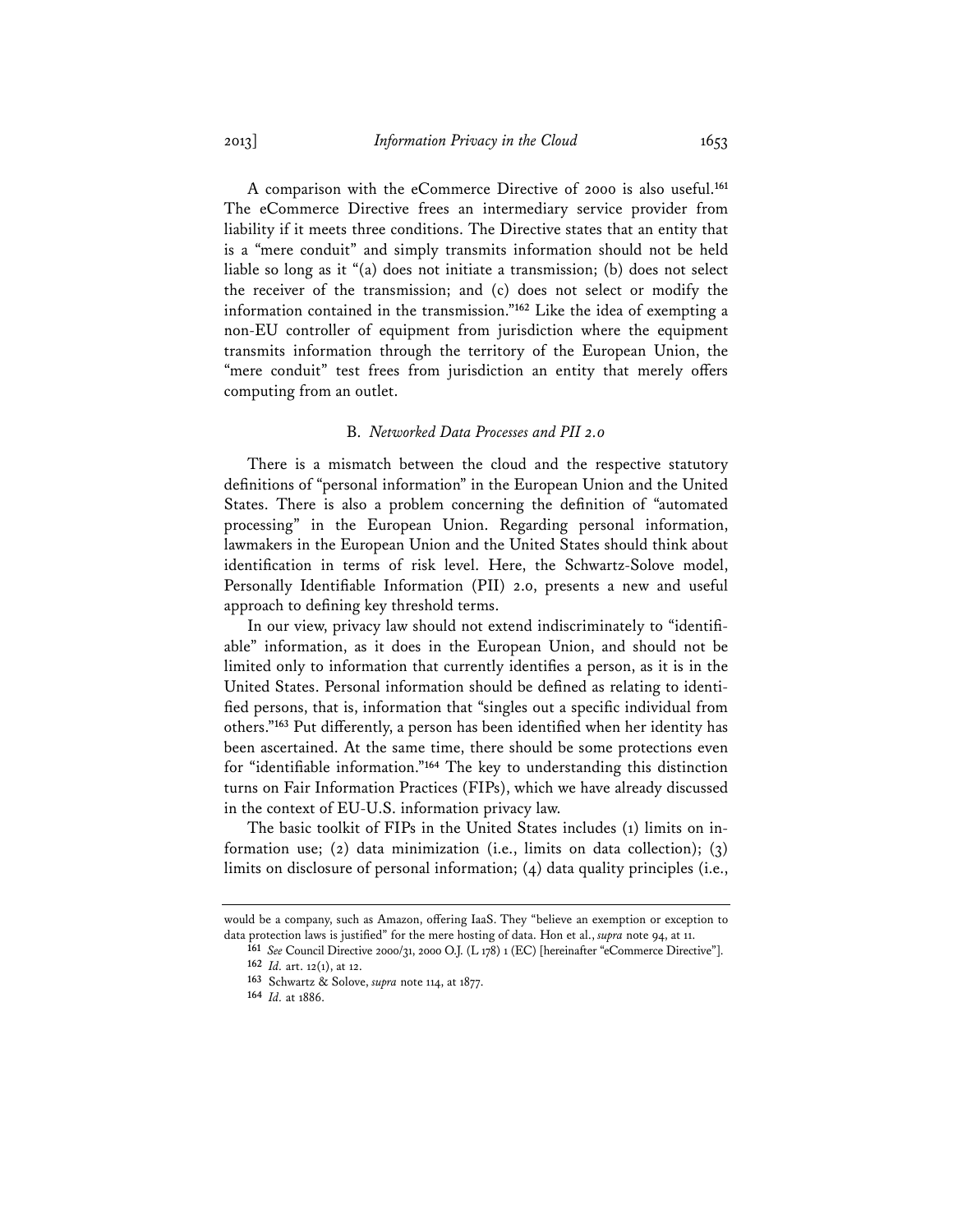collection and use only of information that is accurate, relevant, and up-todate); (5) notice, access, and correction rights for the individual; (6) transparent processing systems (i.e., the creation of processing systems that the concerned individual can know about and understand); (7) security for personal data; and (8) enforcement mechanisms.**<sup>165</sup>** When information refers to an *identified* person, all of the FIPs generally should apply.

As for *identifiable* data, PII 2.0 would only apply to those FIPs "that concern data security, transparency, and data quality."**<sup>166</sup>** Data quality, the FIP that deserves the most explanation, requires organizations to engage in good practices of information handling. This requirement should be commensurate with the purpose of the information processing: the higher the risks for the affected individual, the higher the data quality should be. The model of PII 2.0 also includes an important distinction regarding certain instances in which identifiable information should be treated like information referring to an identified person. If there is a substantial risk that certain information will lead to identification of an individual, it should be treated as referring to an identified person.**<sup>167</sup>** From the start, this information should be shifted from the identifiable to the identified category because of the significant probability that a party will link it to a person.

Once the concept of PII 2.0 is applied to the cloud, the law will distinguish between "identified" and "identifiable." Only some of the FIPs will apply to identifiable information. This approach would give cloud companies an incentive to invest resources in maintaining information not as identified data, but in identifiable or even nonidentifiable form. Cloud companies would benefit from FIPs that become easier to meet as they move away from identified information. Individuals would benefit because security threats and other risks from identifiable data are, at least as a general matter, lower than from identified data.

"Automated processing" raises a problem analogous to that with the definition of "monitoring" in the context of jurisdiction. As I have noted, the Proposed Regulation would extend "jurisdiction" when there is a "monitoring of the[] behaviour" of data subjects.**<sup>168</sup>** I have argued above, however, that this term should not be applied indiscriminately to any use of networked intelligence to tailor services. As for "automated processing,"

**<sup>165</sup>** *Id.* at 1880. On the importance of enforcement interests, see Schwartz, *supra* note 62, at 1677-79. For a discussion of the historical background of and variations in FIPs, see Paul M. Schwartz, *The EU-U.S. Privacy Collision: A Turn to Institutions and Procedures*, 126 HARV. L. REV. 1966, 1969-79 (2013).

**<sup>166</sup>** Schwartz & Solove, *supra* note 114, at 1881.

**<sup>167</sup>** *Id.* at 1878.

**<sup>168</sup>** *See supra* note 110 and accompanying text.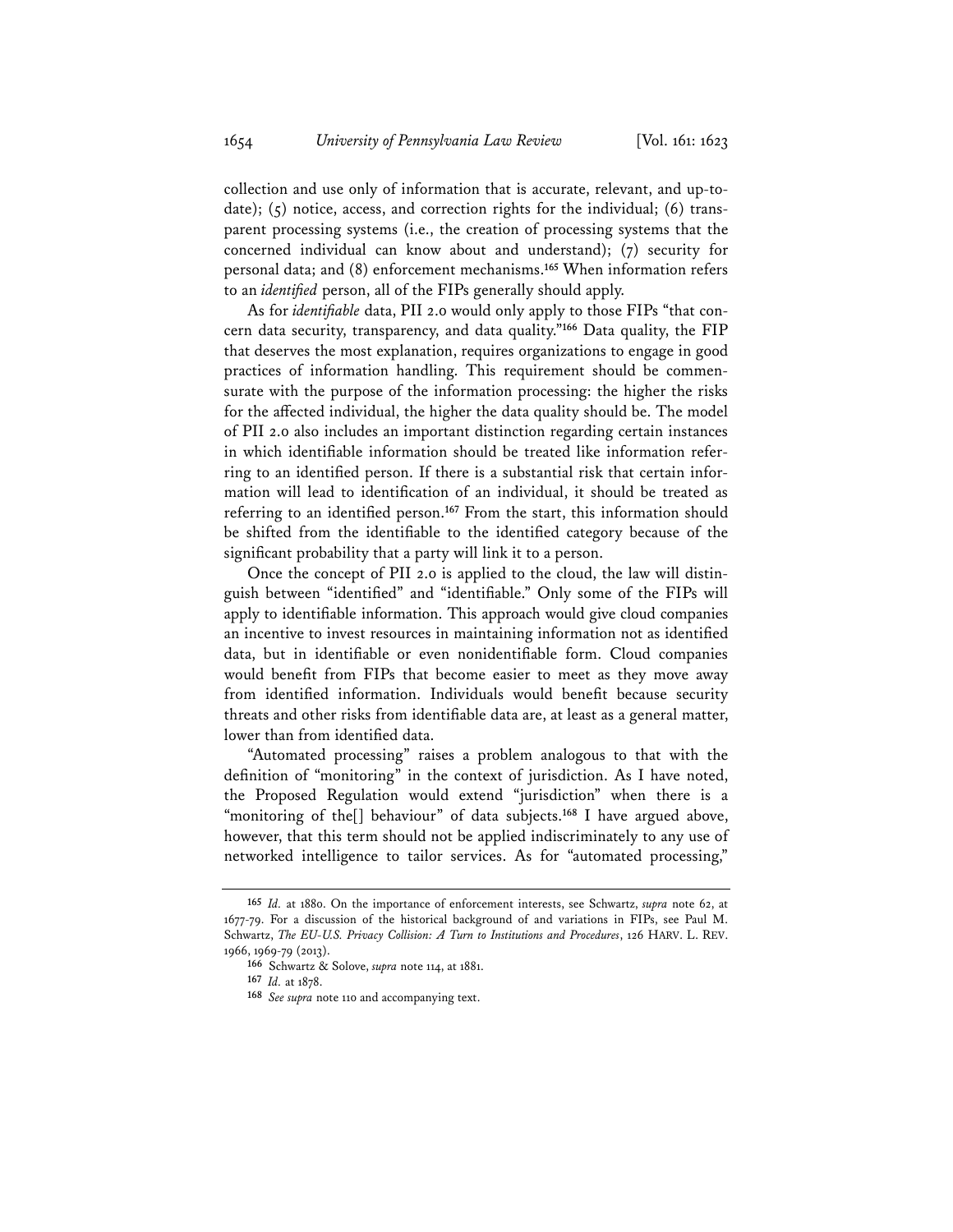here, too, the cloud permits computing intelligence to be located on the network and to make choices without human intervention. A simple example, and one generally unproblematic from a privacy perspective, is a company's use of computer algorithms to monitor workload and distribute customer calls in real time among global call centers.**<sup>169</sup>**

The law should be concerned with risk based on decisionmaking with personal data rather than the mere automation of processing choices. More specifically, in a number of cloud service models, such as PaaS and IaaS, a cloud provider may not make decisions about the individuals whose personal data it is processing. In PaaS, the client has control over the deployed applications. IaaS involves a customer renting and using external computing resources, including operating systems and applications. In these cloud service models, the law generally should shift responsibility for information privacy from the cloud provider to its client.

Here, the test should be whether the cloud provider is a "mere conduit" for the client's data processing. As we have seen, the eCommerce Directive provides a test for deciding when intermediary service providers should be free from liability. Under the Directive, an entity that merely transmits information is not liable so long as it "does not initiate," "select the receiver of," or "select or modify the information contained in transmission."**<sup>170</sup>** These are useful inquiries for evaluating when a cloud provider who is merely offering computing from an outlet should be free of information privacy responsibilities.

In the case of SaaS, the analysis is more complex. Here, the cloud provider may make decisions based on the personal information of the individual whose information it processes. As an example, it may serve targeted ads to individuals who use web-based email services. The focus should be on having processes in place that are commensurate with the dangers raised by automatic decisionmaking. In some instances, the risk may be nonexistent or trivial; in others, it may be substantial.

Within the context of SaaS, more complex issues are raised when a company combines personal information from different cloud services. EU data protection authorities have already raised objections to Google's unified privacy policy, which took effect in March 2012. The policy permits Google to combine user data from its different services, including Google Apps,

**<sup>169</sup>** *See supra* text accompanying notes 28-34.

**<sup>170</sup>** eCommerce Directive, *supra* note 161, art. 12(1)(a)–(c), at 12.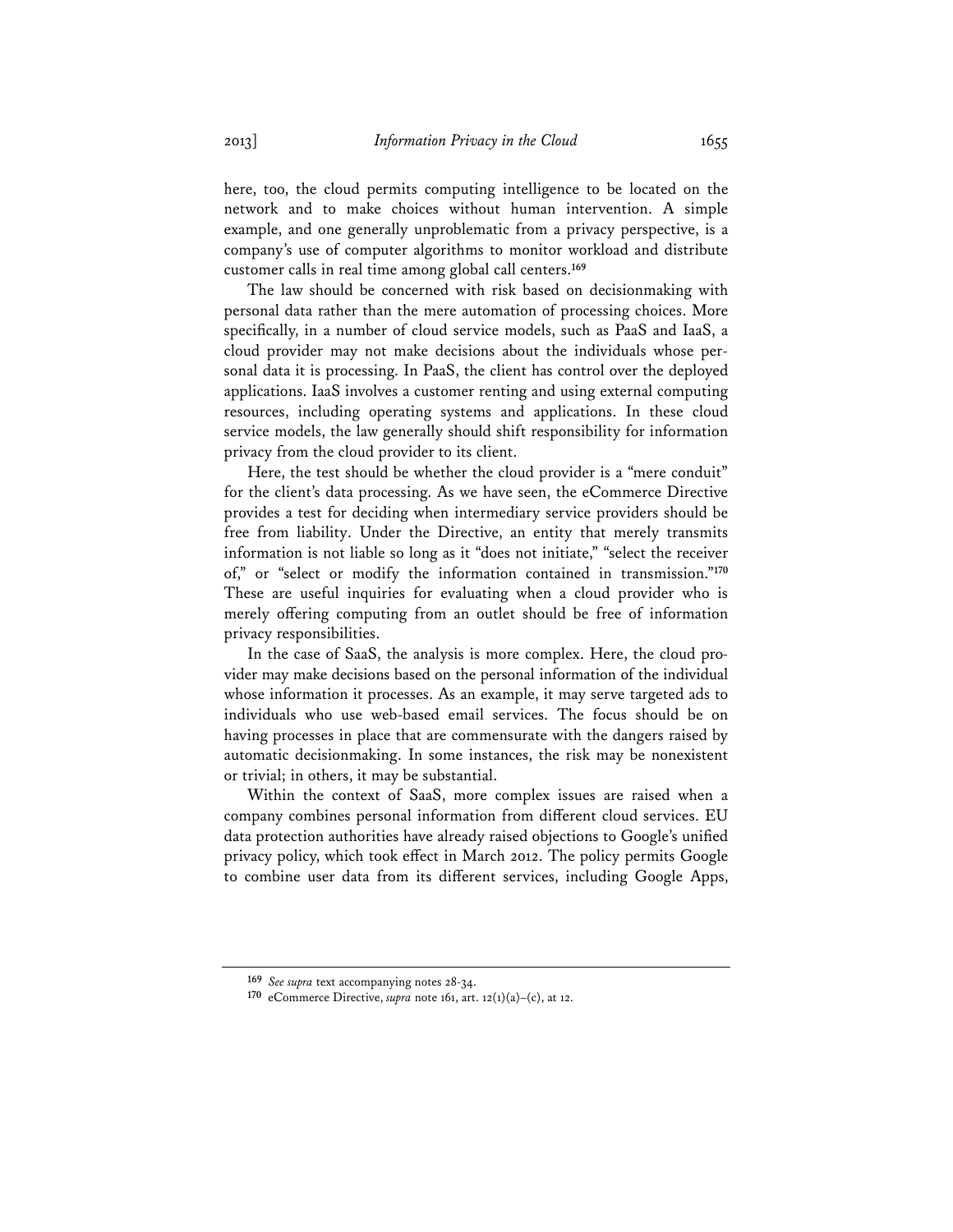such as Gmail and Google Docs, with data from its consumer services, such as YouTube and Google+.**<sup>171</sup>**

According to EU data protection authorities, Google's new privacy policy fails to provide clear information to users and engages in an "uncontrolled combination of data across services."**<sup>172</sup>** On the transparency point, the Article 29 Working Party, in an investigation led by the French data protection commission, found that the current policy does not permit a user "to determine which categories of personal data are processed . . . and the exact purposes for which these data are processed."**<sup>173</sup>** Regarding the sharing across different services, the EU data protection authorities found, "The new Privacy Policy allows Google to combine almost any data from any services for any purposes."**<sup>174</sup>**

In response, Google pointed to its use of "contextual in-product notices, in conjunction along with [its] overarching Privacy Policy."**<sup>175</sup>** In Google's view, the key test was "the totality of the information Google provides its users and how [it] delivers it."**<sup>176</sup>** Google also pointed to the benefits of giving users "easy access to their data across Google products" to allow "them to do useful things."**<sup>177</sup>** Moreover, it noted that users were still able to use its search product and YouTube without a Google account.**<sup>178</sup>**

The Google–European Union privacy collision is one of the clearest conflicts yet between U.S. and EU concepts of privacy. Google's strongest argument to the EU regulators concerns transparency. It is indeed difficult to make privacy notices both concise (which encourages readership) and comprehensive.**<sup>179</sup>** As for the combination of data, from the EU's perspective,

**<sup>171</sup>** *See Google's New Privacy Policy: Incomplete Information and Uncontrolled Combination of Data Across Services*, COMMISSION NATIONALE DE L'INFORMATIQUE ET DES LIBERTÉS (Oct. 16, 2012), http://www.cnil.fr/english/news-and-events/news/article/googles-new-privacy-policy-incompleteinformation-and-uncontrolled-combination-of-data-across-ser (criticizing Google's new privacy policy as providing "insufficient information" and control to users).

**<sup>172</sup>** *Id.* 

**<sup>173</sup>** *Id.*

**<sup>174</sup>** Letter from Article 29 Data Protection Working Party to Mr. Page 2 (Oct. 16, 2012), *available at* http://www.cnil.fr/fileadmin/documents/en/20121016-letter\_google-article\_29-FINAL. pdf. For Google's privacy policy, see *Policy & Principles: Privacy Policy*, GOOGLE, http://www. google.fr/intl/en/policies/privacy (last modified July 27, 2012). For a criticism of Google's single privacy policy and its consolidation of the information it collects, see Pamela Jones Harbour, Op-Ed., *The Emperor of All Identities*, N.Y. TIMES, Dec. 19, 2012, at A35.

**<sup>175</sup>** Letter from Peter Fleischer, Global Privacy Counsel, Google, to Isabelle Falque-Pierrotin, Présidente, Commission Nationale de l'Informatique et des Libertés 2 (Apr. 5, 2012), *available at* http://assets.sbnation.com/assets/1045093/20120405\_CNIL.pdf.

**<sup>176</sup>** *Id.* **177** *Id.* at 3.

**<sup>178</sup>** *Id.* 

**<sup>179</sup>** *See id.* at 1-2, 5.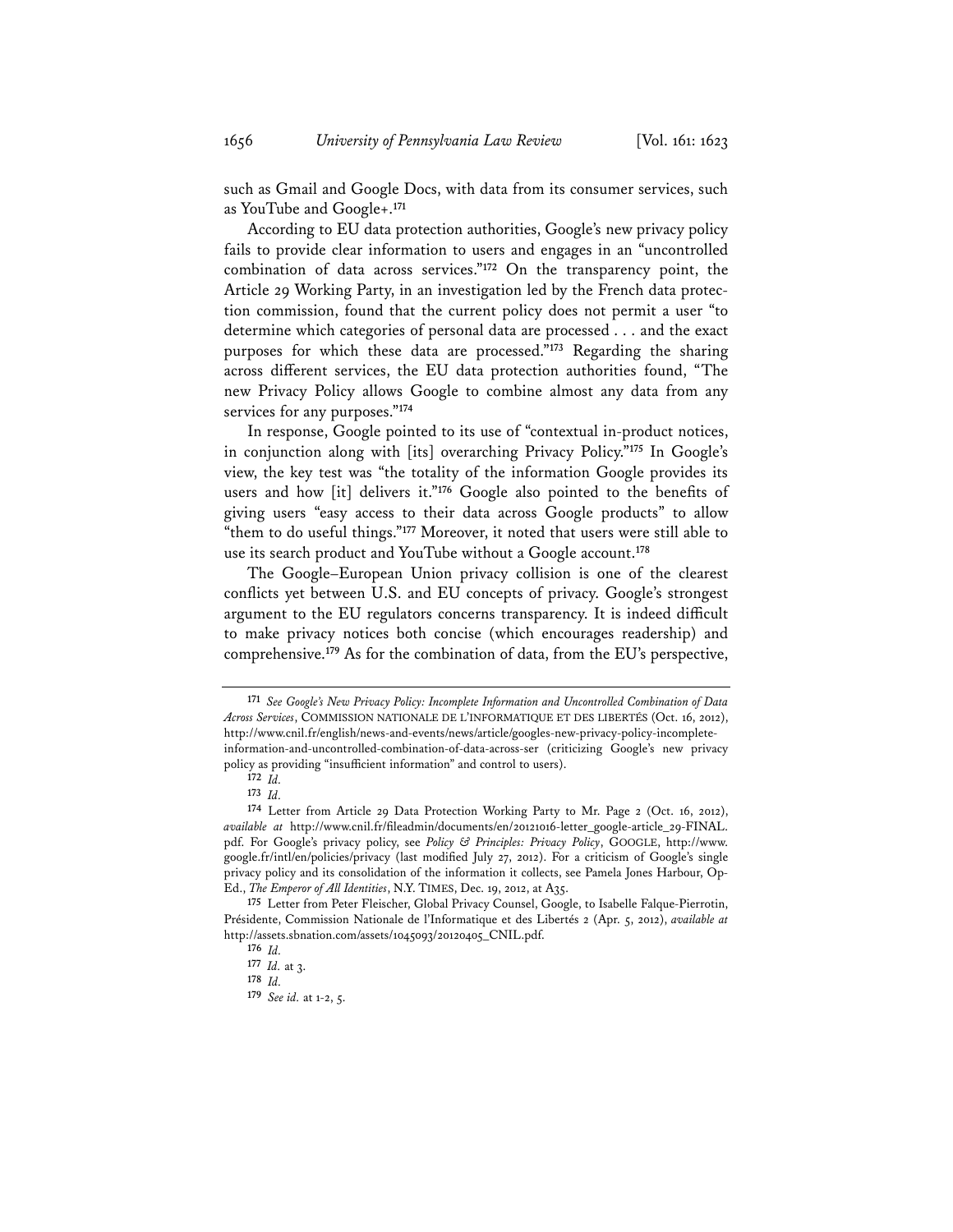Google has not made a strong argument simply by pointing to the usefulness of its services or the possibility of a consumer using its products, such as YouTube, without signing in to the service.

On April 2, 2013, the Article 29 Working Party completed its investigation of Google and finalized its findings of October 2012 regarding the insufficient aspects of that company's new privacy policy.**<sup>180</sup>** It declared that "Google has not implemented any significant compliance measures."**<sup>181</sup>** The locus of EU enforcement has now shifted to national data protection commissions, which will carry out additional investigations pursuant to their national legislation.**<sup>182</sup>**

Google's adoption of an opt-in approach tailored for each Google service would be an ideal first step toward solving this conflict. Requiring an opt-in for combining data will make the consent of a user more likely to be explicit and informed. In the mobile ad context, for example, Google has begun to ask users to verify their intentions to click on ads.**<sup>183</sup>** By requiring such intentionality, Google can increase the amount that it charges for mobile ads by demonstrating to the businesses that place ads with it that the end user's click was not merely the accidental tap of an errant finger.**<sup>184</sup>** Just as Google is willing to seek such verification to make mobile ads worth more to its advertisers and to its bottom line, it should strengthen the mechanisms of consent before permitting data to be combined across its services.

# C. *Contracts Plus*

Instead of reliance on supervised relationships within firms, the cloud makes possible a new use of the price system. In the context of the cloud, Coase's 1937 insights point to the conditions under which companies would shift from "make" to "buy" for networked computing services. Coase's *Nature of the Firm* predicts this result when the transaction costs of purchase,

**<sup>180</sup>** *News: Google Privacy Policy: Six European Data Protection Authorities to Launch Coordinated and Simultaneous Enforcement Actions*, COMMISSION NATIONALE DE L'INFORMATIQUE ET DES LIBERTÉS (Apr. 2, 2013), http://www.cnil.fr/english/news-and-events/news/article/google-privacypolicy-six-european-data-protection-authorities-to-launch-coordinated-and-simultaneo.

**<sup>181</sup>** *Id.*

**<sup>182</sup>** Eric Pfanner, *Google Faces More Inquiries in Europe Over Privacy Policy*, N.Y. TIMES, Apr. 3, 2013, at B4.

**<sup>183</sup>** Claire Cain Miller, *Google Tries a Correction for "Fat Fingers*,*"* N.Y. TIMES, Dec. 17, 2012, at B7; *see also* Harbour, *supra* note 174 (expressing "concern[] about Google's dominant role in data collection").

**<sup>184</sup>** *See* Miller, *supra* note 183 (noting that advertisers are paying less "for each click . . . in part because there are more mobile ads that are worth less").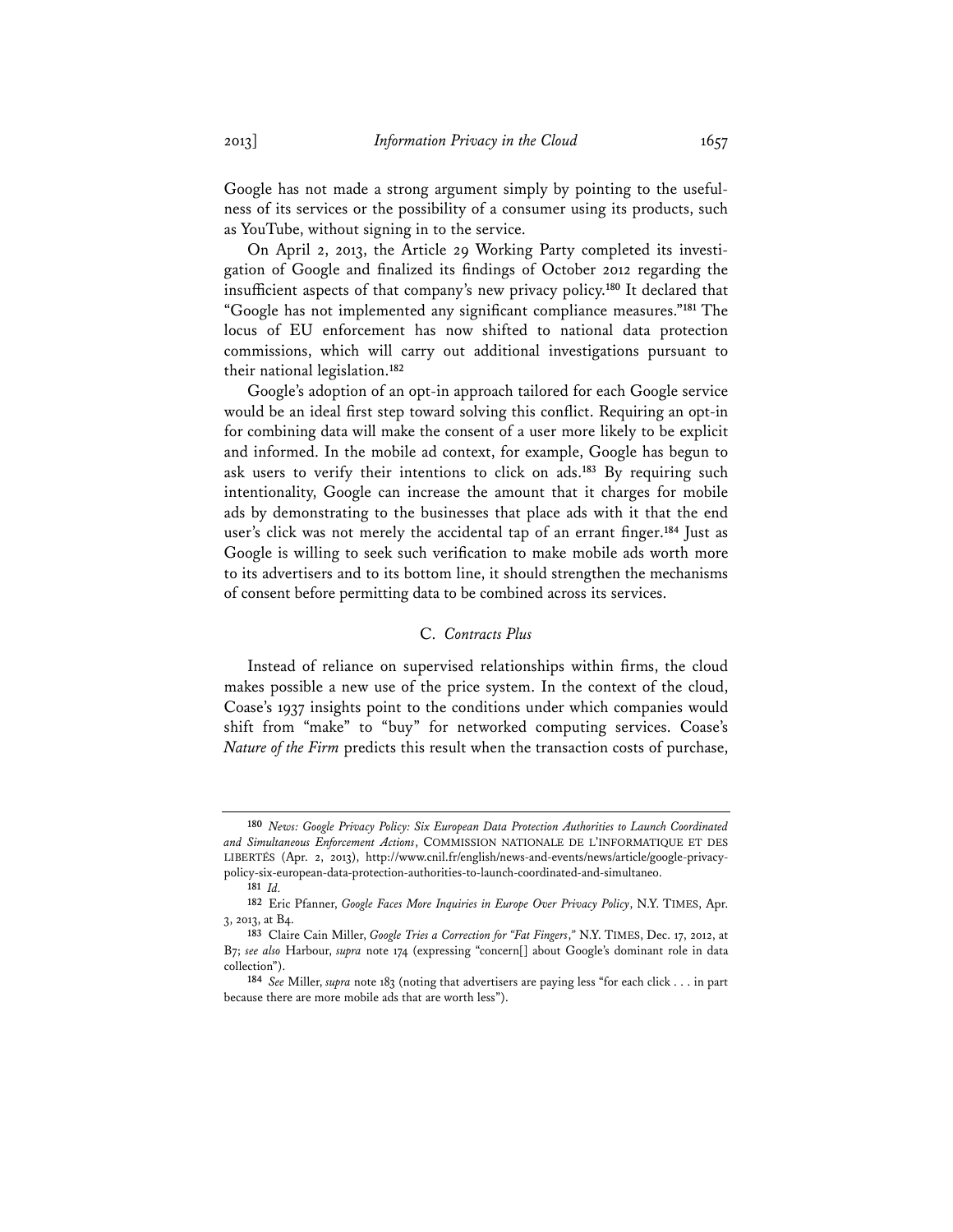including the negotiation of the necessary contracts, are less than the management costs of computing operations within the firm.**<sup>185</sup>**

Here, one can again contrast the EU and U.S. approaches. In the United States, the law of the cloud, at least for large corporations, is based primarily on contracts: for most consumers, it is the law of Terms of Service—that is, take-it-or-leave-it contracts.**186** In the European Union, the privacy framework, whether under the 1995 Directive or 2012 Proposed Regulation, does not permit the contracting out of basic obligations. In the language of contract law, EU data protection law creates immutable defaults. As Ian Ayres explains, as a general matter, while most legal rules can be changed through contract, there is a "smaller class of contract rules that parties cannot change by private agreement."**<sup>187</sup>** These rules are used when a "restriction on contractual freedom is needed to protect (1) parties within the contract, or (2) parties outside the contract."**<sup>188</sup>**

In the European Union, the privacy framework—whether that of the Directive or Proposed Regulation—limits the ability to contract out of basic obligations. This step protects both the parties within the agreement and those outside. As the Article 29 Working Party states, "[S]tandardised offers are a feature of many cloud computing services."**<sup>189</sup>** In its paper on the privacy implications of the cloud, the Working Party emphasizes the problem of information asymmetry between cloud providers and most clients. It finds a "specific risk[]" to be the "absence of transparency" to the client regarding how her personal data is processed.**<sup>190</sup>** Beyond the need to protect the parties within the contract, when businesses draft cloud agreements, they may not adequately protect the interests of third parties. The logic of EU law is that contracts, left alone, will be unable to manage the resulting privacy and security externalities for consumers.

Moreover, thus far the European Union has proceeded with standards rather than rules. Standards are more open-ended benchmarks, and rules are

**<sup>185</sup>** *See* Coase, *supra* note 6, at 390-97.

**<sup>186</sup>** On the weaknesses of reliance on such take-it-or-leave-it terms, see generally MARGARET JANE RADIN, BOILERPLATE: THE FINE PRINT, VANISHING RIGHTS, AND THE RULE OF LAW  $(2013).$ 

**<sup>187</sup>** Ian Ayres, *Default Rules for Incomplete Contracts*, *in* 1 THE NEW PALGRAVE DICTIONARY OF ECONOMICS AND THE LAW 585, 585 (Peter Newman ed., 1998).

**<sup>188</sup>** *Id.* at 586.

**<sup>189</sup>** Article 29 Data Prot. Working Party, *supra* note 21, at 8.

**<sup>190</sup>** *Id.* at 5. The Working Party calls for the following policy in response: "Data subjects must be informed who processes their data for what purposes and to be able to exercise the rights afforded to them in this respect." *Id.* at 2 (footnote omitted).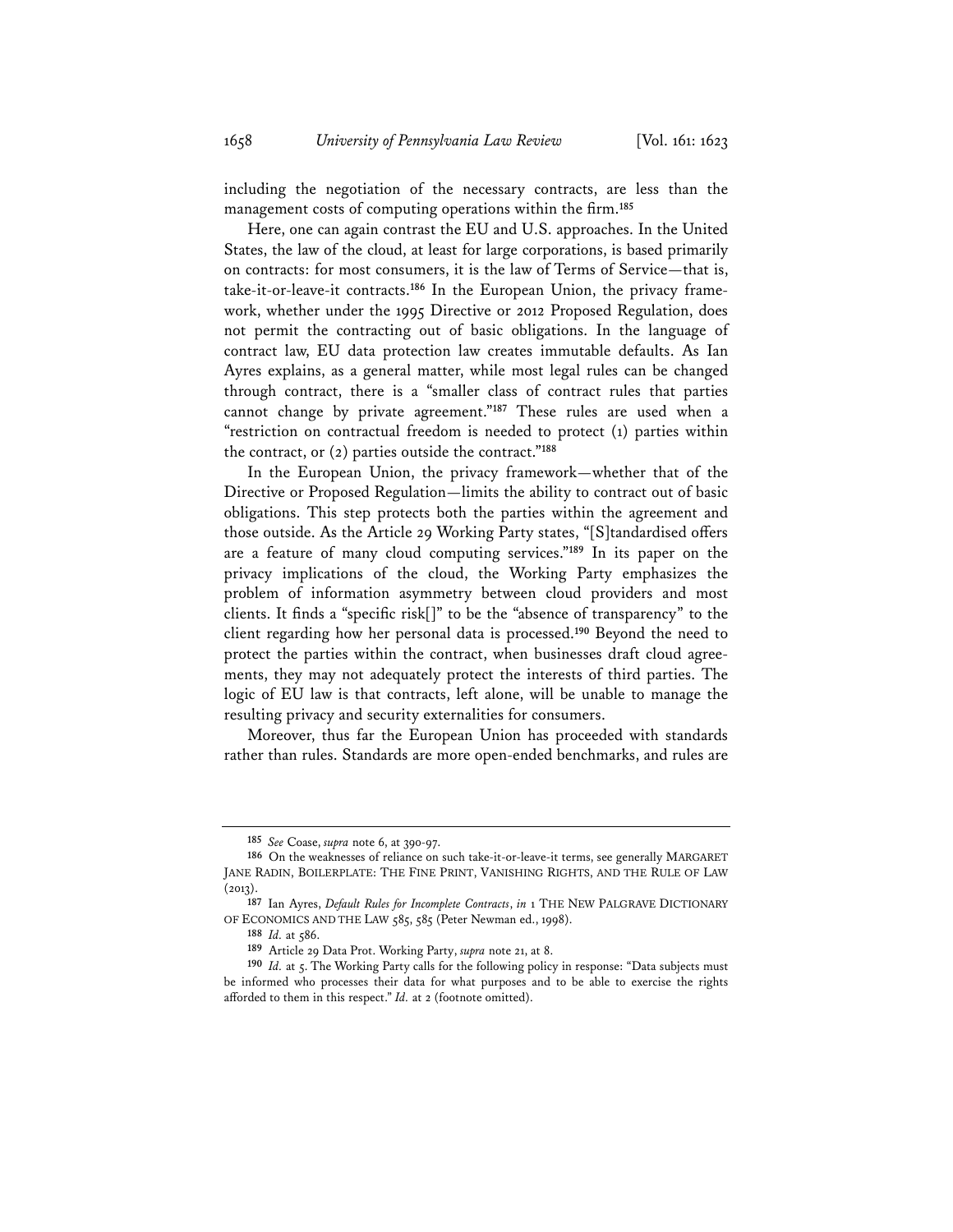more hard-edged and fixed.**<sup>191</sup>** The European Union's mandatory obligations for privacy are written in FIPs at a high level of generality. This choice is wise due to the likely twists and turns of technological change. Yet the difficulty for the regulation of the cloud is that these general requirements are also accompanied by a labyrinth of murky doctrines, including those involving "controllers" and "processors."**<sup>192</sup>**

A key objective for the European Union should be to cut through its current regulatory thicket. A first move would be to develop model contractual clauses for data security, transparency, and data quality regarding all information in the cloud. In this regard, an International Data Corporation Report, carried out for the European Commission, proposed the creation of "clear and harmonised principles about cloud service providers' accountability and liability."**<sup>193</sup>** It also sought "the development of a set of standardised contract terms in order to implement these principles" and called for the European Commission to "take the lead" in this process.**<sup>194</sup>**

In the United States, by contrast, the realm of the cloud is largely contractual, with only limited legal requirements. In the future, more specific regulation can be expected regarding the content of cloud contracts. At present, the leading cloud regulations in the United States are state laws with obligations for data security, data breach security notification, and data disposal.**<sup>195</sup>** Through these laws, California and other privacy first movers at the state level are creating a requirement of reasonable security when personal data are processed.**<sup>196</sup>** In addition, applicable federal statutes in the healthcare and financial service sectors already provide more specific rules regarding the safeguards that must be in place when personal information is processed, including when it is processed in the cloud.**<sup>197</sup>**

**<sup>191</sup>** For a discussion of rules and standards in the context of voting technology, see Paul M. Schwartz, *Voting Technology and Democracy*, 77 N.Y.U. L. REV. 625, 655-67 (2002).

**<sup>192</sup>** The European Union also faces the challenge of keeping its provisions for individual consent from becoming a catch-all to permit any processing of personal data. Hence, the Proposed Regulation contains notable limits on consent, including forbidding its use to "provide a valid legal ground for the processing of personal data, where there is a clear imbalance between the data subject and the controller." *Proposed Data Protection Regulation*, *supra* note 4, recital 34, at 22.

**<sup>193</sup>** DAVID BRADSHAW ET AL., INT'L DATA CORP. (IDC), QUANTITATIVE ESTIMATES OF THE DEMAND FOR CLOUD COMPUTING IN EUROPE AND THE LIKELY BARRIERS TO UPTAKE 65 (July 13, 2012), *available at* http://ec.europa.eu/information\_society/activities/cloudcomputing/ docs/quantitative\_estimates.pdf.

**<sup>194</sup>** *Id.*

**<sup>195</sup>** *See* SOLOVE & SCHWARTZ, *supra* note 75, ch. 11 (reviewing state provisions).

**<sup>196</sup>** *Cf. id.*

**<sup>197</sup>** *See, e.g.*, FED. FIN. INSTS. EXAMINATION COUNCIL, OUTSOURCED CLOUD COMPUTING 3-4 (2012), *available at* http://ithandbook.ffiec.gov/media/153119/06-28-12\_-\_external\_cloud\_ computing\_-\_public\_statement.pdf; Modifications to the HIPAA Privacy Rules Under the Health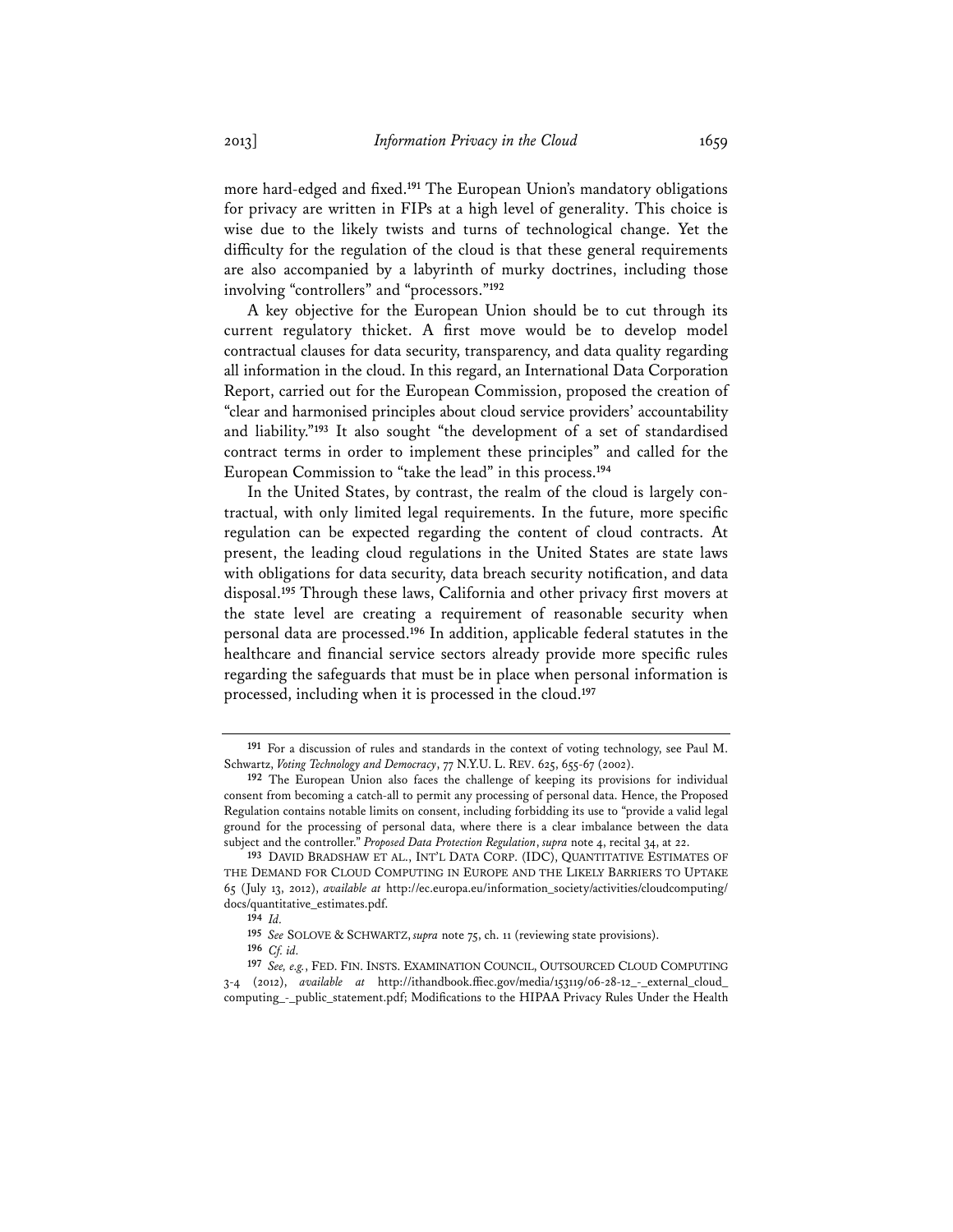For an illustration of the future of cloud contracts, one might consider the wide range of regulatory bodies, beyond legislatures, that are likely to introduce requirements regarding information privacy and data security. These requirements will, in turn, affect the permissibility of those contractual terms and norms that are generated only by the parties to those agreements. As in the European Union, the language will likely be general, and many of the standards immutable (or, as Ian Ayres explains, not subject to alteration through contract). Consider the important guidance of July 2012 from the Federal Financial Institutions Examination Council (FFIEC) on outsourced cloud computing activities: The FFIEC agencies, which include the Consumer Financial Protection Bureau, consider "cloud computing to be another form of outsourcing with the same basic risk characteristics and risk management requirements as traditional forms of outsourcing."**<sup>198</sup>** It called on financial institutions that outsource cloud computing "to consider the fundamentals of risk and risk management."**<sup>199</sup>** The resulting obligations for cloud contracts from the FFIEC start with privacy and data security.**<sup>200</sup>** Yet the FFIEC also requires financial institutions to engage in due diligence review, careful vendor management, ongoing audits, information security, business continuity planning, and "clear identif[ication] and mitigat[ion of] legal, regulatory, and reputational risks."**<sup>201</sup>** This language identifies a sweeping set of elements to be included in cloud contracts.

The analysis is different, however, for consumers who seek to contract directly for cloud services. There are significant differences in information available to the parties about critical service issues and how personal information is used. There are also important differences in market power in these business-to-consumer relationships. In that context, cloud contracts enter the realm of one-sided "Terms of Services." In the United States, a model law addressing cloud contract privacy would be helpful in providing a core baseline of protections.

Information Technology for Economic and Clinical Health Act and the Genetic Information Nondiscrimination Act, 78 Fed. Reg. 5566 (Jan. 25, 2013) (to be codified at 45 C.F.R. pts. 160, 164). **198** FED. FIN. INSTS. EXAMINATION COUNCIL, *supra* note 197, at 1.

**<sup>199</sup>** *Id.*

**<sup>200</sup>** *Id.* at 2-4. As the FFIEC states, "Contracts with the cloud-computing service providers should specify the servicers' obligations with respect to the financial institutions' responsibilities for compliance with privacy laws, for responding to and reporting about security incidents, and for fulfilling regulatory requirements to notify customers and regulators of any breaches." *Id.* at 4.

**<sup>201</sup>** *Id.* at 4.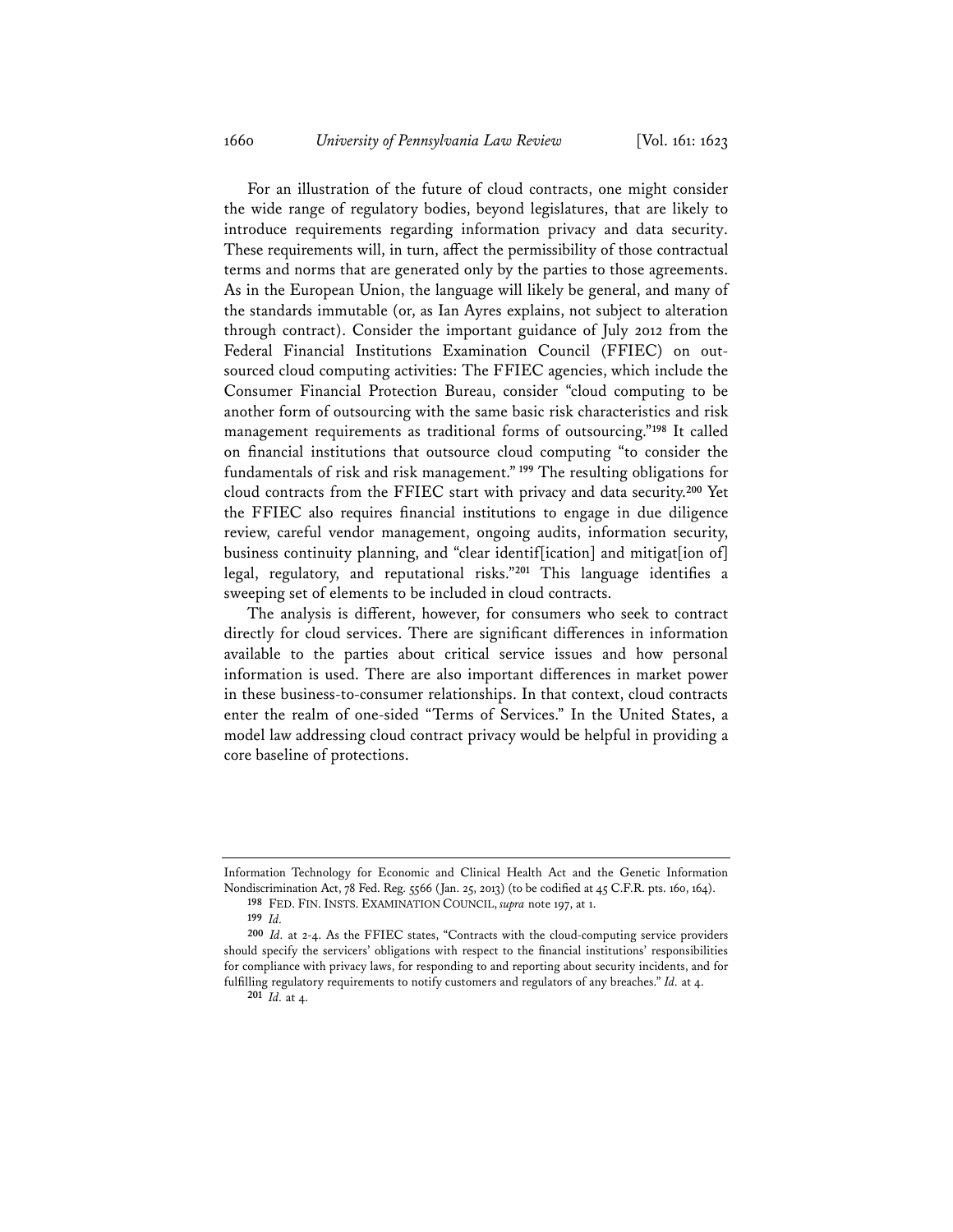#### **CONCLUSION**

Cloud computing represents an important transformation for personal information processing. It has made international data transmissions into frequent occurrences, altered these data flows into multidirectional events, and allowed companies to purchase computing power and software as needed. These changes have created challenges to existing legal paradigms, and this Article has developed a series of proposals in response.

This Article began by looking at EU regulations that might make all cloud services used by an EU resident subject to EU data protection law. The Article has proposed modifications to the applicable EU jurisdictional law and, in particular, to the sweeping rules of the Proposed Draft Regulation. This Article's proposed test will cover entities "directing" their cloud activities toward the European Union, or where activities of EU citizens are "monitored" in the cloud in a fashion that raises privacy risks. Finally, the Article has recommended that EU law exempt from its general grant of privacy jurisdiction those cloud activities where data are only in transit.

Second, this Article considered the mismatch between the cloud and the respective statutory definitions of "personal information" in the European Union and the United States. Privacy law should not extend uniformly to all "identifiable" information, as it does in the European Union, and should not be limited to information that currently identifies an individual, as it tends to do in the United States. This Article drew on the Schwartz-Solove concept of PII 2.0 and argued that the law should not view all FIPs as applying to identifiable data. Here, the FIPs that are relevant apply to data security, transparency, and data quality. If applied to the cloud, the concept of PII 2.0 would create an incentive for cloud companies to maintain information not as identified personal information, but in an identifiable or even nonidentifiable form. As a related matter, the problematic concept of "automated processing" in EU law blocks exclusively machine-driven decisionmaking about persons. The current EU definition of this idea sweeps too broadly and prevents activities that are unproblematic from a privacy perspective. As a consequence, lawmakers should narrow the concept of "automated processing."

Finally, the cloud marks a rise in firms' purchasing of computer services rather than internally incorporating such capacity within their corporate structure. As a consequence, the legal realm of the cloud relies heavily on contracts between entities. In the European Union, the privacy framework seeks to limit the ability of parties to contract out of basic obligations. This approach can heighten protections of third parties. Greater standardization of terms is needed in the European Union to simplify the current regulatory